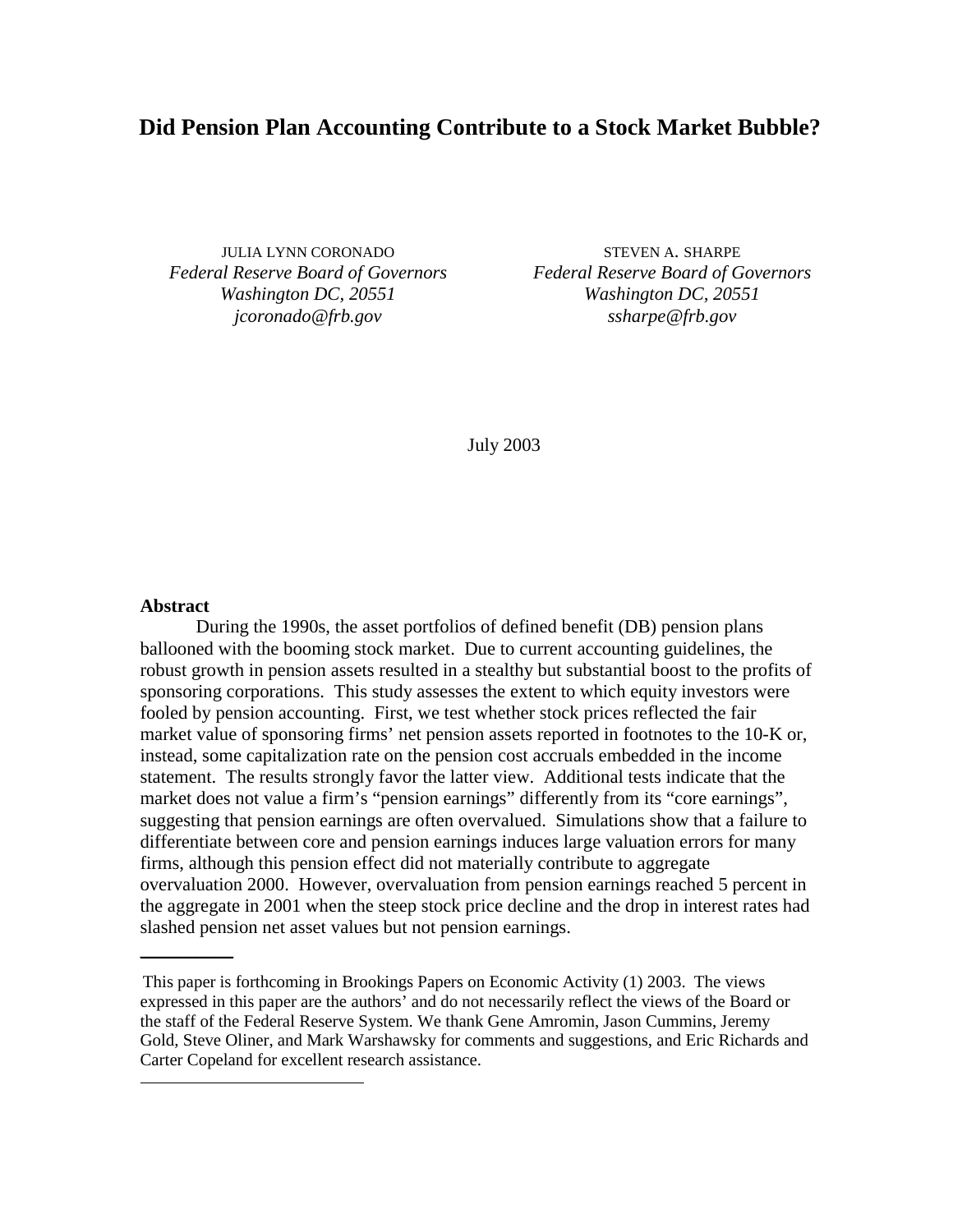### **INTRODUCTION**

DURING THE 1990S THE ASSETS of corporate defined-benefit (DB) pension plans ballooned as a result of the booming stock market. Because of accounting rules for DB plans put in place in 1986, this robust growth provided a substantial, although stealthy, boost to the profits reported by sponsoring corporations. In particular, the extraordinary returns earned on pension assets flowed to the bottom line on corporate income statements through lower net pension cost accruals included in general corporate expenses.

These developments may have misled many investors about the value of corporate equities, because pension cost accruals provide a fairly convoluted signal of the underlying value of net pension assets, in two ways. First, the accounting rules allow firms to smooth the effect of volatility in asset returns in calculating net pension expense; this smoothing both hides the variation inherent in the realizations of risky returns and tends to make current accruals of pension cost a stale measure of a pension plan's net asset value. Second, the net costs of financing outstanding pension liabilities are effectively understated when pension sponsors assume a future rate of return on plan assets that far exceeds the discount rate they use to calculate the present value of plan obligations. In effect, the costs associated with providing a pension plan to employees are offset on the sponsoring firm's financial statements by a smoothed and inflated stream of income flowing from the pension portfolio.

In this paper we assess the degree to which investors may have been fooled by current pension accounting rules and practices. We do so using two alternative models of pension valuation. The first, known as the standard transparent model, holds that investors gauge the contribution of a pension plan to the sponsoring firm's value by looking at the plan's marked-tomarket net asset value, which is reported in footnotes to the firm's financial statements. The second, the "opaque" model proposed by Jeremy Gold, presumes that the market's assessment of net pension value is driven instead by the pension cost accruals reported in the body of the firm's income statement $<sup>1</sup>$ </sup>

Our analysis applies a standard framework for equity valuation based on abnormal earnings and shows that, under the current accounting regime, the market appears to pay more attention to the flow of pension-induced accruals reported in the body of the income statement

1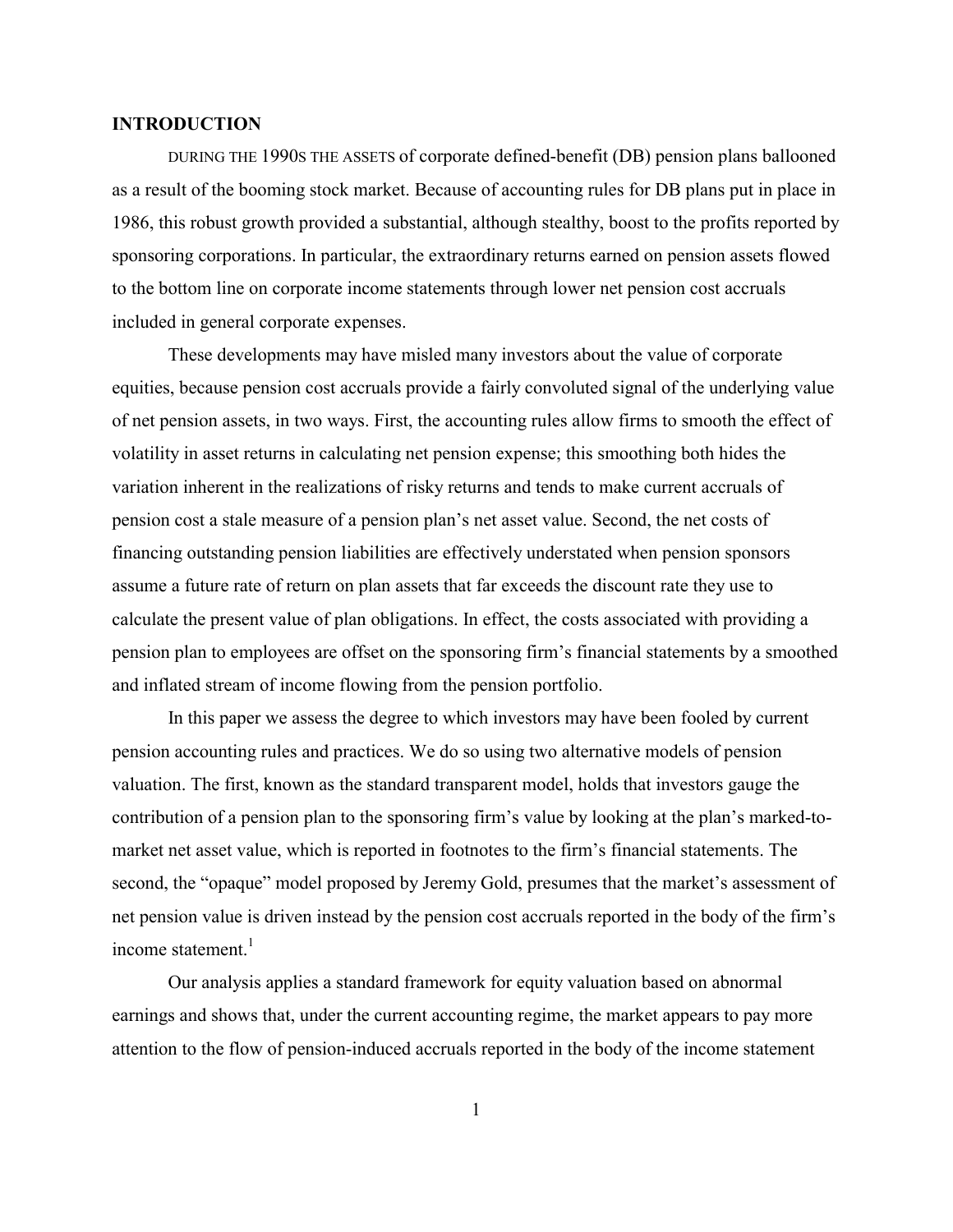than to the marked-to-market value of pension assets and liabilities reported in the footnotes. These findings strongly support the predictions of the opaque model of pension valuation. We then perform a second battery of tests to determine whether the market prices a firm's pension accruals any differently than it prices the firm's core business earnings. The results suggest that investors do not distinguish between these two sources of earnings, at least not in the way that one would expect in an efficient market. If anything, the earnings associated with pension accruals appear to receive a higher valuation multiple than do core earnings.

 Finally, we bring this evidence to bear on the question of whether there was a substantial pension-induced bubble in equity prices by simulating firm-level valuation errors using one of the empirical models employed in our hypothesis tests. The simulations suggest that, for the average firm in the Standard & Poor's (S&P) 500 with a DB plan, pension-induced valuation errors added 2 to 3 percentage points to the stock price during the late 1990s. Although significant in terms of absolute dollars of wealth, this source of error thus explains little of the runup in stock prices over this period. However, the estimated pension-induced distortions rise considerably in 2001, when the plunge in pension net asset values had not yet shown through to pension cost accruals. In particular, we estimate that, as of early 2002, one-tenth of the firms in our sample that sponsored a DB pension plan were at least 20 percent overvalued, relative to otherwise similar firms, and that the unweighted average level of overvaluation of the stocks of pension-sponsoring firms was 10 percent. When gauged on a market capitalization-weighted basis, the simulated valuation distortions of firms in the S&P 500 that sponsor pension plans are about half that size.

## **BACKGROUND AND PREVIOUS RESEARCH**

Employer-provided pensions were first introduced as a form of deferred compensation in the late nineteenth century. Defined-benefit pensions became more popular as the work force industrialized and life expectancies extended beyond the maximum age at which workers could be productive in an industrial setting. (A defined-benefit pension is one in which benefits are known in advance and based on the retiring worker's past salary and years of service, rather than on the amount of past contributions on the worker's behalf plus returns.) Pensions seemed an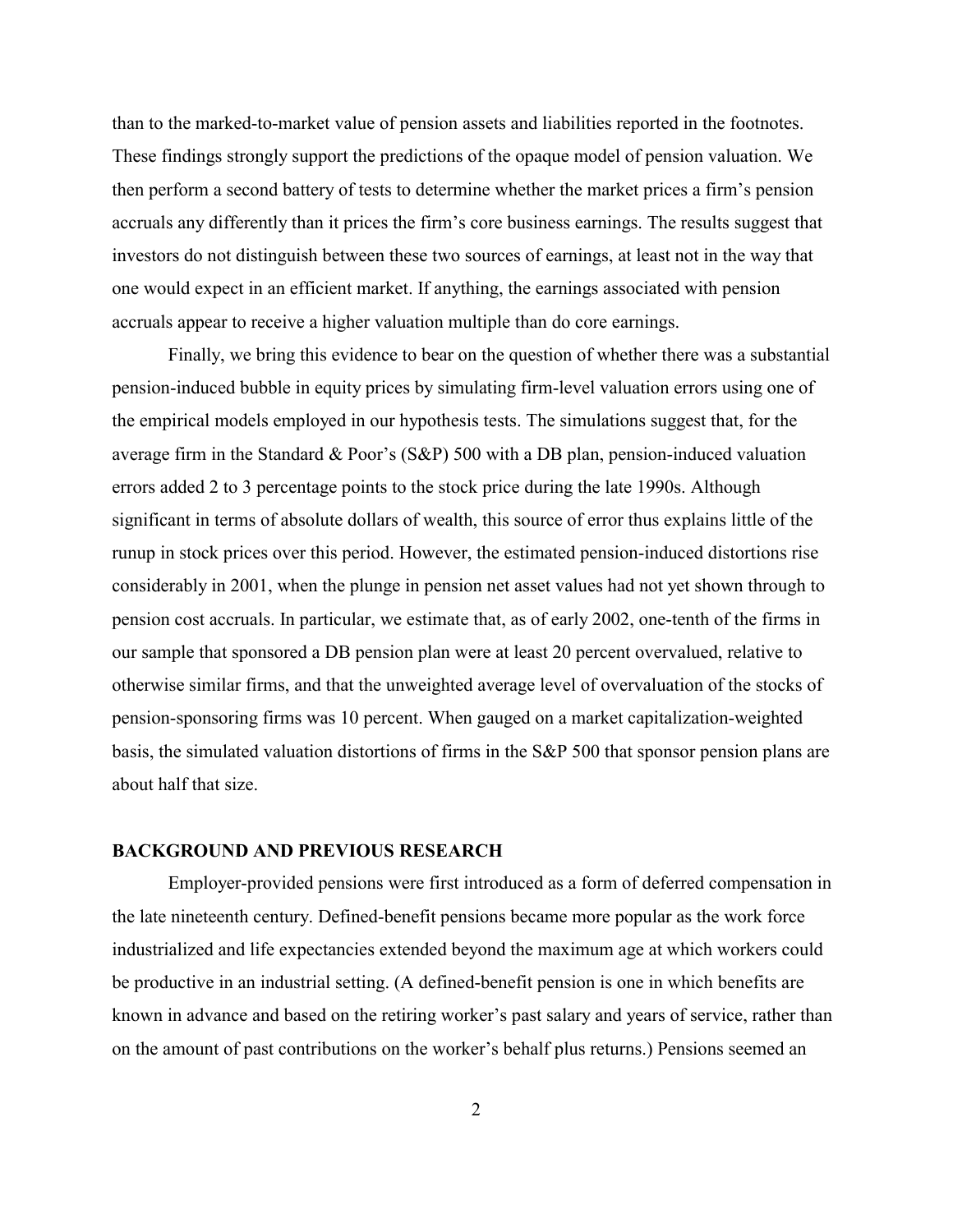effective way for employers to reduce employee turnover and regulate retirement patterns, as well as to encourage productivity, thereby contributing to firm value.<sup>2</sup> These plans became increasingly widespread after Congress, beginning in the early 1940s, made employer contributions tax-exempt and allowed deferral of taxation on investment earnings accrued within the plan.

Although the last twenty years have seen a trend away from DB plans toward definedcontribution plans, more than two-thirds of firms in the S&P 500 currently sponsor a DB pension plan, and the assets these plans manage have averaged around 15 percent of the market value of the sponsoring firm. Indeed, as figure 1 shows, the fair market value of assets held by the DB plans of S&P 500 firms nearly doubled during the second half of the 1990s, to a peak of just under \$1.2 trillion in 1999.

Private employer-sponsored DB plans are currently regulated under the Employee Retirement Income Security Act (ERISA) of 1974, which requires, among other things, that firms prefund benefits (rather than plan on paying them out of future operating profits) and invest plan assets prudently. Under ERISA rules, if the ratio of the current market value of a plan's assets to the current value of its liabilities—the funding ratio—falls to between 80 and 90 percent, the firm must under some circumstances accelerate its cash contributions to the plan. If the funding ratio falls below 80 percent, accelerated cash contributions are unconditionally required. In calculating the present value of liabilities so as to determine the funding ratio, firms must use a discount rate linked to the thirty-year U.S. Treasury bond.<sup>3</sup> Because plan participants have a legal claim under ERISA regulations to their accrued benefits, the firm's shareholders are effectively the residual claimants on any excess or shortfall of funds relative to that claim.

### *Implications for Sponsoring Firm Value*

How assets in a DB pension plan should affect the value shareholders place on the sponsoring firm's equity is most easily understood in a simple benchmark model with no taxes and no government regulation of pensions. In this model the marked-to-market values of pension assets and liabilities are transparent to investors and contribute to firm value dollar for dollar. This model is often referred to as the consolidated balance sheet approach, because the assets and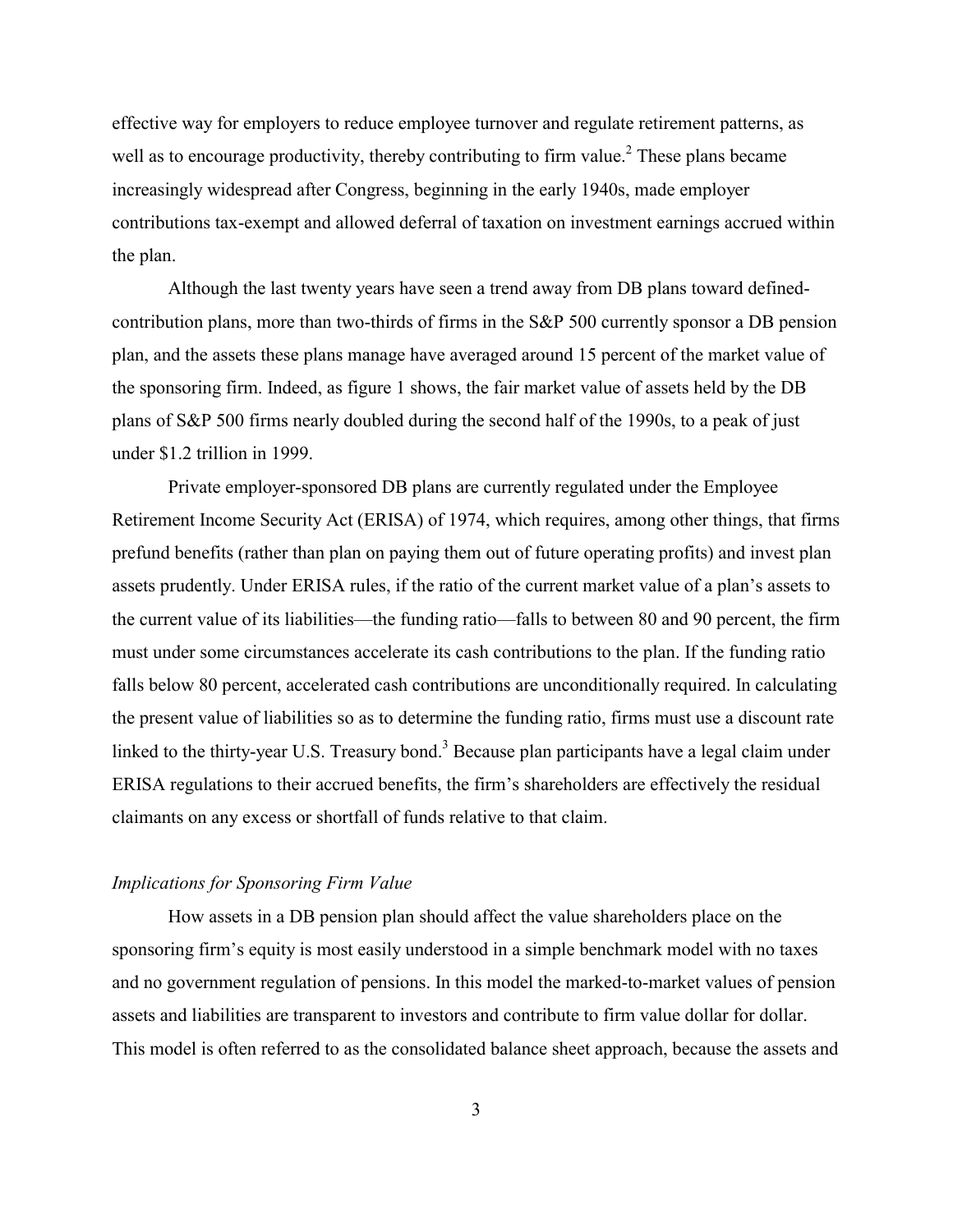liabilities of the pension plan are viewed no differently from other financial assets and liabilities of the firm. Here we refer to it as the transparent model, to contrast this view of pension valuation with the alternative, opaque model, in which the value of the pension plan is not well understood by investors.

Two modifications are typically made to the benchmark transparent model. The first arises from the tax preferences afforded to pension plans. Because plan contributions are tax deductible, each dollar of net pension liability incurred and funded through such contributions reduces the equity value of the firm by only (1 - *T*), where *T* is the combined federal and state marginal tax rate. Several authors have shown that, beyond the deductibility of contributions, the nontaxability of returns on pension fund assets has further implications for optimal funding strategies and net pension valuation.<sup>4</sup> Firms can minimize the present-value cost of future pension liabilities by maximizing current tax-deductible contributions. In addition, Martin Feldstein and Stephanie Seligman showed that the tax deductibility of contributions and the tax exemption of returns on pension assets interact with the term structure of liabilities and the funding schedule of the sponsoring firm in determining the marginal contribution of net pension liabilities to firm value. Given these considerations, the marginal effect of a dollar of net pension assets on firm value is nonetheless bracketed by (1- *T*) and 1.

A further modification to the simple transparent model arises from the insurance that pension funds purchase from the government-run Pension Benefit Guaranty Corporation (PBGC). The PBGC covers any shortfall in funding for pension plans of bankrupt firms, in effect providing a put option that trims some of the negative impact of pension liabilities on firm value. This insurance has the effect of reducing the cost to shareholders of the marginal dollar of pension liabilities, although this caveat is more important for unprofitable firms facing a substantial risk of failure.<sup>5</sup>

The transparent model, modified by the tax and insurance considerations just discussed, has been the dominant valuation model for firms with DB pension plans in empirical research to date. In the late 1970s the increased prevalence of underfunded pension plans spurred a group of empirical studies aimed at estimating the impact of DB pension plans on firm valuation.<sup>6</sup> A chief concern was that DB pension plans would justifiably reduce saving by plan participants; however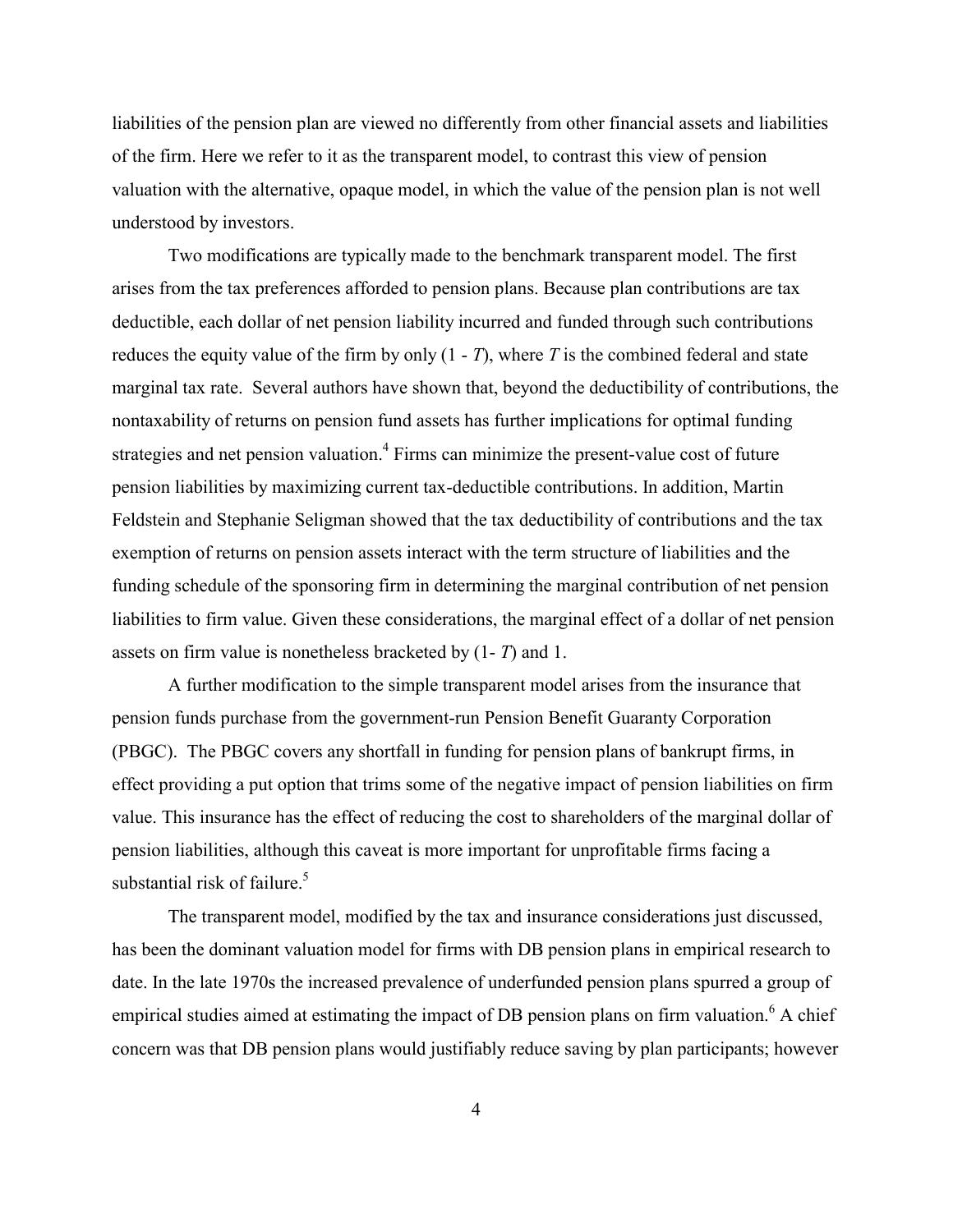if share prices then did not properly reflect the extent of underfunding, stockholders would fail to increase their saving accordingly, producing a net reduction in national saving. These studies modeled the total market value of the firm as proportional to the replacement value of its underlying assets and included unfunded pension liabilities as an explanatory variable. These studies generally concluded that the market valued net pension liabilities in a manner consistent with the transparent model.

Despite these findings, many market participants at the time suspected that share prices did not adequately reflect the mostly unfavorable financial position of DB pension plans. In particular, the financial community worried that plan assets and liabilities were measured inconsistently across firms and were not adequately disclosed, making it difficult for investors to accurately determine the impact of DB pensions on firm value. Although firms were required to disclose their net pension assets, they were not required to do so within their financial statements.<sup>7</sup> Indeed, the only manifestation of DB plans in these statements was the cash contribution to the plan, which flowed through as an expense on the income statement. Furthermore, companies used a variety of actuarial methods and assumptions to determine the market value of plan liabilities.

To address these concerns, the Financial Accounting Standards Board (FASB) issued Statement No. 87, Employers' Accounting for Pensions, which stipulated a new accounting approach to be employed in fiscal years beginning after December 15, 1986.<sup>8</sup> Broadly speaking, FAS 87 standardized the actuarial assumptions to be used in valuing pension liabilities and set forth a new method of accounting for pension expense on the income statement. Rather than book actual cash contributions, companies would calculate pension expense using a complicated accrual methodology. The guidelines also required disclosure of the fair market value of pension assets and liabilities within the footnotes to the annual financial statements.<sup>9</sup>

#### *Pension Accounting after FAS 87*

Under the guidelines established by FAS 87, the measure of pension expense reflected in the income statement, called the net periodic pension cost (NPPC), is calculated as the annual accrued costs of the pension plan minus the expected return on plan assets. As shown in table 1,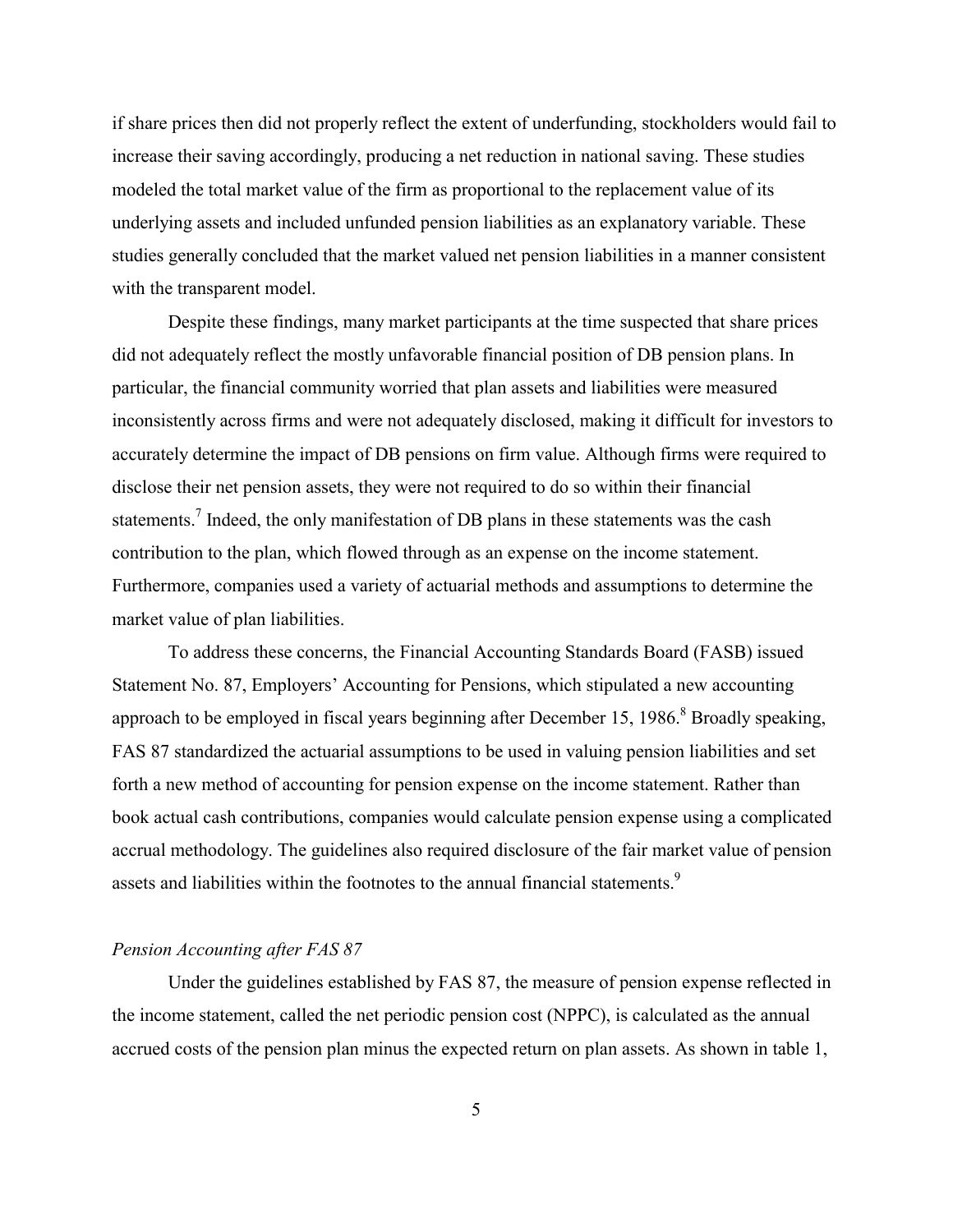the primary cost components of the NPPC are service cost and interest cost*.* "Other costs" includes amortization of previous gains and losses as well as ad hoc items such as one-time charges for plan amendments or changes in actuarial assumptions.

Service cost is equal to the present value of the pension benefits earned by employees during the year; in essence, it is the cost of deferred compensation. Interest cost is calculated as the beginning-of-year value of pension obligations multiplied by the plan's assumed discount rate; this represents the cost of financing the outstanding pension obligation, that is, the increase in the benefit obligation resulting from the passage of time. Under FAS 87 guidelines, the assumed discount rate must reflect the rate at which current liabilities could be settled. As a matter of practice, firms often use the average yield to maturity on bonds with a Moody's AA credit rating. The offset to plan costs in the NPPC is the expected return on plan assets, which is calculated as the product of two items: the assumed long-run rate of return on plan assets, and the accounting value, or "market-related value," of those assets. The market-related value can be either the current fair market value of assets or a systematically smoothed accounting value, whereby unexpected returns are amortized over a period not exceeding five years. Thus, for firms that choose the maximum amortization period.<sup>10</sup> the market-related value would be similar to a five-year moving average of the true market value. Consequently, the expected-return component of the NPPC will in many cases reflect the actual market value of pension assets only with a substantial lag.

The key assumption used in calculating the expected-return component is the long-run rate of return on plan assets, which is generally different from the discount rate used to calculate the present value of liabilities and the current year's interest cost. Under the FAS 87 guidelines, in choosing this assumption the firm must consider the return currently being earned on plan assets and rates of return expected in the future, but it need not consider the variance in that expected return. Thus, for accounting purposes, the firm is explicitly directed to use an expected rate of return without regard to the riskiness of the underlying portfolio.<sup>11</sup>

Given that the volatility of actual returns on pension plan assets is not disclosed to investors, and that the assumption for the expected return on the plan's portfolio is not adjusted for risk, Gold argues that FAS 87 formalizes a systemic financial bias in pension accounting that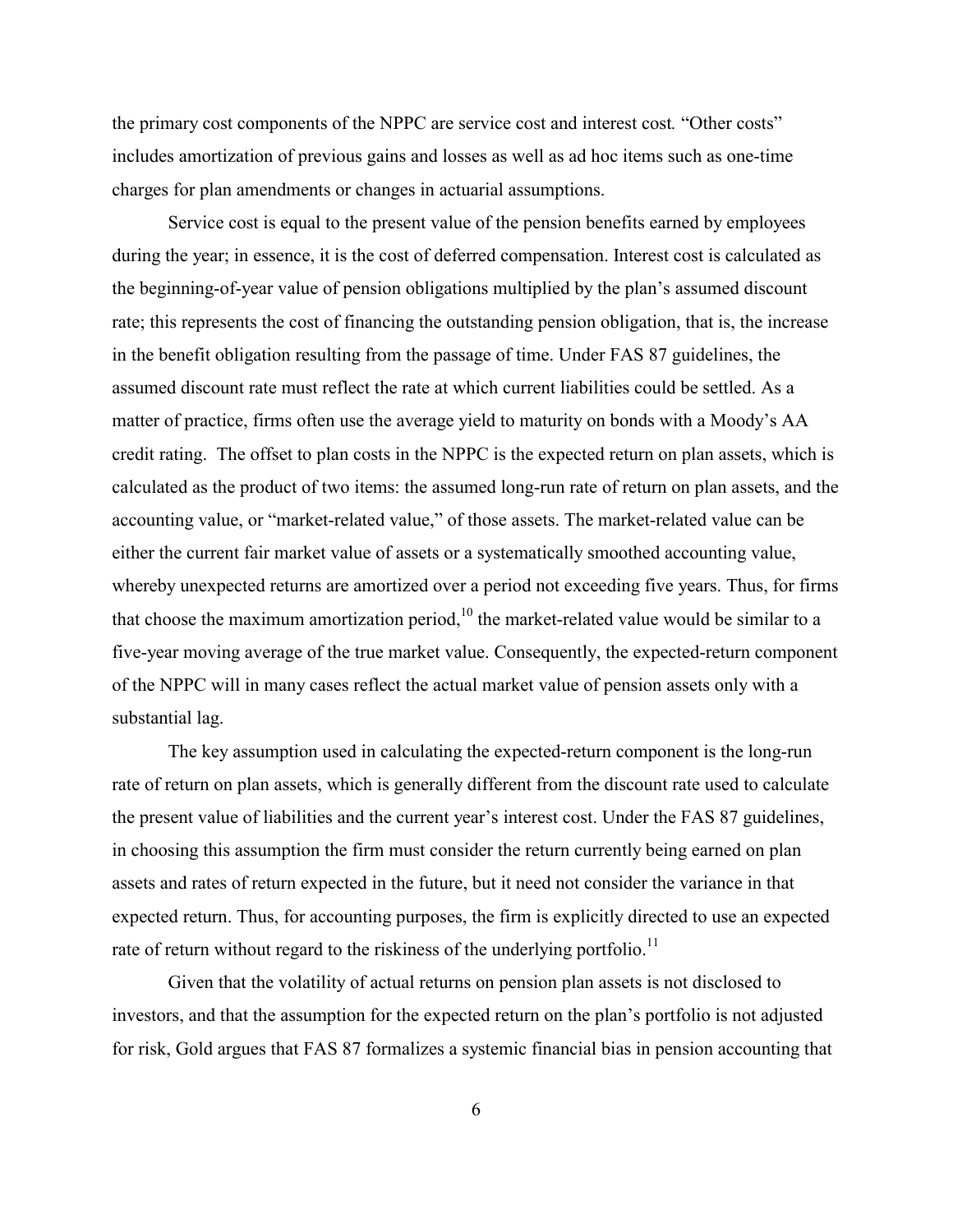favors equity investments.<sup>12</sup> In choosing the plan's expected long-run rate of return on pension assets, firms anticipate, or assume, an equity premium. At the same time, because of the smoothing built into the NPPC from using expected returns with amortization, little of the volatility that gives rise to the equity premium shows up on the sponsoring firm's financial statements. Rather, the underlying income volatility (as well as the effective boost to leverage) is revealed only through the disclosure of marked-to-market values for pension assets and obligations in the footnotes to the financial statements.

Gold thus suggests that the standard transparent model of pension valuation used in earlier academic analyses likely does not hold. He hypothesizes instead an opaque model of pension valuation, whereby investors value the stream of pension expense reported on the income statement, rather than the marked-to-market value of net pension assets as implied by the transparent model. Because the information presented on the income statement understates the true risk-adjusted pension expense, the opaque model implies that the market is prone to overprice firms that sponsor DB pension plans.<sup>13</sup>

In support of this view, Gold points out that the behavior of corporate managers is clearly at odds with the model of the pension plan as a transparent financial subsidiary. First, corporate managers show a strong preference for smoothing at the expense of transparency, a preference evidenced by the heavy lobbying that produced the compromises in the FAS 87 guidelines. Second, the high proportion of equity investments in pension plans has persisted for decades, despite tax and other considerations that arguably favor debt.<sup>14</sup>

The opaque model of pension valuation as laid out by Gold is theoretical, with little previous empirical evidence to support or refute it. One exception is an analysis by Mary Barth, William Beaver, and Wayne Landsman, who tested whether the market values the various components of net pension expense differently from each other and from other components of earnings. In ancillary regressions they also examined the relative importance of pension balance sheet information and found that, when pension assets and liabilities are included, the various individual components of NPPC are mostly insignificant.<sup>15</sup> Although their results provide some support for the transparent view of pension valuation, they are based on data from 1987-90, the initial years under the new accounting regime, perhaps before valuations fully reflected the new

7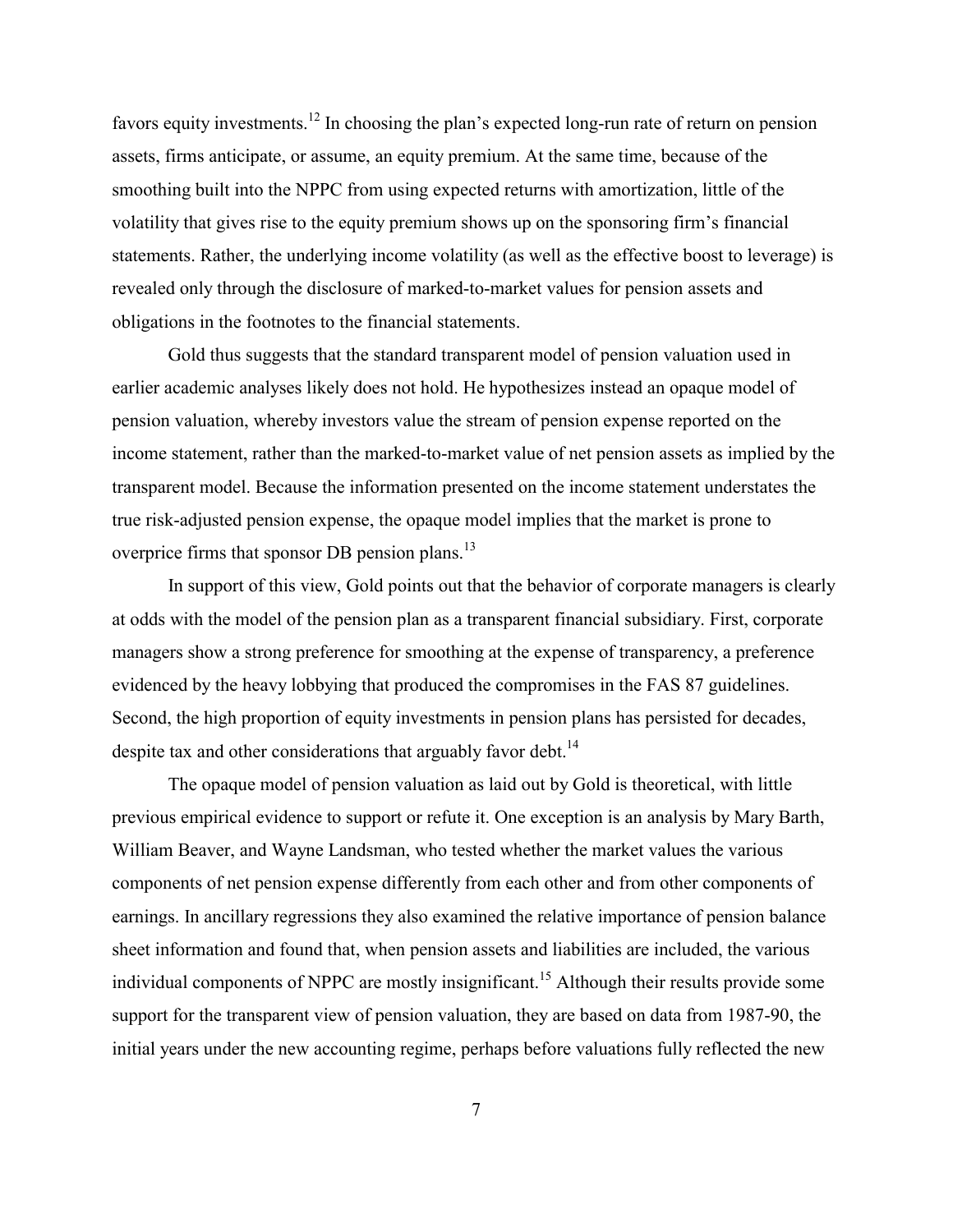information. More recently, Stephen Brown examined whether investors "discount" any of the assumptions underlying the calculations of pension liabilities and concluded that the market penalizes firms whose assumptions lie outside an economically justifiable range.<sup>16</sup> This result suggests a high degree of efficiency in market pricing; however, we will argue that, because information on pension cost accruals is omitted, such results could be spurious.

In recent years the potential for conflicting signals from the accruals on the income statement and the marked-to-market pension balance sheet has been exacerbated by the stock market's boom and bust. As a result, practitioners in the financial accounting community have voiced increasing dissatisfaction with the accounting framework. One notable recent development is S&P's introduction of "core earnings," in an attempt to create a standard non-GAAP alternative for gauging operating earnings. (GAAP is an acronym for Generally Accepted Accounting Principles.) One key departure from standard practice is S&P's treatment of pension expense in core earnings, which excludes the expected-return component.

Several major Wall Street firms and prominent investment gurus such as Warren Buffett have called for a more fundamental measure of pension costs. For instance, Jack Ciesielski, and David Zion and Bill Carcache, argue that service cost—the component of pension cost that represents accrual of benefits—is the only component that should be included in net operating income.<sup>17</sup> Harris and others suggest that FASB is likely to propose changes to pension accounting standards similar to recent amendments in U.K. standards, which reduced the smoothing in calculations of pension costs and separated the compensation and financing components.18 Indeed, FASB recently announced a project to review standards for pension accounting, with the goal of issuing a revised standard in 2004. Thus the controversy that has erupted over the last few years indicates that many practitioners believe net pension values are not transparent to investors. The empirical analysis that follows explicitly tests whether such concerns are valid.

#### **EMPIRICAL MODEL**

To simultaneously gauge the influence of pension assets and earnings on equity valuations, we employ the empirical valuation model advanced by Gerald Feltham and James

8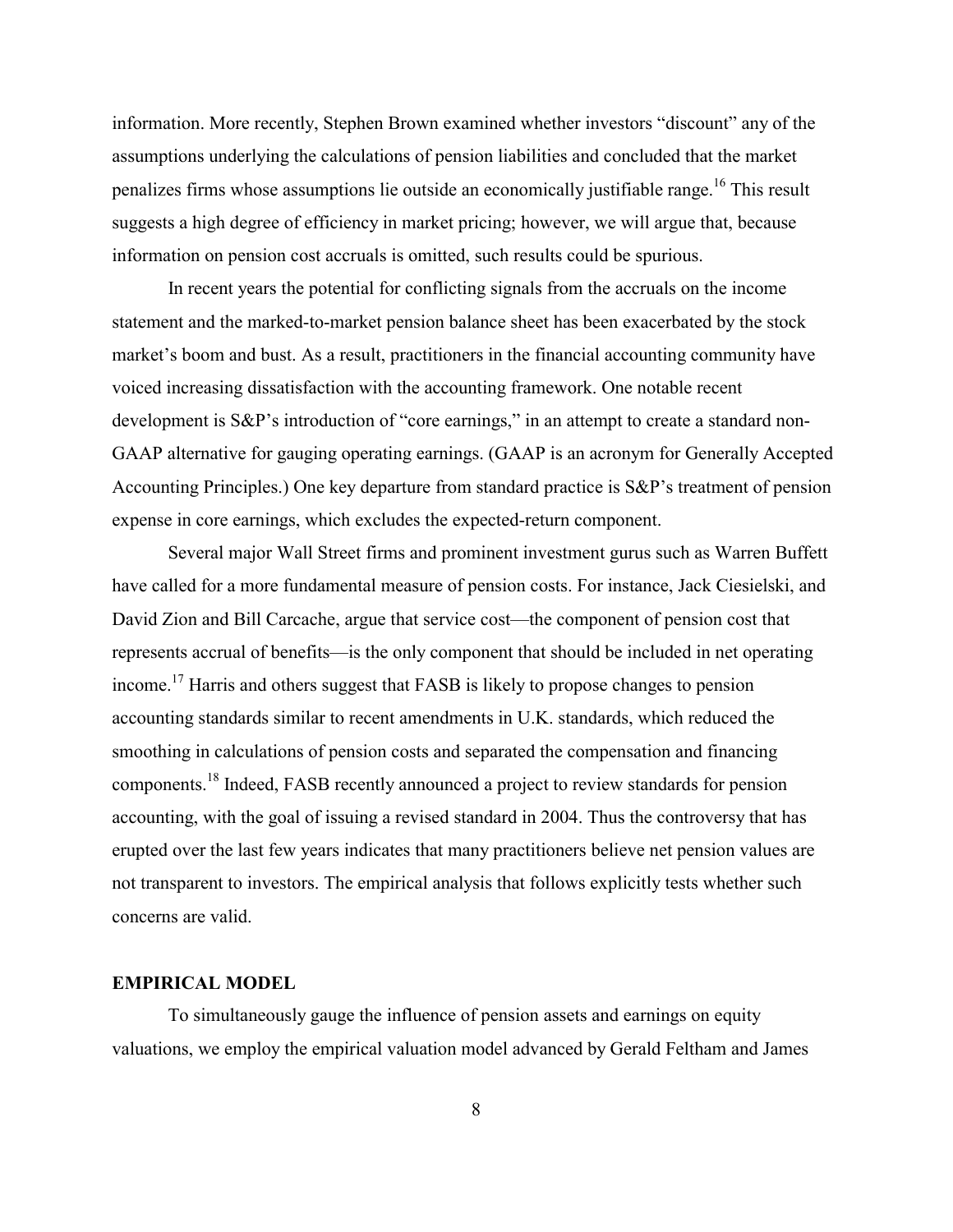Ohlson, which is a parsimonious application of the residual income model.<sup>19</sup> In the residual income model, a firm's market equity value is equal to its book equity value plus the present discounted value of its expected abnormal earnings; in per-share terms,

(1) 
$$
P_{t} = BV_{t-1} + \sum_{i=1}^{\infty} \frac{x_{t+i}}{(1+r)^{t+i}},
$$

where  $x_{t+i} = EPS_{t+i} - rBV_{t+i-1}$  is residual or abnormal earnings per share in period  $t + i$ . In words, abnormal earnings per share is net income (total earnings per share, or EPS) in excess of the firm's cost of equity capital, where the latter equals the firm's required rate of return times its equity book value per share (BV).

 Under simplifying assumptions about the dynamics of abnormal earnings, this model can be reduced to the following equation:

$$
(2) \t\t\t P_t = \alpha_1 BV_{t-1} + \alpha_2 EPS_t + u_t,
$$

where the multipliers on EPS and BV are a function of the required rate of return and the dynamics of expected earnings and book value. For instance, the multiplier on current earnings is larger for firms with more highly autocorrelated or faster-growing earnings, holding constant the path for book value.<sup>20</sup> In the simple case where the current level of earnings is expected to be permanent,  $\alpha_2$  should equal  $1/r$ , the inverse of the discount rate.

In implementing this model, we employ analyst forecasts of current-year earnings rather than lagged actual earnings. We follow this tack because near-term analyst forecasts generally have much greater explanatory power for stock prices than do lagged earnings.<sup>21</sup> Presumably the reason is that actual earnings include substantial temporary components that are idiosyncratic to the period at hand. Forecasts, in contrast, tend to abstract from idiosyncratic developments and thus should be more closely correlated with the perceived trend level of earnings.

Our adaptation of the residual value model also includes the twist introduced by Feltham and Ohlson, where firm value is expressed as the value emanating from the firm's nonfinancial operating activities plus the value of its financial activities. In particular, we divide both the balance sheet and the income statement of the firm into two parts: core operations and the financing operations related to outstanding pension plan liabilities. Core book equity value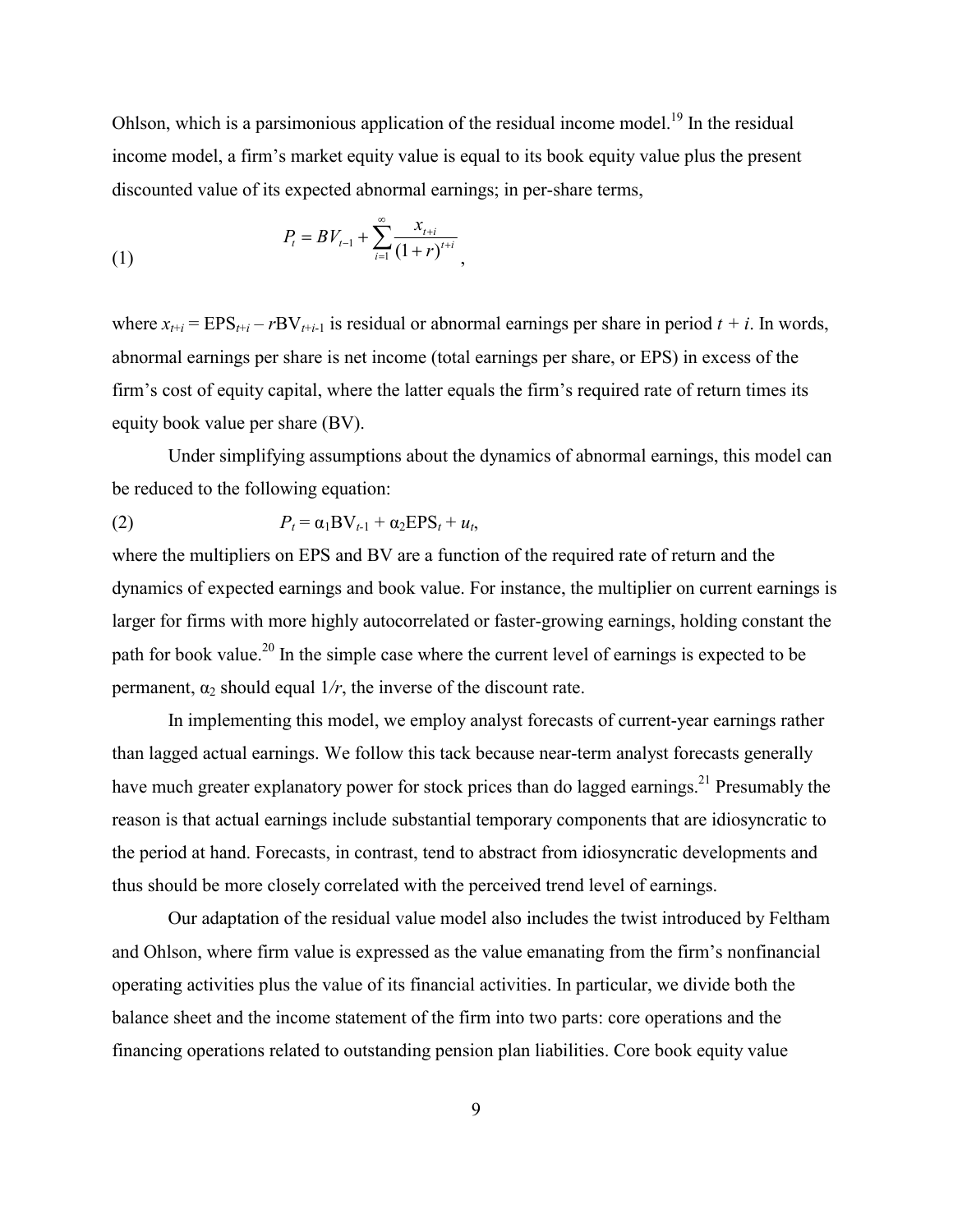(BVC) is equal to total book equity value minus the book value of net pension assets (NPA), all per share. Earnings per share generated by core operations (core EPS) equals total EPS minus pension earnings per share (pension EPS), the latter being the accruals associated with the financing and management of outstanding pension obligations and assets. Note that we define pension EPS as NPPC per share *minus* the service cost component; that is, unlike the financing of outstanding pension obligations, the accrual of new pension obligations from current labor services is treated as a core expense. Thus, in accordance with the transparent view of pension valuation, the firm's share price can be expressed as:

(3) 
$$
P_t = b_1 \text{BVC}_t + b_2 \text{core EPS}_t + b_3 \text{NPA}_t + b_0 + u_t,
$$

where NPA is calculated as the fair market value, per share, of pension assets less the present value of accrued liabilities, and pension EPS is not included because it is arguably redundant to the pension balance sheet measure.

The first hypothesis tested, using equation 3, is whether a firm's stock price reflects the fair market value of pension assets and liabilities published in its most recent annual 10-K report, in a manner consistent with the transparent model of pension valuation. Again, theory predicts that the coefficient on NPA should fall between 1 and (1 - *T*), where *T* is the effective marginal tax rate faced by the firm, although the coefficient might also be influenced by other factors such as the funding status and the timing of contributions relative to the rate at which liabilities are accrued.

We then test the transparent model against the opaque model by adding current-period pension earnings to the regression equation. In theory, this variable should not contribute to firm value, since the capitalized value of current and expected future earnings (or costs) from outstanding net pension assets (or obligations) should already be reflected in the value of net pension assets. Thus, we estimate

(4) 
$$
P_t = b_l BVC_t + b_2 \text{core } EPS_t + b_3 NPA_t + b_4 \text{pension } EPS + b_0 + u_t.
$$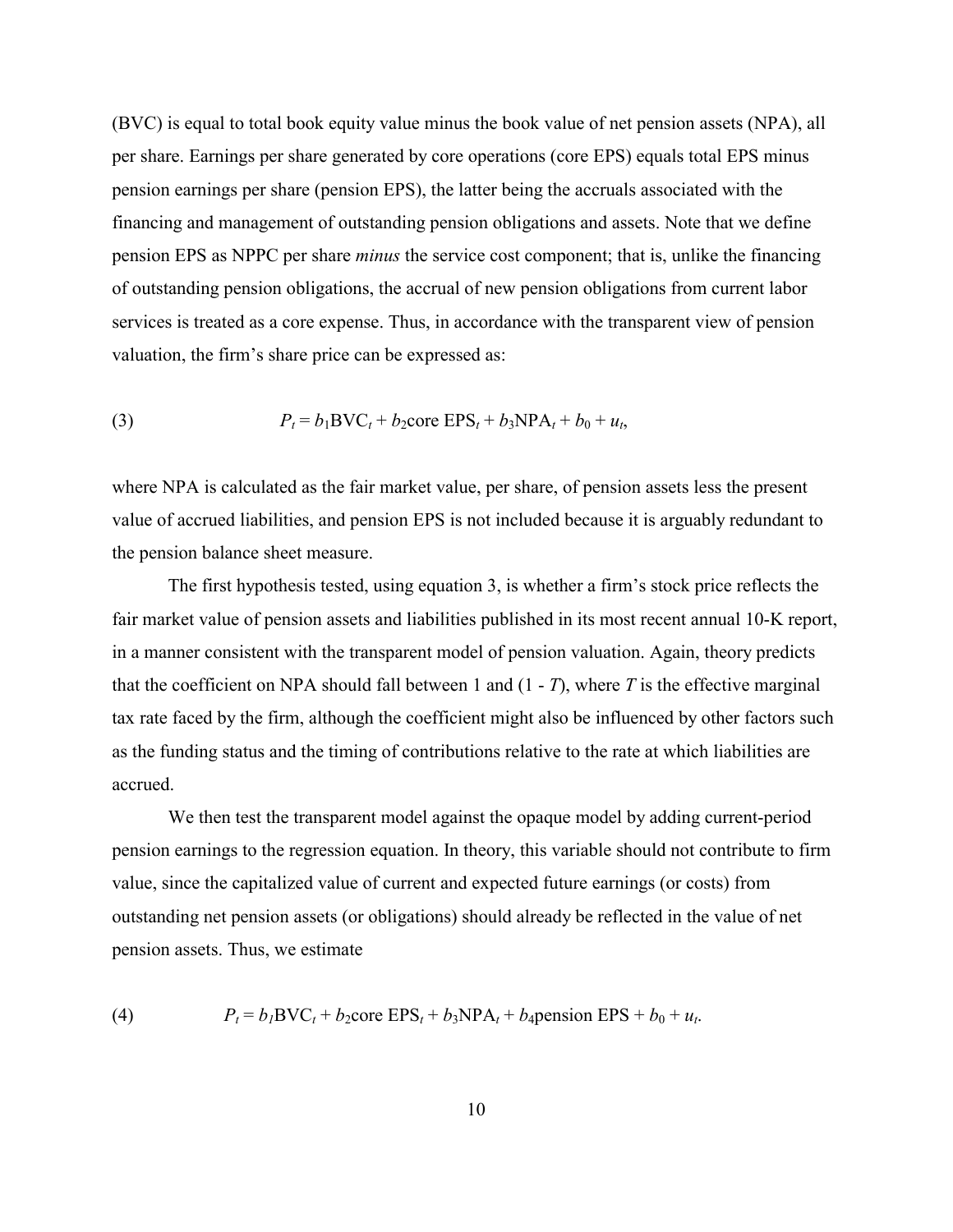In the transparent model,  $0.65 < b_3 < 1$ , and  $b_4 = 0$ . In the opaque view of pension valuation,  $b_3 =$ 0 and  $b_4 > 0$ .

If the econometric test favors the opaque model, the magnitude of  $b_4$  will provide an indication of the extent to which the stocks of firms with DB pension plans are mispriced. Even if investors rely on accounting earnings to value the pension plan, they might do so in a manner consistent with the transparent model. This would be the case if the magnitude of  $b_4$  were close to the ratio of NPA to pension EPS (or a bit less, assuming a positive effective tax rate on plan assets). Otherwise, investor focus on pension accruals would result in the firm's stock being mispriced. In the extreme, the market may fail to differentiate between pension earnings and core earnings altogether, a hypothesis examined by testing whether  $b_4 = b_2$ . If investors do fail to differentiate between these two components of earnings, the pension earnings of at least some firms—particularly those rapidly growing firms with high core price-earnings ratios—are probably being overvalued.

## **DATA, VARIABLE CONSTRUCTION, AND SAMPLE STATISTICS**

The two principal sources of data for the analysis are Compustat and I/B/E/S International: the former for historical financial data, including items related to company DB pension plans, and the latter for stock prices and analyst earnings forecasts. To construct our sample, we begin with all firms that were in the S&P 500 anytime from December 1996 through December 1999. A handful of firms are excluded because of incomplete or inscrutable data on their pension plans, but firms without DB pension plans are included. For this sample we extract annual financial data from Compustat for the period 1993-2001, including several variables related to the financial position of DB pension plans as well as book equity values and the number of shares on a fully diluted basis. We begin our analysis in 1993 because many pension variables are unavailable in Compustat before that year.

Compustat data are merged with data from the I/B/E/S monthly history files using firm CUSIP numbers. Items taken from I/B/E/S include annual observations on stock price, shares outstanding, actual operating earnings per share, consensus (mean) forecasts of earnings per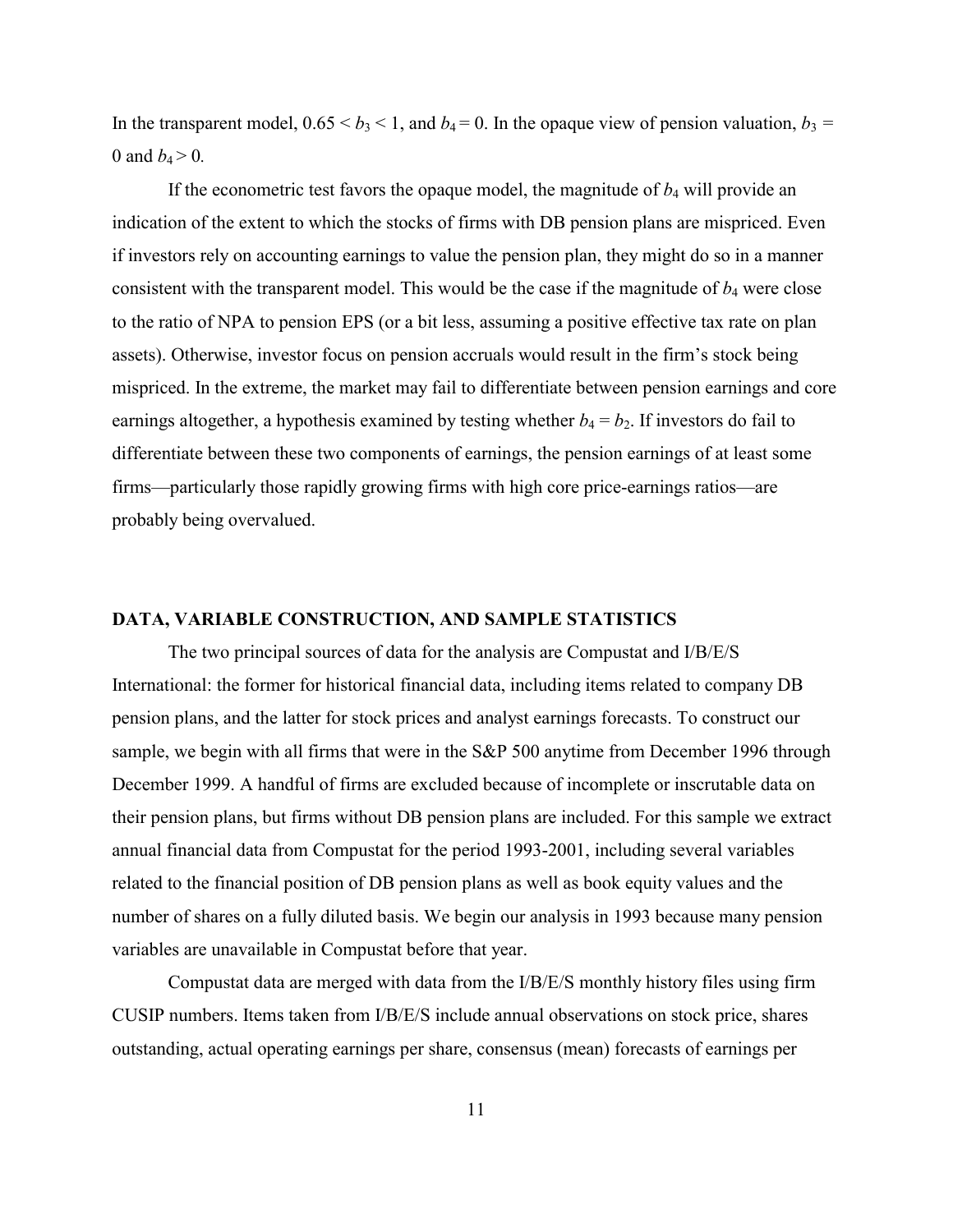share for the current fiscal year and for the following year, and the median analyst long-term growth forecast. The timing of the data match is chosen so that the company's stock price and analyst earnings forecasts are measured subsequent to the release of the previous year's results, including the details in the firm's 10-K report. The annual Compustat data for firms with fiscal years ending in October through March (mostly December) are matched with the price and forecast data published by I/B/E/S the subsequent May; for firms with fiscal years ending April through September, annual financial data are matched to November I/B/E/S data.

After filtering out firms with incomplete data, we are left with over 4,400 observations, or an average of 490 firms a year. For most of the analysis we excluded the relatively few observations for which both current-year and subsequent-year earnings per share forecasts are negative, since the parsimonious dynamics presumed in our valuation model are poorly suited for firms for which trend earnings are negative. The final dataset thus contains 4,359 firm-year observations, 3,335 of them from firms with an active DB pension plan.

The key pension variables drawn from Compustat are defined as follows:

--Pension plan assets: the fair market value of plan assets

--Projected benefit obligation: the actuarial present value of benefits earned by employees to date, taking into account expected future salary increases $^{22}$ 

--Prepaid or accrued pension cost: the measure of net pension obligations recognized in firm book value

--Net periodic pension cost (NPPC): the annual expense booked for DB plans

--Service cost: the cost of benefits accrued during the year (a component of NPPC).

Our main balance sheet variable, net pension assets per share, is defined as the difference between plan assets and the projected benefit obligation, divided by the number of shares outstanding. Our discussion thus far presumes that the market values of pension assets and liabilities reported in the notes to the financial statements are seen as accurate. Measuring the market value of assets is relatively straightforward, but calculating the present value of pension liabilities requires some important assumptions, including an assumed discount rate, as discussed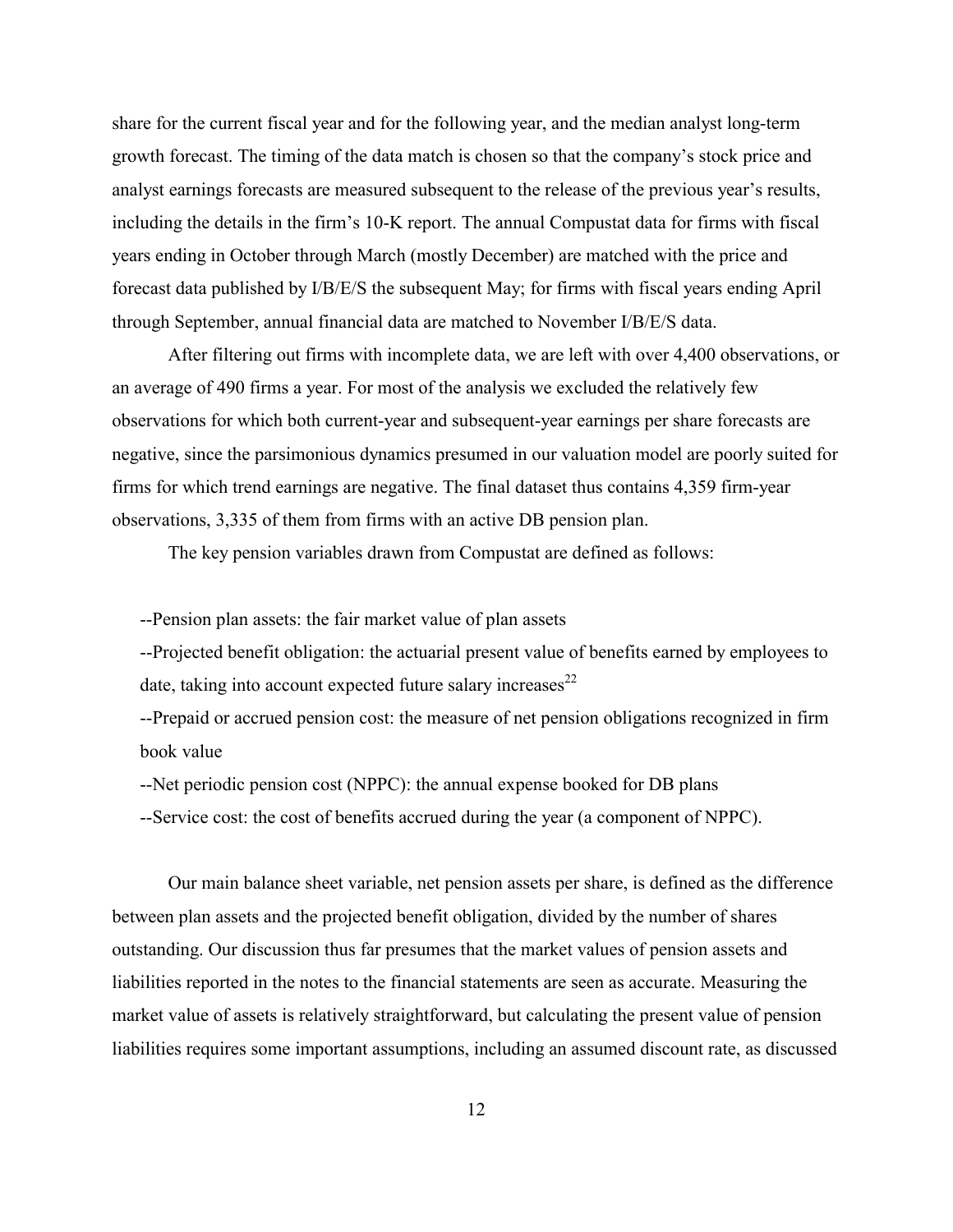earlier, and an assumed rate of future salary increases for covered employees. Although the FASB's guidance on the discount rate seems economically sound, firms retain some leeway in choosing it; thus the present value of liabilities reported in the financial statements could understate (or overstate) the true value. That said, it appears that most firms choose a reasonable discount rate, and we do not observe many firms changing their assumed discount rate in ways unrelated to changes in market conditions. We are therefore comfortable with a maintained assumption that marked-to-market net pension assets is a good measure of the firm's pension exposure.

As discussed earlier, the component of pension cost related to the net financing of pension benefits is the NPPC excluding the service cost, a net value that can be positive or negative and is hereafter labeled *pension earnings*. To conform to the valuation model, pension earnings is converted to an after-tax per-share basis as follows:

pension EPS =  $0.65 \times (NPPC -$  service cost)/number of shares.

Because we cannot directly measure expected pension earnings, we use pension earnings from the year recently ended (two to eight months earlier) as a proxy. We then define core earnings as expected current-year earnings (from I/B/E/S) minus actual pension earnings from the previous year: core EPS = EPS – pension EPS*.* 

#### *Sample Statistics on Pension Exposure*

Figure 2 provides a perspective on the sample variation in pension plan balance sheet exposure for firms with DB plans. The value of net pension assets is plotted by year as a percentage of the sponsoring firm's market equity value. Each vertical bar plots the crosssectional range of pension net asset exposures, from the 10th to the 90th percentile, and the solid circles plot the average exposure, in the indicated year. In 1995 the distribution of net pension values was centered near zero but ranged from about -4 percent of firm market value at the 10th percentile to 5 percent at the 90th percentile. By 1999 the positive end of the distribution had shifted substantially higher, putting the 90th percentile exposure at nearly 15 percent. However,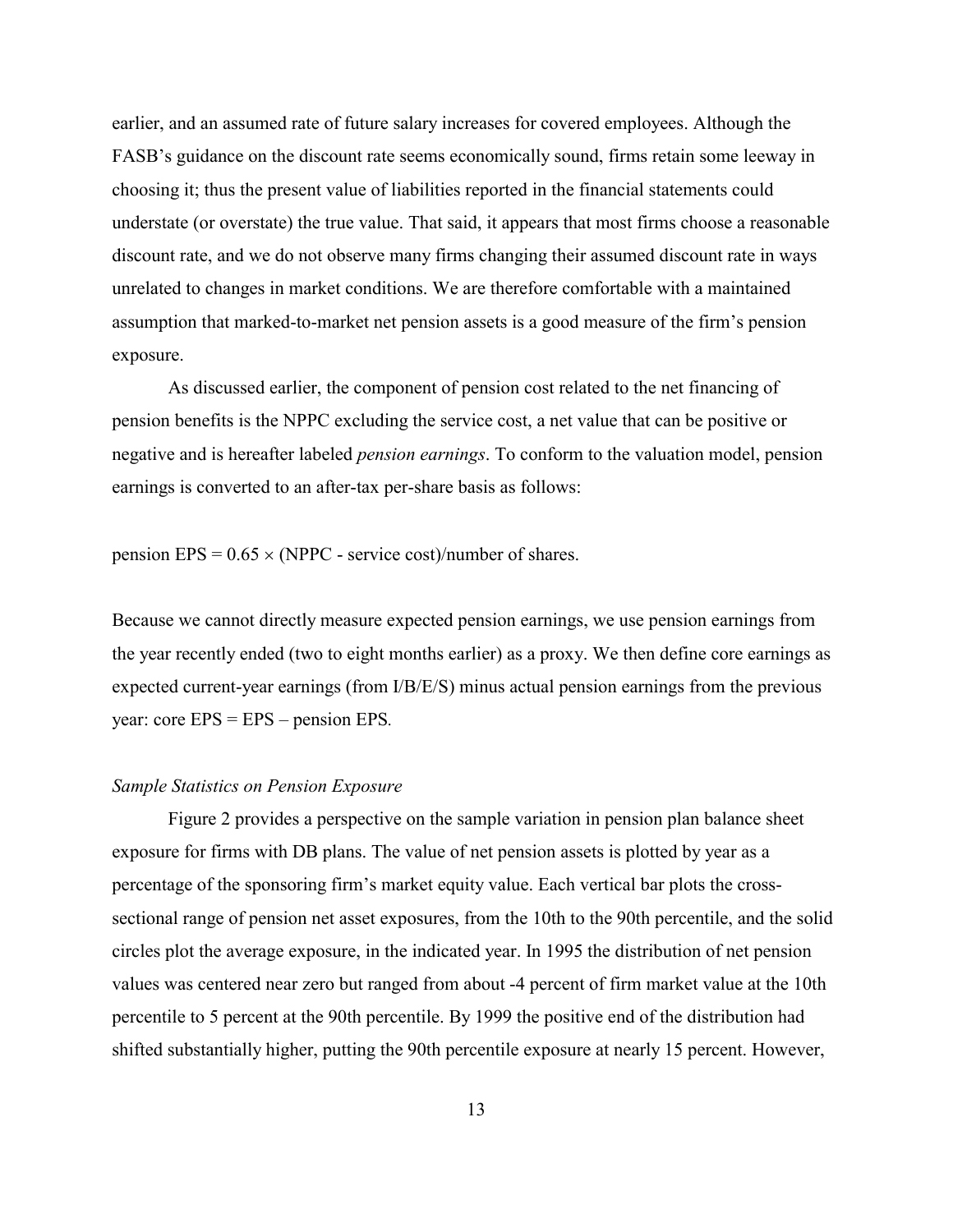after two years of declining stock prices and interest rates, the distribution of pension exposure at the end of 2001 had shifted back near its sample-period lows, with the average firm now experiencing a drag from its pension plan.

Figure 3 shows analogous statistics for pension earnings as a percentage of expected total earnings. In every year the distribution of pension earnings is seen to be centered in positive territory; however, as with the net asset values, the top of the range of pension earnings exposures rose markedly during the late 1990s. By 2000 pension earnings accounted for about 9 percent of the average firm's expected earnings, and roughly 22 percent of those of firms at the 90th percentile. At the end of 2001, the average boost from pension earnings remained quite high, as accounting earnings continued to benefit from the amortization of high returns in previous years. Indeed, for the 90th-percentile firm, pension earnings in 2001 accounted for nearly 25 percent of total expected earnings.

These two measures of pension plan value were clearly at odds in 2000 and 2001, and the conflict was largely driven by the five-year amortization of gains. Table 2 conveys the subtler and potentially more pervasive conflict between pension earnings and plan fair market value. The table shows, for each year, the sample aggregate ratio of year-end net pension value to that year's pension earnings. If one were to think about valuation in terms of a price-earnings ratio, this ratio would indicate the appropriate average "multiple" at which pension earnings should have been valued in any given year. For instance, at the end of 1997, the actual value of net pension assets totaled \$138 billion. That year pension earnings totaled \$8.5 billion, and the ratio of these two figures is 16.2. Thus, roughly speaking, if at the end of 1997 investors had valued firms' pension earnings at a multiple of 16.2, the effect on market value would have been no different than if they had instead used the value of net pension asset positions reported in the footnotes to that year's financial statements.

The last column shows the aggregate annual price-earnings ratio for those same firms, that is, the ratio of their year-end equity market value to that year's earnings. In 1997, for instance, this ratio is 23.3, well above the 1997 ratio of pension net asset value to pension earnings. Clearly, if investors did not distinguish between pension earnings and core earnings, but instead valued them at the same multiple, then firms' pension earnings are likely to have been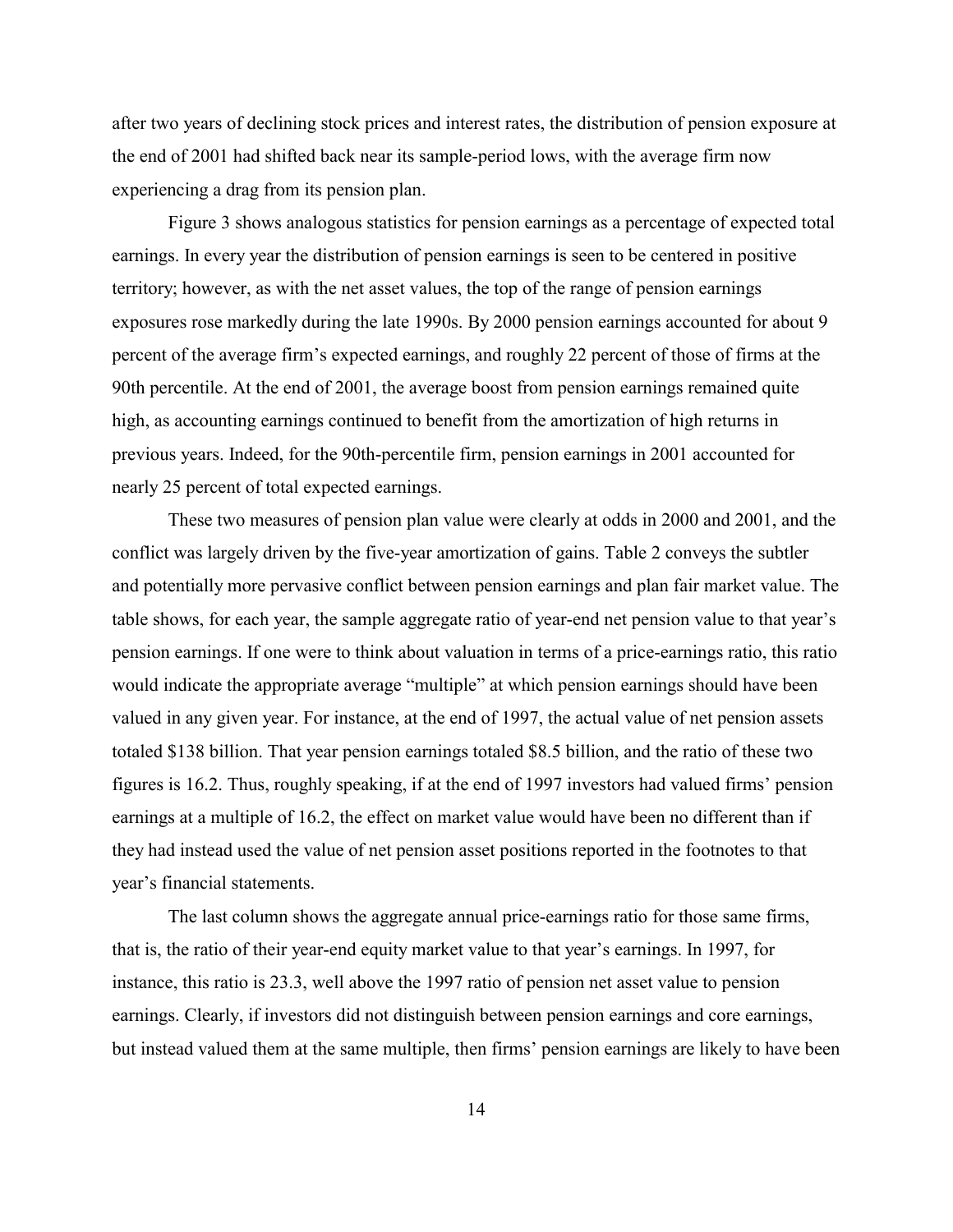overvalued. The most glaring disparity, of course, is at the end of 2001. By then the aggregate value of net pension positions had plunged to a negative \$2 billion, while pension earnings for these firms totaled \$20.4 billion. At that point in time, naively valuing pension earnings, rather than taking account of pension net asset positions, would almost surely have led to nontrivial valuation errors.

Some perspective on the cross-sectional information conveyed by pension earnings is provided in table 3, which focuses on data from 1995, 1999, and 2001. The numbers along the diagonal shows the year-specific correlation between pension earnings and net pension value, each normalized by firm market value to remove any scale effects. This correlation is highest in 1995, at 0.9, edges lower in 1999, and actually turns negative in 2001. The mismatch of information in 2001 is also reflected by the strong positive (off-diagonal) correlation between pension earnings in 2001 and net pension value in 1999.

#### **Results of Empirical Tests**

## *Testing the Transparent versus the Opaque View of Pension Valuation*

As discussed earlier, in the transparent view of pension valuation the market incorporates the value of net pension assets directly. In the opaque view, the market prices net pension assets only indirectly, by valuing the pension-related accruals booked in accordance with FAS 87. We estimate equations 3 and 4 in order to test which of these two hypotheses better explains actual firm values; table 4 shows the results, with robust standard errors reported below the coefficient estimates. All regressions include semiannual time dummies and, except where noted otherwise, use the full panel of observations.

The initial specification, reported in column 4-1 of the table, assumes the transparent view (modeled by equation 3), which holds that the value of net pension assets influences the stock price, whereas that of pension earnings is superfluous and thus excluded from the equation. At first blush the results appear to confirm the predictions of the transparent model: the coefficient on net pension assets is 0.76, with a standard error of 0.10, implying that an additional dollar of value in net pension assets per share raises the firm's stock price by 76 cents. This point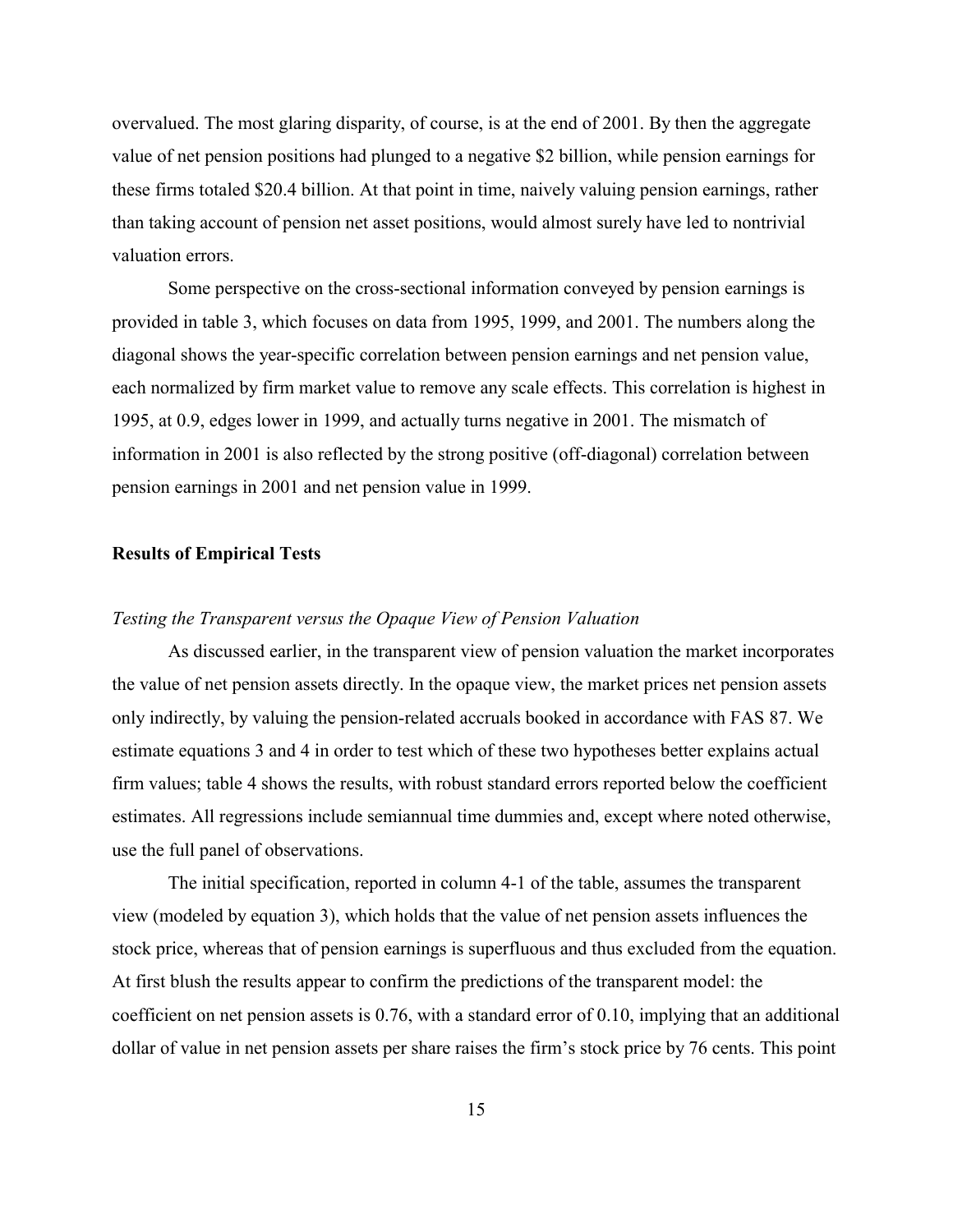estimate falls squarely within the range predicted by the transparent model.

The estimated effects of the other variables on firm value are quite reasonable. The coefficient on expected core EPS is estimated quite precisely and suggests that an additional dollar in expected current-year core earnings raises a firm's stock price by \$9.22 on average. The coefficient on core book value, again defined as book value per share excluding the book value of net pension assets per share, is positive and significant as expected. The median analyst forecast of each firm's long-term growth is included in the regression and has a positive and significant effect on stock price. Because the existence of a pension plan is likely to be correlated with certain omitted firm characteristics, such as firm age, that are potentially correlated with earnings dynamics, we also include a dummy variable to control for the existence of a DB pension plan; however, the coefficient on this variable is insignificant.

Although table 4 does not report the results, we ran a similar specification in which pension assets and obligations were entered separately in the regression, allowing a test of our restriction that *net* pension assets is a sufficient statistic for the two sides of the pension balance sheet. In this regression the coefficient estimates on pension assets and obligations were 0.78 and -0.80, respectively, and therefore we can easily accept the restriction imposed in the first regression; that is, net pension assets is a sufficient statistic for characterizing the valuation effect of the pension plan balance sheet information as reported in the footnotes of company financial statements.

To test the transparent model against the opaque model, we next estimate equation 4, and column 4-2 of table 4 shows the results. Here we add pension EPS, defined as pension earnings per share in the year just ended, our primary proxy for expected pension earnings. The estimated coefficient on pension EPS is 11.02, and it is both statistically significant and a bit larger than the coefficient on core EPS. The coefficient on core EPS is little changed from its value in column 4- 1. Strikingly, the coefficient on net pension assets falls to zero, which constitutes a rejection of the transparent view of pension valuation. Given this result, a reasonable interpretation of the estimated effect of net pension assets in the initial specification is that, while it was consistent with the transparent theoretical model, it was spurious empirically; a consequence of its correlation with the omitted variable that investors are in fact focusing on, namely, pension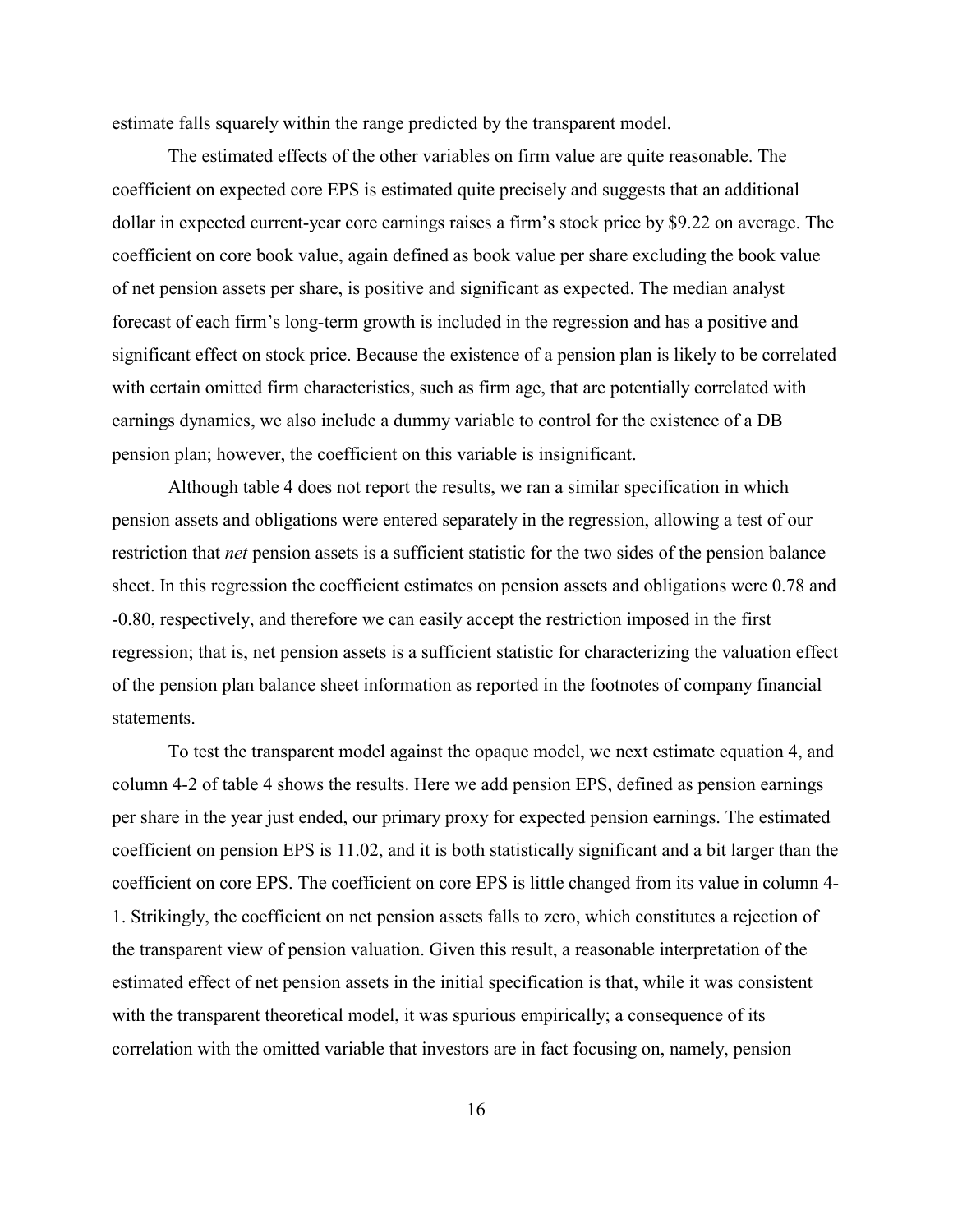earnings.

In estimating equation 4 as a test of the two models of pension valuation, we are treating the transparent model as if it were nested within the opaque model. Alternatively, these two models could be viewed as not nested. In that case the results presented in column 4-2 would not be the relevant test.<sup>23</sup> Following procedures recommended by Russell Davidson and James MacKinnon, $^{24}$  we perform a joint test of the transparent and opaque models by taking the fitted values from the estimation of equation 3 and including them in an equation in which pension earnings is the measure of the pension fund's financial position. Significance of the fitted values would constitute evidence in favor of the transparent model. We perform this test and again reject the transparent model in favor of the opaque model. The rejection of the transparent model is robust to reversing the order of the test by taking the fitted values of a pure opaque model and including them in an estimation of the transparent model.

To further examine the robustness of our rejection of the transparent model, we undertook a number of additional experiments. We estimated equations 3 and 4 on each of nine annual cross sections separately, using robust regression. As table 5 shows, the transparent model is easily rejected in eight of the nine annual samples. Only in the 1998 sample does the transparent model win out, with net pension assets remaining significant at the 5 percent level when pension earnings was included. Perhaps the most convincing evidence is the fact that the opaque model clearly dominates in the 2000 and 2001 cross sections, when NPA and pension earnings were diverging.

In another sensitivity test, shown in column 4-3 of table 4, we examine whether these results are sensitive to our chosen proxy for *expected* pension earnings (pension EPS). Here, rather than use actual pension earnings from the year just ended as the proxy for expected current-year pension earnings, we use the realized value of current-year pension earnings. This amounts to assuming perfect foresight on the part of investors, which might not be unreasonable given that the value of pension earnings is to a great extent predetermined as of the beginning of the year. The downside is that using this proxy reduces the sample size, because we lose the last observation on each firm, including the entire 2001 sample. Nonetheless, the results are little changed: the coefficient on net pension assets is again very small and statistically insignificant,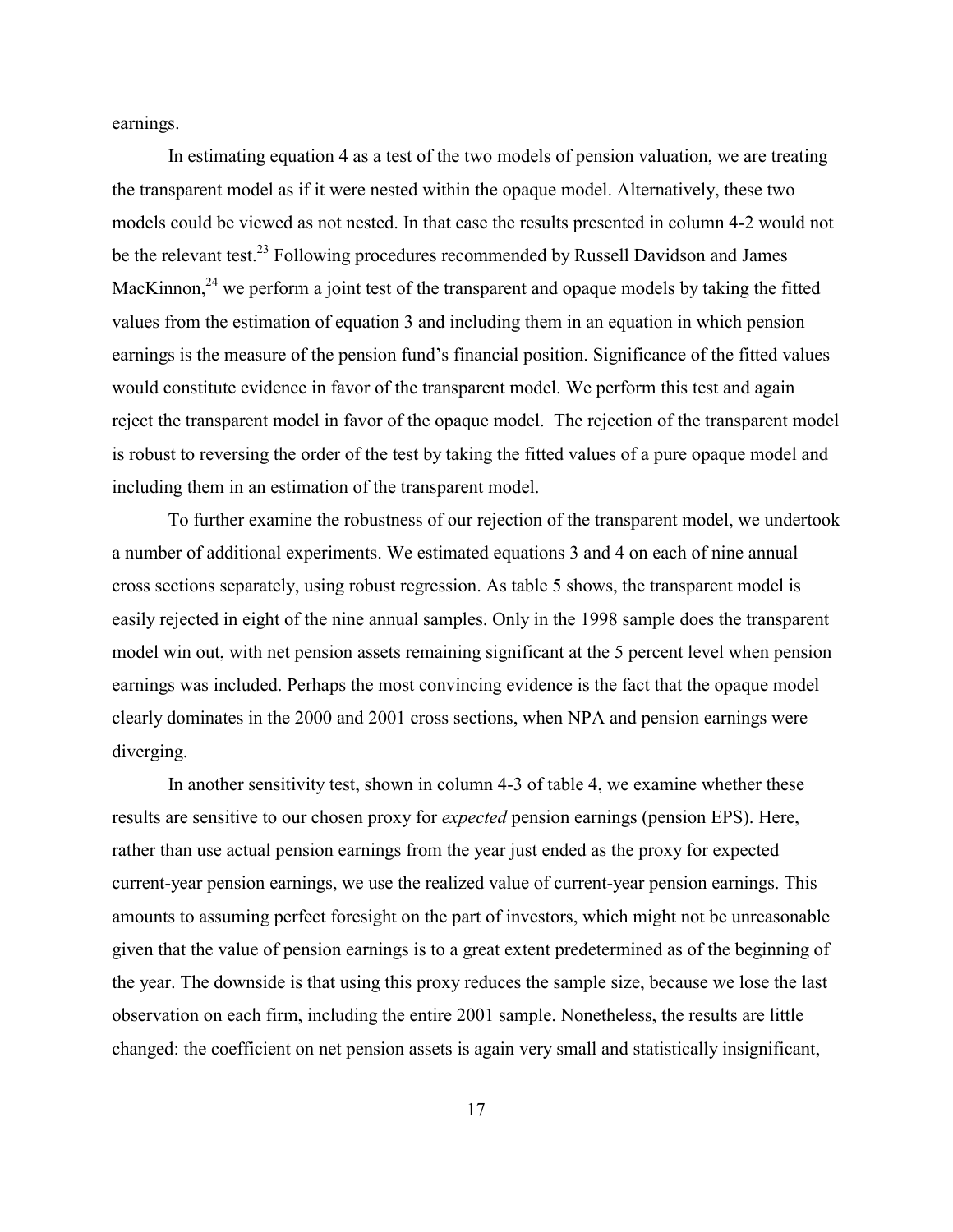whereas the coefficient on pension earnings is a bit smaller than before but, again, close to the coefficient on core earnings.

Column 4-4 presents the results from estimating the pure opaque model. Here we return to our baseline proxy for expected pension earnings and drop net pension assets from the regression, which should raise the precision of the coefficient estimate on pension earnings and allow for a cleaner comparison of the coefficients on the two components of earnings. We view this as our benchmark regression for subsequent tests of the relative valuation effects of core and pension earnings. As expected, the coefficient on pension earnings, at 10.81, is little changed from column 4-2, and its standard error drops.

As discussed earlier, past returns are only gradually amortized into the accounting measure of assets used to calculate expected returns on plan assets. Consequently, if the market focused only on reported pension earnings, it presumably would be using stale information. We test this interpretation in column 4-5, which shows the results of estimating the transparent model (equation 3) but with the lagged and twice-lagged value of net pension assets included in the set of regressors. As shown, both lagged variables have large and significant coefficients, whereas the current value of net pension assets is now insignificant, consistent with our interpretation that investors are valuing firms based on the out-of-date information on net pension plan value reflected in pension earnings.

In the last two columns we reestimate equations 3 and 4, but with firm fixed effects. Here the regression gauges the effects of within-firm variation over time, which makes the estimated effects quite sensitive to timing. Indeed, in contrast to column 4-1, the coefficient on the net pension assets in column 4-6 is effectively zero, and, when pension EPS is included (column 4- 7), net pension assets has a negative marginal effect on stock price. The fixed effects regressions thus provide rather compelling support for the opaque view of DB pension valuation.<sup>25</sup>

## *The Market Valuation of Pension Earnings*

Because our results support the hypothesis that investors price the contribution of a firm's pension plan to firm value by looking at the associated stream of accounting earnings, we next consider whether this result necessarily implies mispricing. Conceivably, investors might be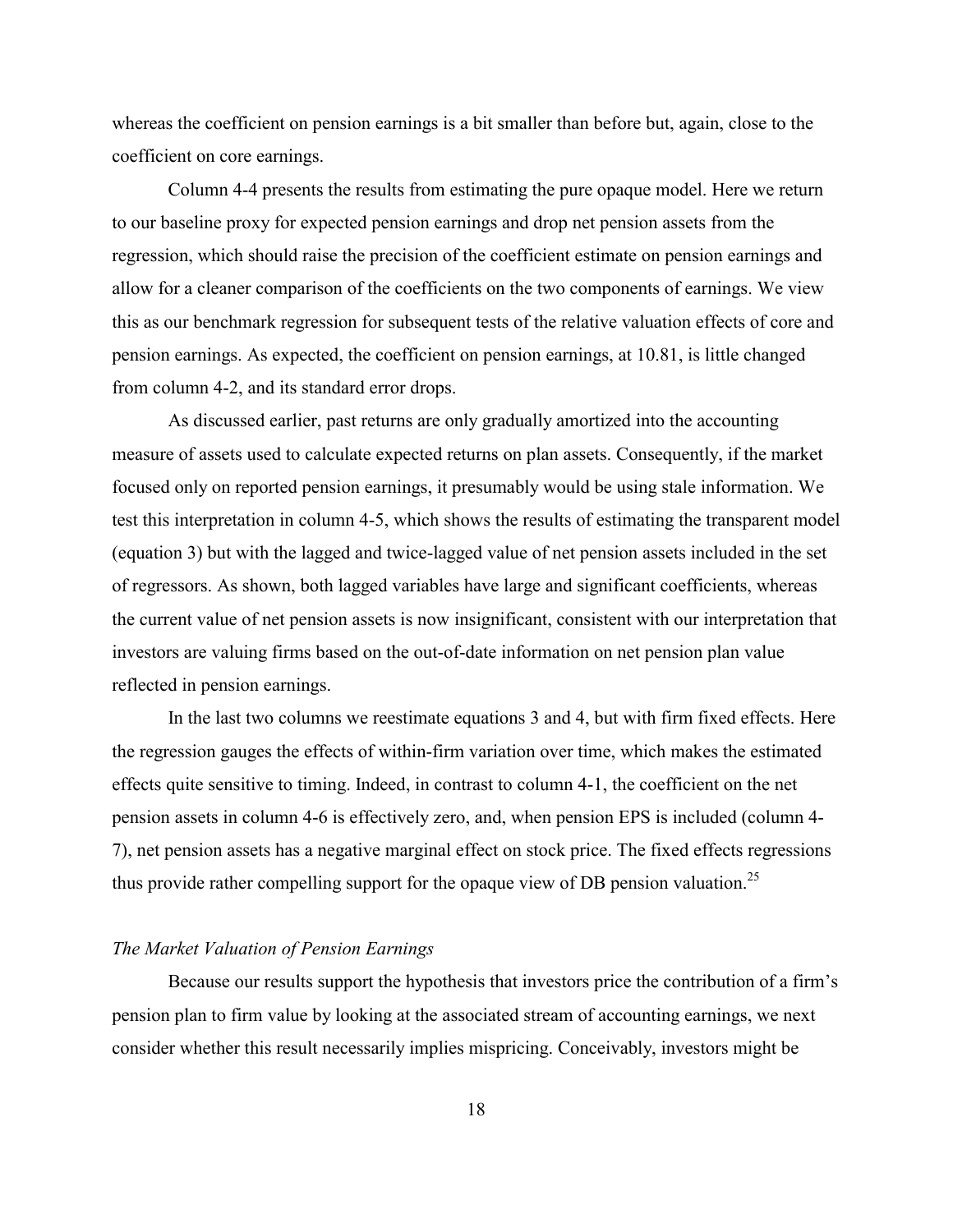extracting the necessary information from pension accruals and valuing pension plans in a way that is reasonably consistent with the underlying net asset value. One sign of mispricing would be if the market appeared to value pension earnings at the same *multiple* as core earnings. This not only would suggest a failure to differentiate, but would also mean that pension earnings are overvalued, since, as table 2 showed, the typical firm's ratio of net pension value to pension earnings tends to be about half the ratio of its market value to its earnings (its price-earnings ratio). In tables 6 and 7 we stress test our finding (in column 4-4 of table 4) that a dollar of pension earnings is valued the same as a dollar of core earnings.

In the first test we reestimate the opaque model allowing for year-specific coefficients on the two earnings components. Those coefficient estimates and their standard errors are reported in table 6. As shown, the coefficient on pension earnings is as large as or larger than the core earnings coefficient in every year except 1998 and 1999. The coefficient on pension earnings is statistically smaller, however, only in 1999, a year that also has an unusually low core earnings coefficient. It is perhaps not surprising that standard valuation models perform relatively poorly at the end of 1999, given the scant attention that the market seemed to pay to fundamentals at the time. Perhaps the most interesting result is the 2001 coefficient on pension earnings, which is a relatively high 14.9, despite the fact that pension earnings were an extremely poor signal of the underlying net pension value that year. Thus the conclusion that pension earnings are valued as highly as core earnings holds up when the source of identification is primarily cross-sectional.

Table 7 presents a further set of sensitivity tests. The regression reported in column 7-1 adds a term that interacts the analyst growth forecast and expected current-year earnings per share (core EPS + pension EPS) within the benchmark opaque model, to allow for a nonlinear effect of growth expectations on firm value. Interacting growth expectations with total earnings effectively presumes that analysts' long-term growth forecasts apply to the total current earnings base; thus the effect of pension earnings is a little more difficult to parse out in this specification. In any case the estimated coefficient on the interaction term is only marginally significant, whereas the estimated effects of core EPS and pension EPS are still statistically equivalent and quite close to the coefficients in the benchmark opaque model.<sup>26</sup>

The specification reported in column 7-2 considers a more traditional implementation of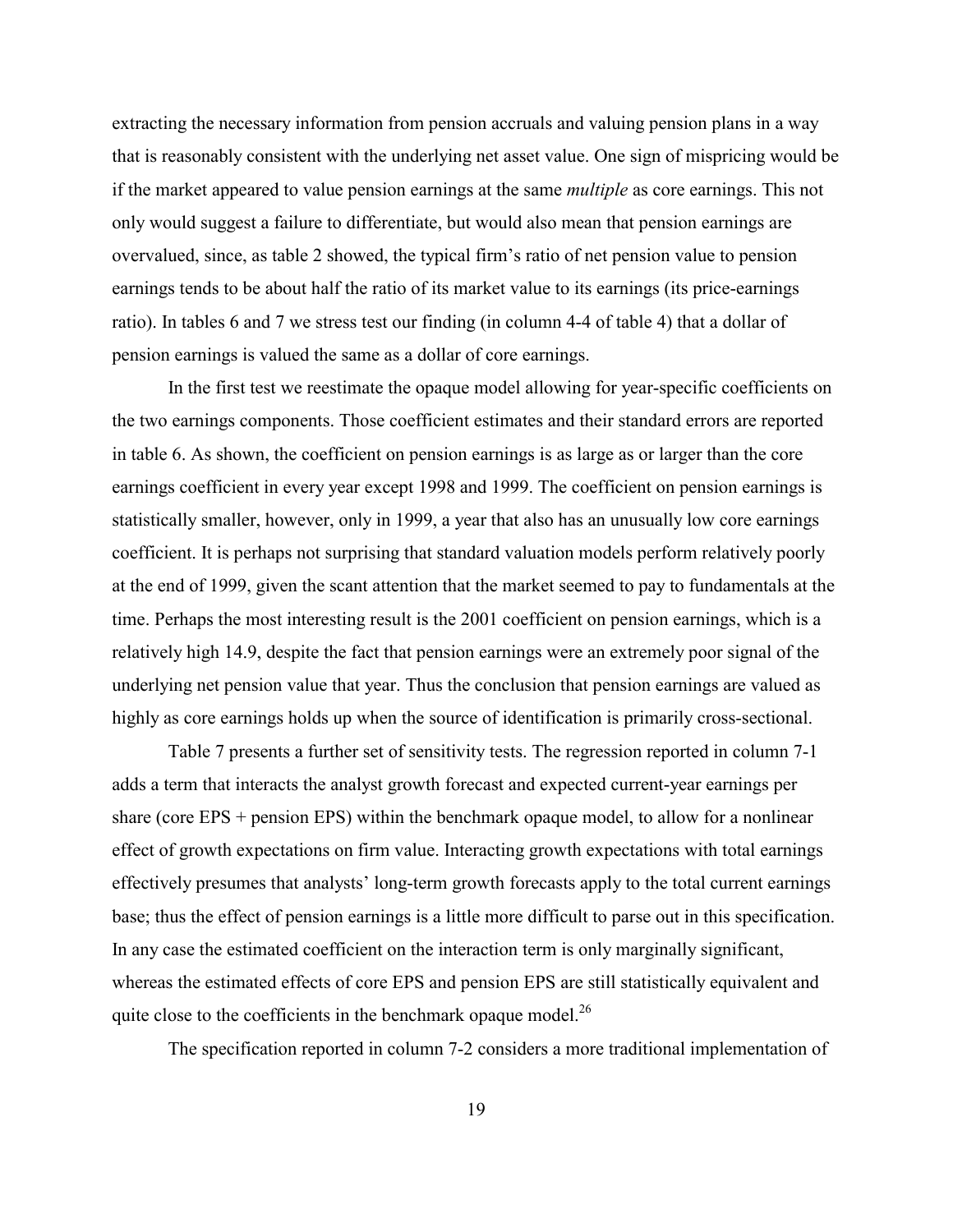the residual value framework. Here, we replace *expected* core earnings with *actual* lagged core earnings, core EPS(-1), calculated as total EPS minus pension EPS, both from the year just ended. Our data requirement that both total and core earnings be positive reduces the sample by 130 observations in this specification, to 4,229 firm-year observations. Using actual core earnings reduces the regression's *R*-squared and raises the root mean square error. Moreover, the coefficient on core EPS(-1), at 8.1, is a bit smaller that that on core EPS in the benchmark specifications. The coefficient on pension EPS is also a bit smaller here but significantly larger than the coefficient on core EPS(-1). This result is probably due to core earnings having a larger transitory component than pension earnings; using expected core earnings presumably dampens the influence of such transitory components.

In column 7-3 we present results based on yet another measure of core earnings. Here, core EPS(+1) is constructed by subtracting pension EPS (in the year just ended) from the analyst forecast of *next year's* earnings. This more forward-looking measure might be an even better proxy for the perceived "trend" level of core earnings, since it should be influenced less by cyclical factors that could be at play in current-year forecasts. As shown, the *R*-squared for this specification is indeed somewhat higher, but the coefficient values and conclusions are essentially unchanged.

The fact that the coefficients on core earnings and pension earnings are statistically equivalent could indicate that investors do not distinguish between these two sources of earnings. Alternatively, investors might recognize the two disparate sources of earnings, but they just happen to price pension earnings at the same multiple as they price core earnings for the average firm. Differentiating between these possibilities might affect the interpretation of our results, or at least the particulars of any policy ramifications.

To discern whether investors recognize the difference between core earnings and pension earnings, we divide the sample into firms with high and those with low price-earnings ratios based on each firm's median price-earnings ratio, measured for our sample as the stock price divided by expected current-year earnings per share. It is difficult to concoct a rational justification for the pension earnings of these two groups of firms to be valued differently. However, if investors are naively valuing pension earnings, we would expect to see a larger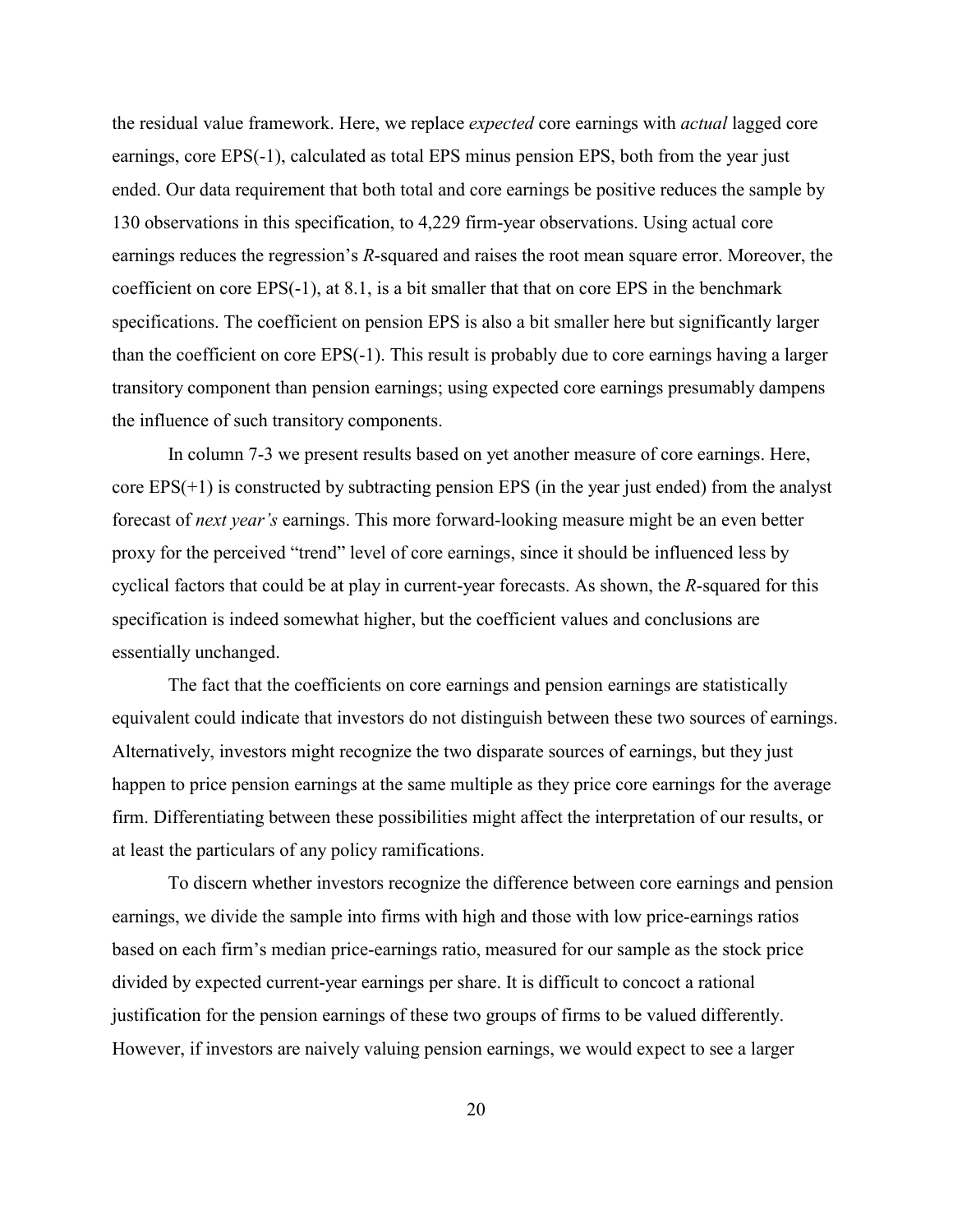multiple being applied to the pension earnings of firms with high price-earnings ratios. Columns 7-4 and 7-5 show the benchmark model estimates for the firms with low and firms with high price-earnings ratios, respectively.

As one would expect—almost by definition—the coefficient estimate on core EPS for firms with low price-earnings ratios is smaller than it is for those with high ratios: roughly 9 versus 12. What is more interesting is that within each group the coefficient on pension earnings exceeds that on core earnings. Moreover, it appears that the pension earnings of the average highpriced firm are valued more highly than those of the average low-priced firm, although this difference is not statistically significant.

The final two columns in table 7 show the results from estimating a fixed effects model on the same two groups. The results here are more clear-cut: the coefficients on both core EPS and pension EPS are larger at high-priced firms than the respective coefficients at low-priced firms. Thus it would appear that investors implicitly extrapolate to the pension earnings of firms with high price-earnings ratios the more robust growth prospects these firms presumably enjoy in their core businesses. Taken together, these results reinforce our earlier conclusion that investors do not appropriately discount pension earnings.

#### *Estimating the Value of Pension Earnings with a Dividend Discount Model*

One potential criticism of the inferences from table 7 is that they are model-dependent. Here we evaluate the relative contributions of core and pension earnings to firm value within a different model: a more traditional dividend discount-type model. With net pension assets dropped from the regression, there is less impetus to be bound to the standard Ohlson-style model and the consequent linear relation between market equity value, book value, and earnings.<sup>27</sup> Instead, we consider a regression equation derived from the standard Gordon growth valuation model:

$$
P_t = d \frac{EPS_t}{r - g},
$$

where *d* is the firm's dividend payout rate, *g* is its long-run growth rate, *r* is the discount rate, and EPS is current earnings per share. Taking logs of both sides yields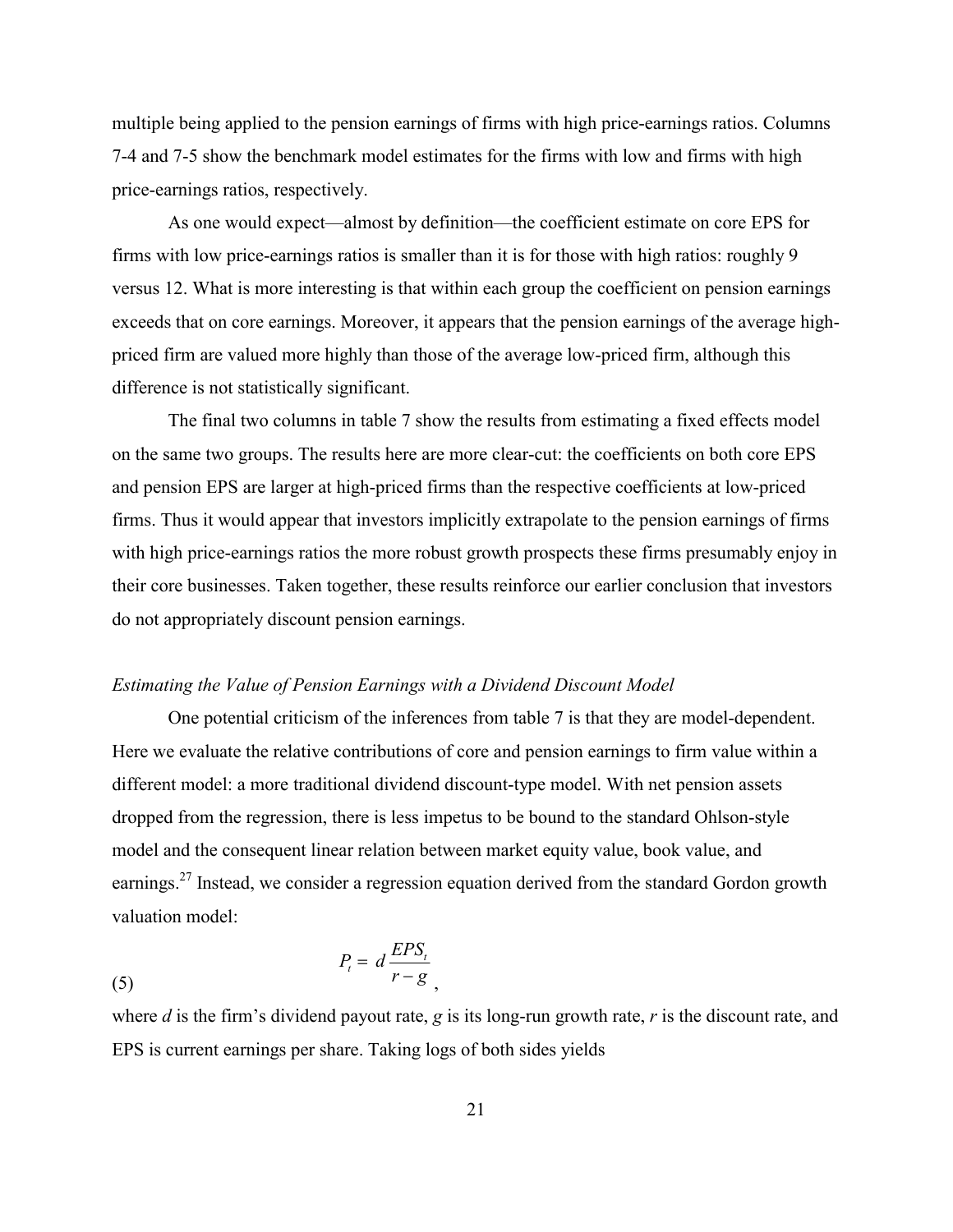(6) 
$$
\log P = \log d + \log EPS - \log (r - g)
$$

Equation 6 is an appropriate valuation formula under the hypothesis that pension earnings are valued no differently than core earnings. However, to test this hypothesis, we first subtract the log of core earnings from both sides of the equation to obtain

.

,

(7) 
$$
\log \frac{P}{ECore} = \log d + \log \frac{EPS}{ECore} - \log(r - g)
$$

The empirical implementation of this model is as follows:

(8) 
$$
\log \frac{P}{ECore} = b_1 \log \frac{EPS}{ECore} + b_2 \log d - b_3 \log g + bz + u
$$

where *z* is a vector of time dummy variables that control for time variation in *r,* the required return on equity. Testing whether  $b_1 = 1$  is equivalent to testing the hypothesis that the two earnings sources are identically priced. If investors valued only core earnings and ignored pension earnings, we would expect to find  $b_1 = 0$ . A coefficient between 0 and 1 would imply that, on average, investors place greater value on a dollar of core earnings than on a dollar of pension earnings. Our earlier tests (based on equation 4) suggest that  $b_1$  might exceed unity, implying that pension earnings are, in effect, accorded a greater multiple than core earnings.

Table 8 shows results from estimating equation 8, with robust standard errors shown in parentheses below the coefficient estimates. In addition to the variables from the model, each regression includes a control for firm size (the logarithm of firm assets) and a dummy variable indicating whether the firm has a DB pension plan. To the extent that the growth variable is an imperfect indicator of long-term growth expectations, the price-earnings ratio (the ratio of price to core earnings) could arguably be negatively related to firm size and the presence of a DB plan, because larger, older firms tend to be slower growing. Finally, all regressions include semiannual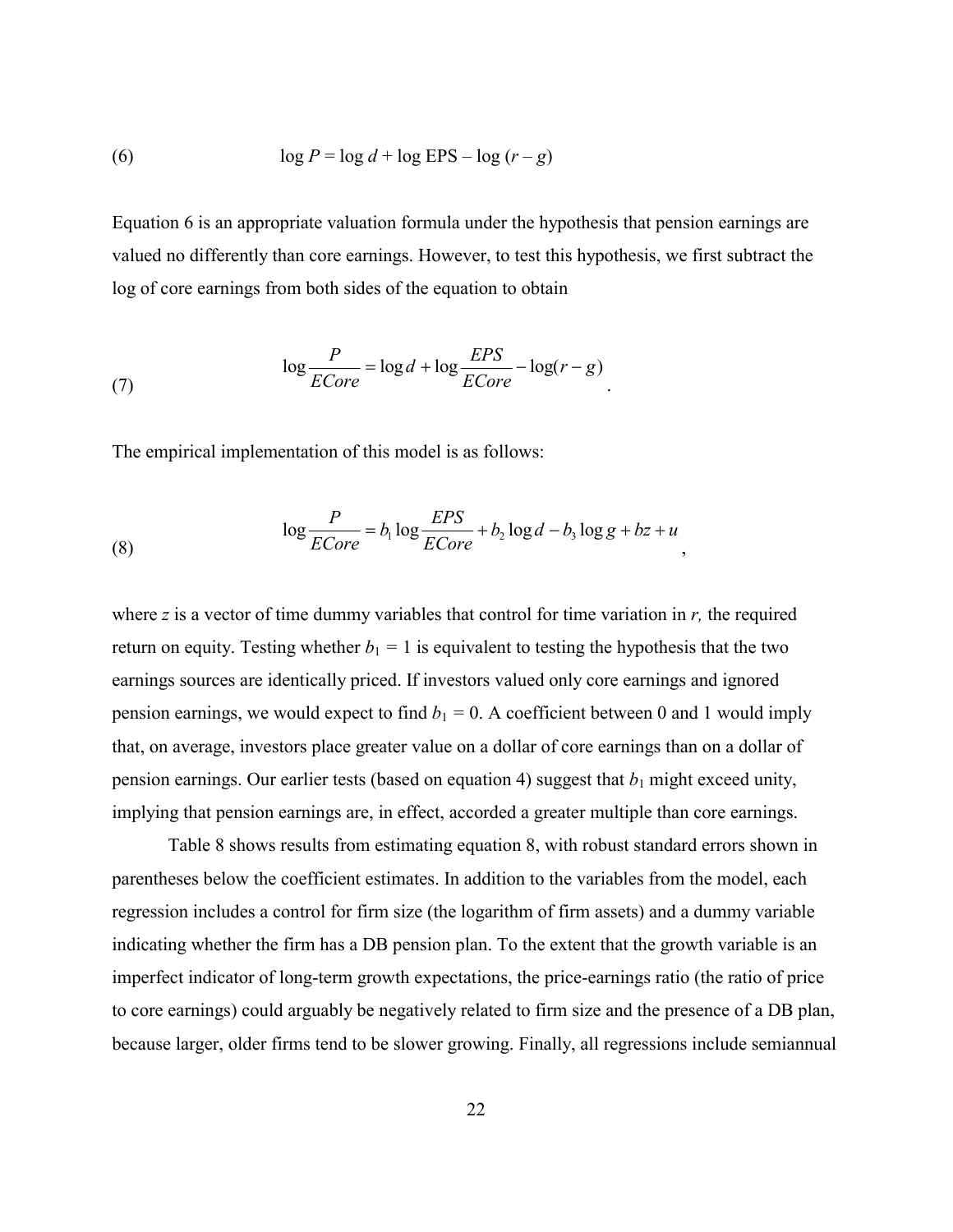time dummies.

Column 8-1 in table 8 shows the results from the basic specification, where expected core earnings are based on current-year earnings forecasts. The coefficient on the logarithm of the total-to-core earnings ratio is 1.22. Given its small standard error, we can easily reject the hypothesis that this coefficient is less than 1.0. Thus we accept the hypothesis that the ratio of price to core earnings increases by at least 1 percent for a 1 percent increase in the ratio of total earnings to core earnings. This result reinforces our evidence from table 6 suggesting that investors value pension earnings at a multiple at least as great as that on core earnings, if not higher.

Coefficients on the other variables have the expected signs and are of reasonable magnitudes. The coefficient on the dividend payout rate is well below unity, which is to be expected if payout rates tend to revert back to some norm after being buffeted by shocks to earnings.<sup>28</sup> The coefficient on the logarithm of the growth forecast is 0.63, which implies that a 10 percent increase in the growth forecast—say, from 10 to 11—would boost the stock price by 6.3 percent. The pension dummy and firm size have negative coefficients, consistent with the presumption that larger firms and those with DB plans tend to have lower price-earnings ratios. Finally, the *R*-squared of the regression is 0.41, indicating that the independent variables explain a good deal of the variation in the price-to-core earnings ratio.

Column 8-2 shows the results from estimating the same model, but using analyst forecasts of the subsequent year's earnings to gauge the expected level of core earnings. Here the coefficient estimate on the ratio of total to core earnings is 1.08, which is not significantly different from 1, suggesting that there is no difference in the multiple that investors place on core earnings versus pension earnings. The other coefficient estimates are similar to those in the first regression.

Column 8-3 shows the results of estimating a fixed effects version of the initial specification. Here the coefficient estimate on the earnings ratio is 1.24, which is very close to the first result and confirms that the inference applies not only cross-sectionally but also to movements in a given firm's valuation over time. Coefficients on the other variables differ somewhat, but they again have the predicted sign and are of plausible magnitude. The addition of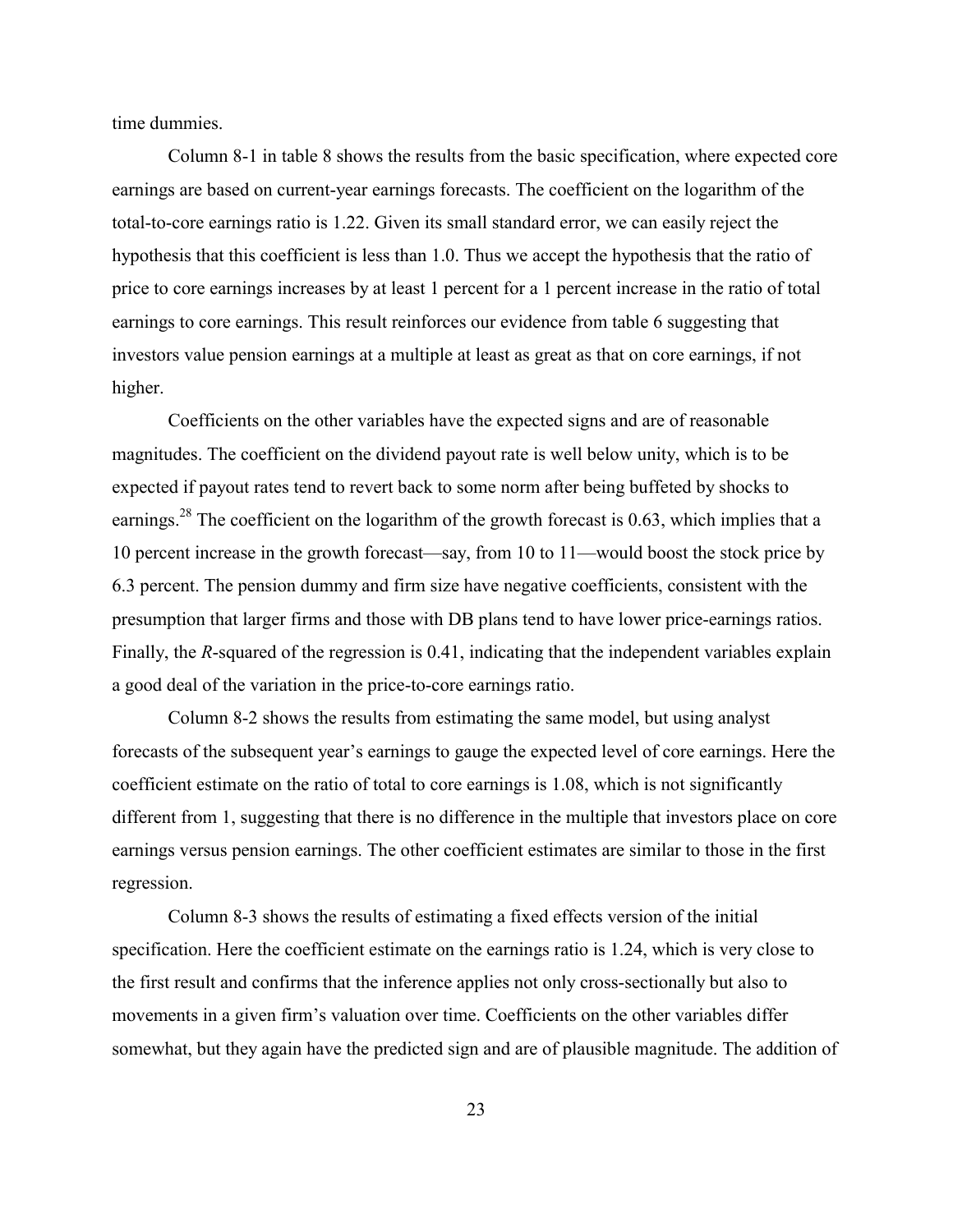fixed effects yields a substantially tighter fit.

Columns 8-4 and 8-5 show results from estimating the model for the subsamples with low and high price-earnings ratios, respectively, with firms grouped according to their median ratio of price to total expected EPS. Paralleling the argument made earlier, if investors were valuing pension earnings appropriately, we would expect pension earnings to have a less than proportionate impact on the stock prices of high-priced firms, even if this were not the case for low-priced firms. On the contrary, the estimated coefficient of 1.55 on the ratio of total to core EPS for the high-priced group suggests that pension earnings have a *greater* effect than core earnings on the stock price of high-priced firms. We thus conclude that our earlier finding, that investors are valuing pension earnings at least as highly as core earnings and that they are possibly not even distinguishing between these sources of earnings, is robust across models of firm value.

#### **Implications for Equity Mispricing**

In light of our main findings—that the market seems to ignore the pension balance sheet while placing at least as much value on pension earnings as on core earnings—we apply a fairly straightforward approach to estimate the consequent mispricing of sponsoring firms. To construct firm-level equity valuation errors, we first estimate our log price-earnings ratio model (equation 7) with the addition of time dummy variables and other controls used in the table 8 regressions. From the resultant coefficient estimates, we construct predicted price-earnings ratios for each firm in each year. Under the now-plausible assumption that investors do not differentiate between core and pension earnings, the increment to the stock price attributable to pension earnings is estimated by multiplying, for each firm in each year, the simulated price-earnings ratio by the corresponding value of pension earnings per share. Finally, the implied valuation error is calculated as the difference between this inferred actual increment to the stock price and the increment predicted by the transparent model of pension valuation, that is, the tax-adjusted value of net pension assets, (1 - *T*) \* NPA.

Figure 4 shows the results from two sets of such calculations that use alternative assumptions about the effective tax rate *T*. In each case we plot the annual range of pricing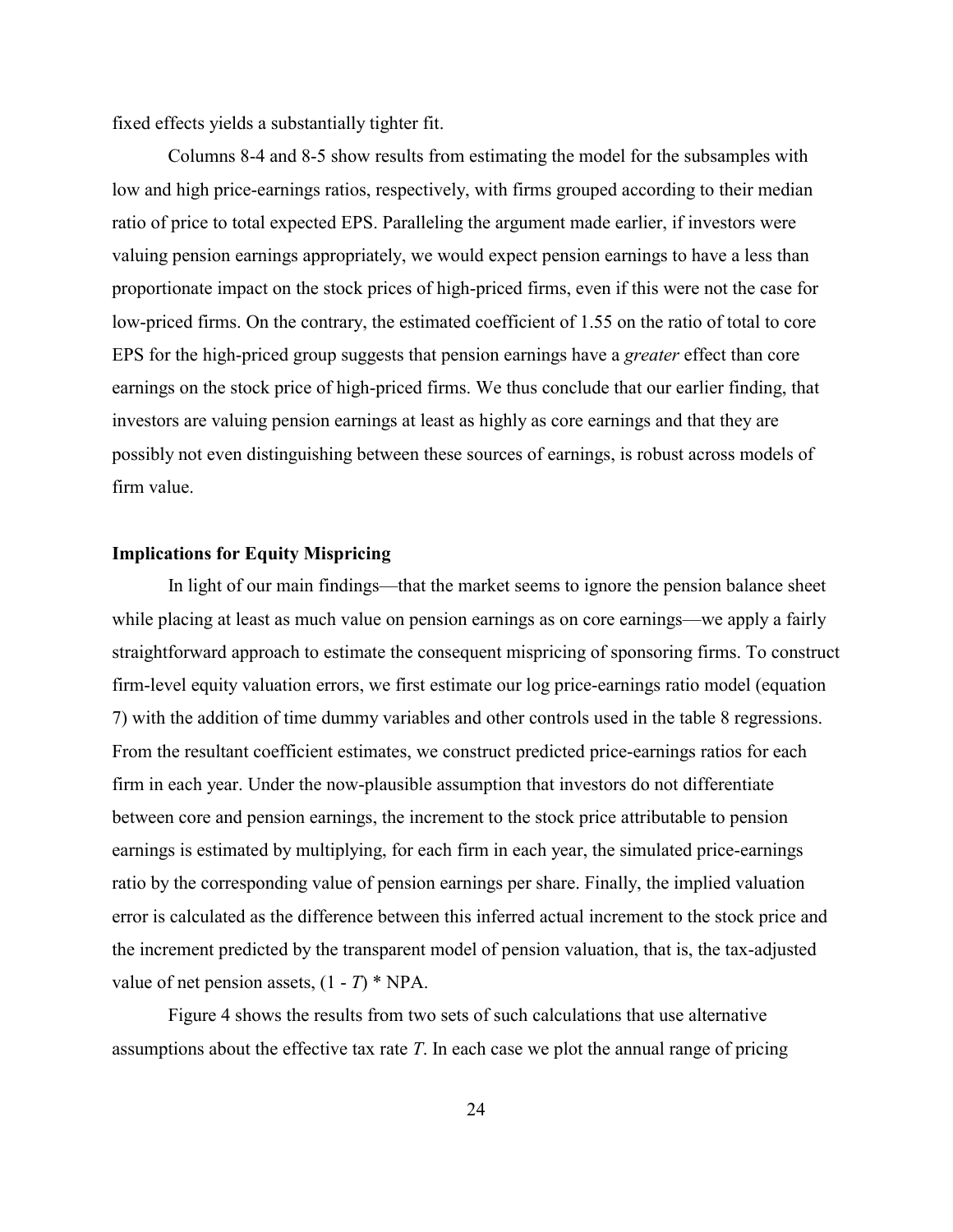errors, from the 10th to the 90th percentile. The ranges plotted by the solid lines are calculated under the assumption that  $T = 0$ , whereas the dashed lines show the results assuming  $T = 0.35$ . For each simulation we also show the annual aggregate weighted-average pricing error for our pension sample, denoted by the solid circle, and the annual unweighted average pricing error, denoted by the hollow circle.

In both cases the most striking change over time is the rise of the top end of the range of valuation errors. In particular, the results suggest that, after the release of 2001 financial results (in May 2002 for most of the sample and November 2001 for the remainder), the shares of more than one-tenth of pension sponsors were at least 20 percent overvalued, and that of the average pension sponsor was about 10 percent overvalued. Of course, the dramatic rise in overvaluation errors in 2001 was driven largely by the plunge in the net asset value of pension plans while, by contrast, pension earnings barely fell.

Much less dramatic is the rise in estimated overvaluation in the aggregate, which reaches 5 percent by the end of  $2001<sup>29</sup>$  Indeed, the simulations suggest that pension accounting did not substantially add to any stock market bubble during the latter half of the 1990s. We note in passing, however, that our analysis considers only a "level effect" from higher pension earnings on equity prices. Another potential channel for the impact on stock prices is through growth expectations, that is, through the effect of actual growth on expected longer-term growth. As documented by Steven Sharpe, during the latter half of the 1990s the average nominal long-term growth forecast by analysts rose more than 3 percentage points, and stock prices were apparently quite sensitive to the beliefs reflected in those forecasts.<sup>30</sup> If analysts and investors had extrapolated from the boost to actual earnings growth from pension plans in making their longerterm growth forecasts, then pension earnings could account for a larger share of the runup in stock prices.

Before concluding, we speculate on how the stock price effects of the swing in pension values might play out going forward, as the dismal "unexpected" returns of recent years are amortized into pension earnings. One fairly neutral approach involves projecting the path of pension earnings and pension net asset value under the assumption that, on average, companies earn their expected long-run return of 8 to 9 percent on their pension portfolios during 2003-06.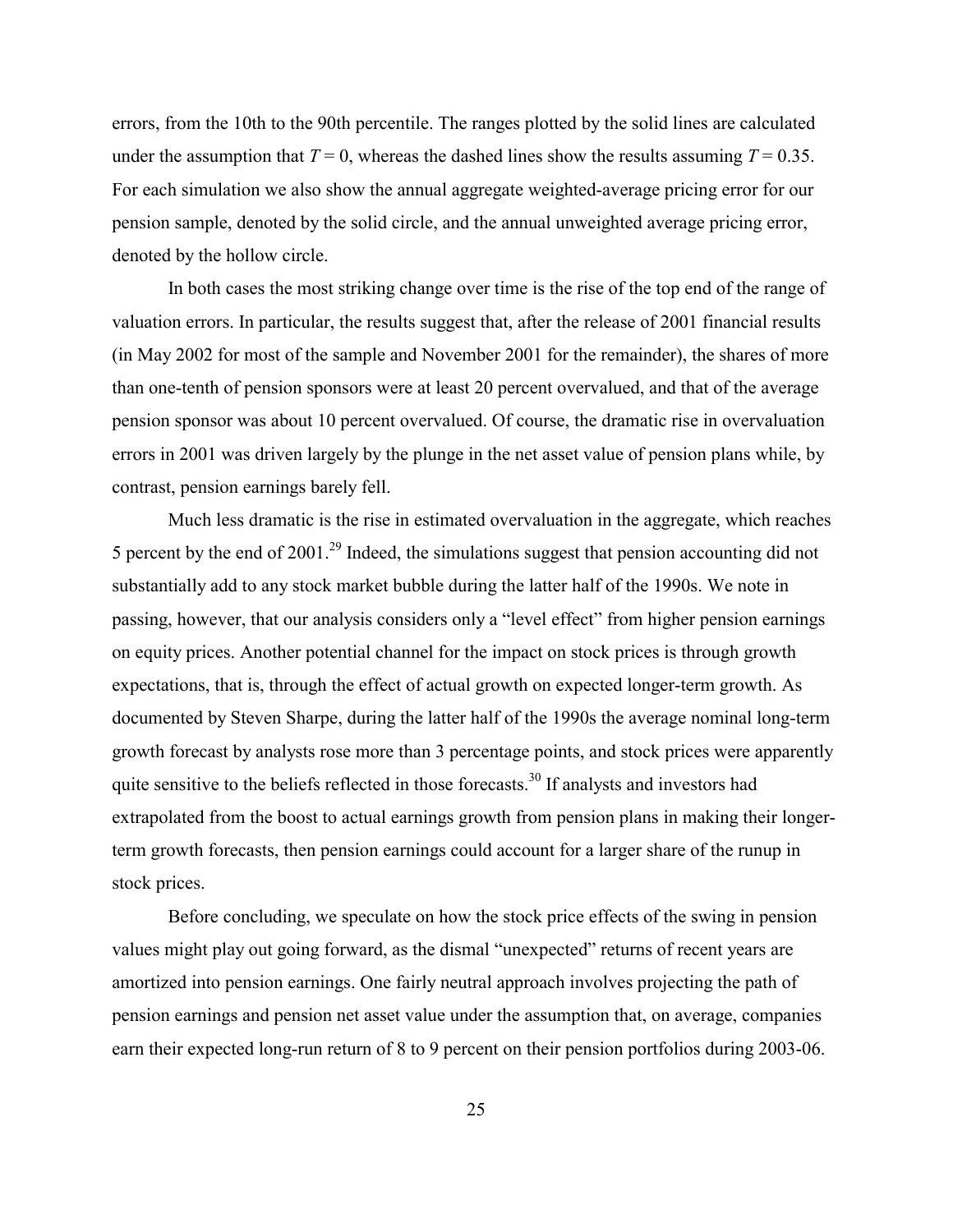In this scenario, amortization of the negative unexpected returns earned in 2000 through 2002 is complete by the end of 2006. In addition, we assume that companies continue making fairly large cash contributions to their pensions, at a rate of \$30 billion to \$40 billion a year, which in this scenario would bring the aggregate value of pension assets, net of obligations, back up near zero by the end of 2006.

Under these assumptions, the after-tax value of net pension assets (given an effective tax rate of 0.25) would follow a trajectory like that depicted by the solid line in figure 5. After dropping to around \$-150 billion in 2002, on balance, S&P 500 net pension positions gradually move back toward full funding, reaching \$-25 billion by 2006. At the same time, pension earnings, which are estimated to have declined from \$20.5 billion in 2001 to \$16.0 billion in 2002, are projected to decline steadily to \$-6.5 billion by 2006. If investors continue to value pension earnings at a market multiple of, say, 18, the trajectory of pension effects on the aggregate market value of sponsors' equity would look something like the dashed line in the figure. The overvaluation of pension plans, as measured by the gap between these two lines, is thus estimated to have risen a bit further in 2002, before reversing over subsequent years. By the end of the projection period, the sign of the gap reverses, reflecting overweighting of negative pension earnings by investors.

Of course, the range of possibilities is quite large. Moreover, the greater scrutiny now being given to pension accounting may already have begun to induce investment professionals to differentiate between core and pension earnings and devote greater attention to pension balance sheets. This trend is likely to be reinforced by companies with pension plans, as they try to convey to investors that any negative earnings momentum from their plan does not reflect poor health of their core business—an incentive that was not present on the upside of this cycle.

## **CONCLUSIONS**

This study has examined how defined-benefit pension plans have affected the equity prices of sponsoring firms during the past ten years, a time when stock market-driven changes to the value of net pension obligations had a substantial effect on both the theoretical value of the sponsoring firm's balance sheet and the trajectory of its reported earnings. We tested whether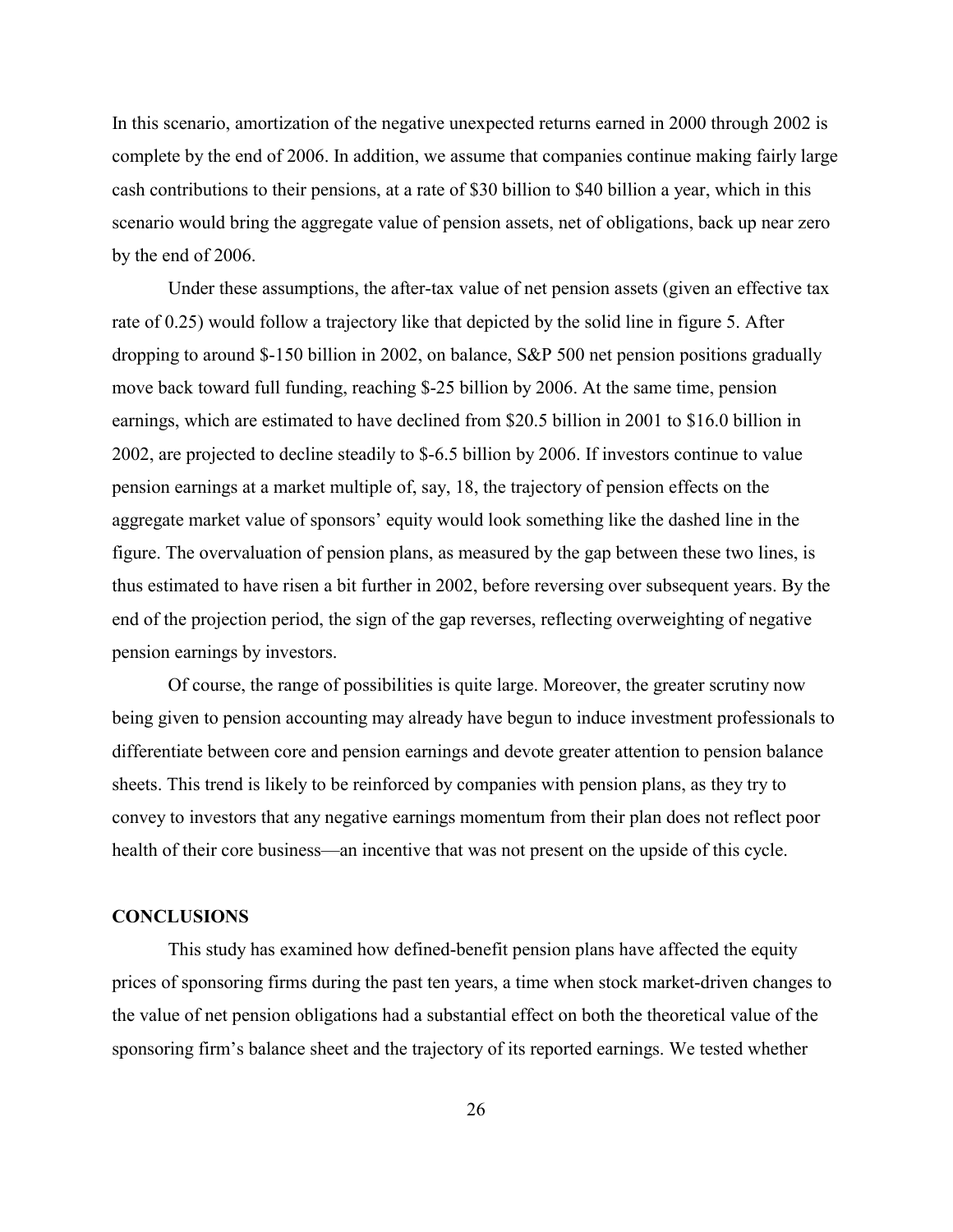investors value sponsors' DB pension exposures by looking at the fair market value of pension assets and obligations disclosed in the footnotes to their financial statements, or by looking at pension financing effects in their accounting earnings.

We find that although accounting earnings and costs associated with pension plans are often a very misleading measure of the underlying value of net pension obligations, the market seems to have largely focused on these accruals. Moreover, the valuation that the market places on these pension-related accruals is at least as high as, if not higher than, the value it places on core earnings. An implication, which we calibrated, is that the stocks of a number of S&P 500 companies that sponsor DB pension plans were substantially overvalued in recent years.

A broad implication of these findings—and one that would probably not surprise accountants as much as economists—is that accounting matters. Complicated distortions embedded in the bottom-line figures that are emphasized in financial statements and press releases can distort the market prices of equities substantially. This occurs even though the underlying details are disclosed in the footnotes to the financial statements, and thus are available to experts to more accurately gauge firm value. In particular, these findings provide support for complaints that the system of pension accounting introduced by FAS 87 should be reexamined and revised. Indeed, the Financial Accounting Standards Board has recently indicated its intention to seek more frequent and fuller disclosure of information on pension obligations and accruals and has announced a project to develop a new pension accounting standard. We expect that serious consideration will also be given to the broader question of whether pension accounting should move toward a mark-to-market approach, with pension gains and losses flowing transparently through firms' financial statements.

27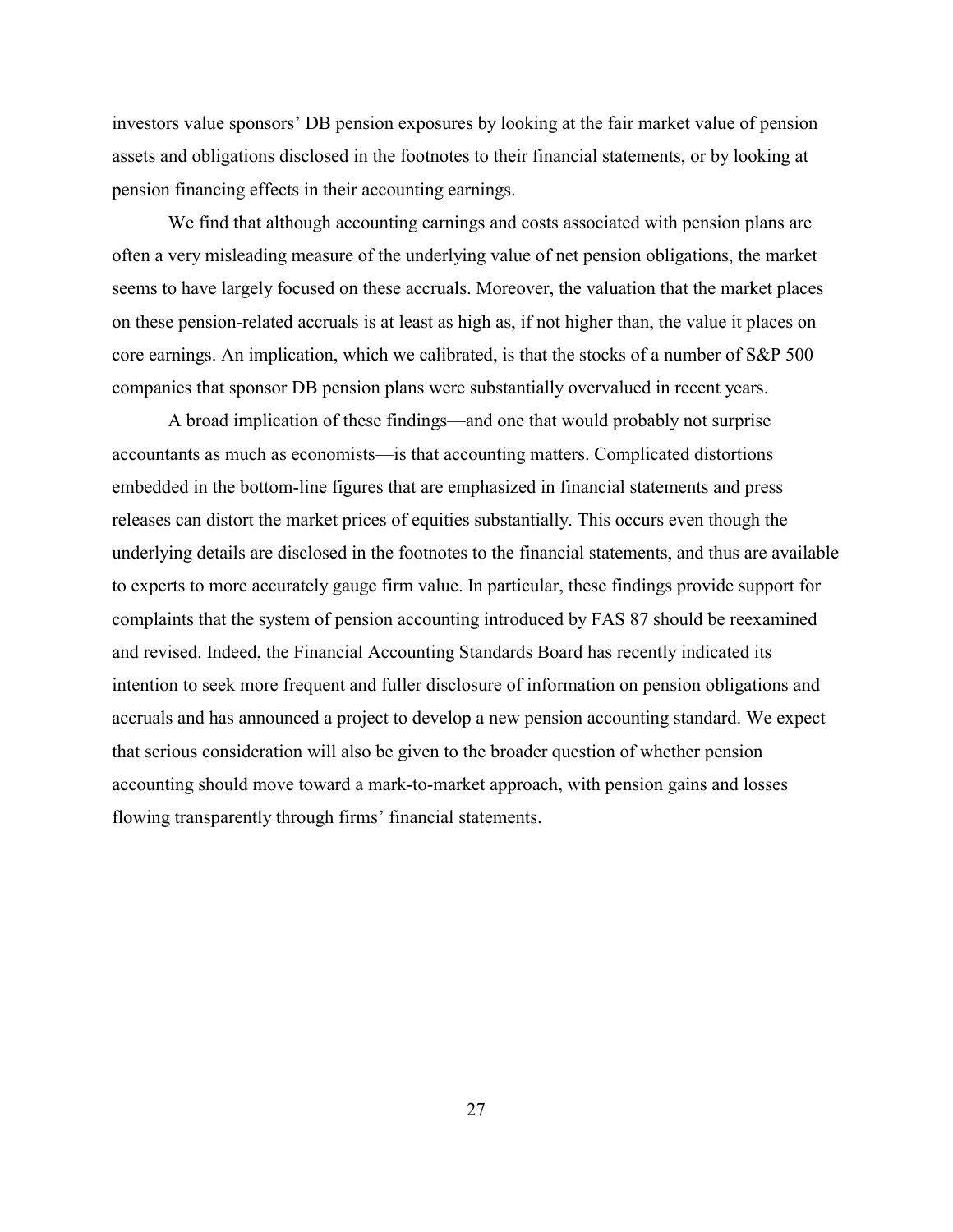## **ENDNOTES**

1. Gold (2000).

 $\overline{a}$ 

2. For a more complete discussion of the evolution of private pension funds and their role in the labor market, see Gustman, Mitchell, and Steinmeier (1994) and McGill and others (1996).

3. More recently, yields on the thirty-year Treasury bond have been driven down by more than the general decline in long-term rates would dictate, because of the shrinking supply of this instrument. The consequent decline in discount rates has exacerbated funding problems for plans whose asset values had already plunged. Pension funds were granted a temporary reprieve in the form of a two-year period during which they are allowed a greater deviation from the average thirty-year Treasury bond yield in determining the discount rate they use for funding calculations. The President recently proposed allowing pension plans to use a discount rate linked to rates on corporate bonds, which would be more in line with the discount rates they use for accounting purposes.

4. Black (1980); Feldstein and Seligman (1981); Tepper (1981).

5. This result was first established by Sharpe (1976).

6. These papers include Feldstein and Seligman (1981), Feldstein and Morck (1983), and Bulow, Morck, and Summers (1987). Munnell (1987) also explored the relationship among the stock market, pension funding, and saving. Mittelstaedt and Warshawsky (1993), among others, employed a similar framework to examine the impact on firm value of liabilities associated with retiree health benefits.

7. See McGill and others (1996) for a more complete description of the evolution of pension accounting. 8. Financial Accounting Standards Board (1985).

9. Although many of the general principles for setting the actuarial assumptions used in the accounting calculations are similar in spirit to those used in the funding calculations required under ERISA, they are not explicitly linked.

10. This is the majority of firms according to Zion and Carcache (2002).

11. Most of our sample period is characterized by long-term interest rates that were low relative to firms' assumed long-run equity returns. Indeed, the average assumed long-run rate of return in our sample was around 9 percent, whereas the average discount rate was closer to 7 percent.

12. Gold (2000).

13. The discrepancy between the assumed rate of return and the discount rate generates a flow of income from pension plan operations on the income statement of the sponsoring firm. To see this, consider a plan that starts the period fully funded, that is, where the value of assets exactly equals the value of liabilities. The expected return on plan assets, calculated by multiplying the value of plan assets by the assumed rate of return, will more than offset the interest cost, calculated as the product of the discount rate and the plan's liabilities. This excess of expected asset growth over liability growth will partly cover the cost of benefits earned by employees in the current period (the service cost), and will do so in perpetuity. Thus, it would appear that the labor costs include a benefit that the firm does not have to fund completely.

14. The transparent model with taxes also implies predictions for asset allocation within the pension plan. Black (1980) and Tepper (1981) assert that the tax-free accrual of pension investment returns gives firms the incentive to hold the most highly taxed instruments inside the pension fund, which would imply that pension funds should be invested 100 percent in taxable fixed-income securities. Weighing against this incentive, the tax deductibility of contributions also provides insurance against investment losses, resulting in an incentive for taking risks with pension fund assets that potentially explains the high degree of equity holding by DB pension funds (Bulow, Morck, and Summers, 1987)

15. Barth, Beaver, and Landsman (1992, 1993).

16. Brown (2002).

17. Ciesielski (2002); Zion and Carcache (2002).

18. Harris and others (2002).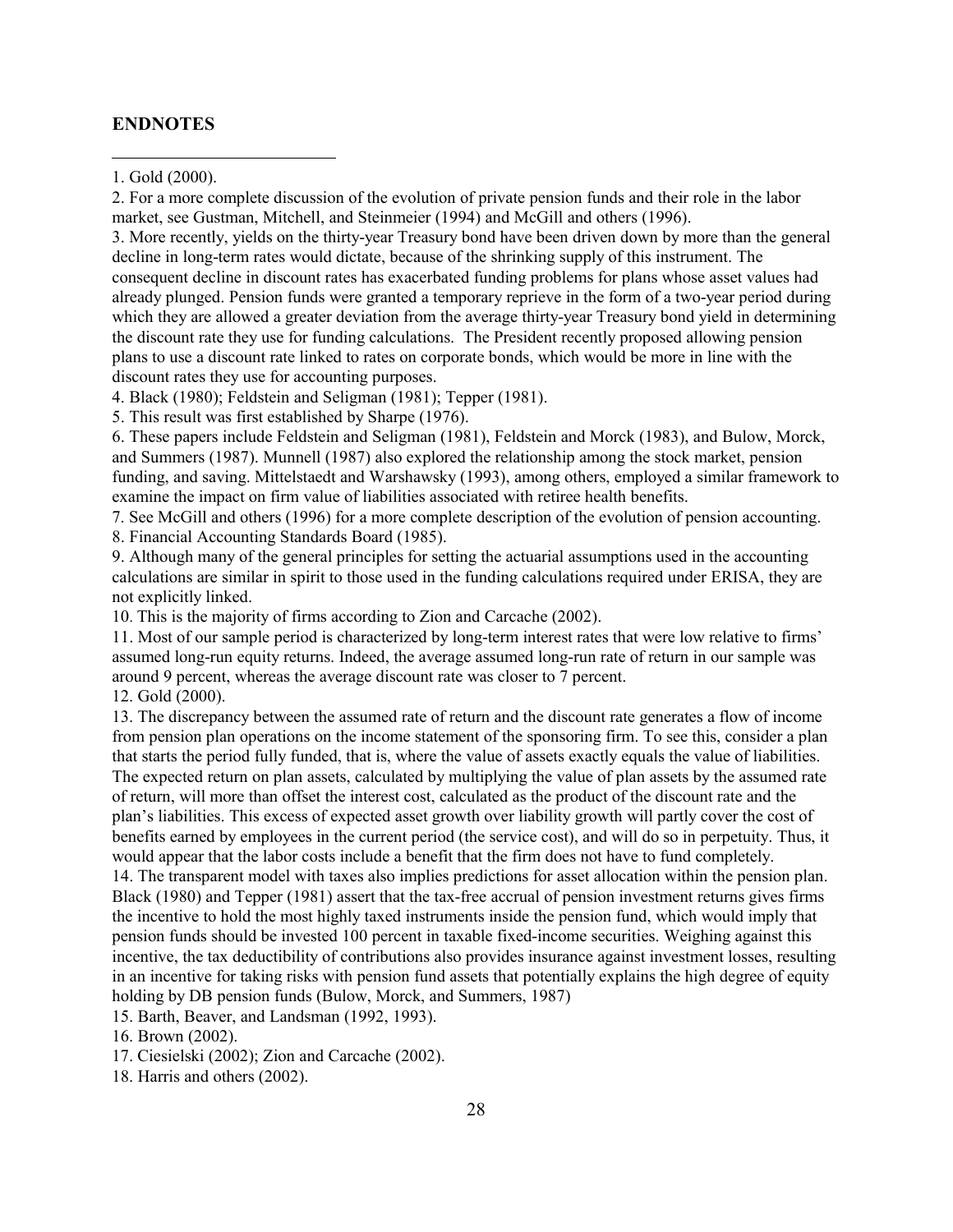19. Feltham and Ohlson (1995).

 $\overline{a}$ 

20. Under the usual assumed accounting system, for any given path for book value, together with a given path for earnings, there would be an associated implied path for dividends.

21. Indeed, in their empirical assessment of the residual income model, Dechow, Hutton, and Sloan (1999, p. 26) show that "analysts' forecasts of next year's earnings subsume value relevant information in [the most recent year's] earnings."

22. If employees leave the firm or the firm goes bankrupt, the more appropriate measure of liability is the accumulated benefit obligation (ABO), often referred to as the termination benefit. The projected benefit obligation (PBO) differs from the ABO in that it builds in an assumption of future salary increases for plan participants; it is therefore called the continuation liability—that is, the true cost of benefits earned to date that the firm expects to face if it remains in business. There is some debate as to whether the termination liability (the ABO) or the continuation liability (the PBO) is the appropriate measure of a firm's pension liability. For the vast majority of observations in our sample, the prospect of bankruptcy is remote, and thus the PBO would seem to be the more appropriate measure. But variations in the ABO and the PBO (over time or across firms) are likely to be quite similar, and therefore we do not believe our results would be fundamentally different if the ABO were used instead. Empirically, the point is moot: the ABO is not available for most firms in recent years, because they are no longer required to report it in the footnotes to their financial statements.

23. Essentially, if the models are not nested, then the parameters on the independent variables that the models have in common are not separately identifiable in this regression.

24. Davidson and MacKinnon (1981).

25. Because of the potential for disproportionate influences from outliers, the regressions in table 3 were also estimated using robust regression, which iterates after excluding outliers. The coefficient estimates are quite similar (although standard errors appear much smaller and are not robust against heteroskedasticity; results not shown), leaving our conclusions intact.

26. The growth forecast has been mean adjusted, so that adding its interaction with earnings does not have a level-shifting effect on the two noninteracted earnings variables, which makes it easier to compare results with specifications that exclude the interaction term. Like all the other specifications, this one was also estimated using robust regression. In that case the estimated interaction term is larger and highly significant; however, the coefficients on the two earnings components were little changed (results not shown).

## 27. Ohlson (1985).

28. As shown by Sharpe (2002), in a dynamic version of equation 8 in which the payout rate is assumed to revert toward some target level, the coefficient on the logarithm of the payout ought to be between 0 and 1; moreover, for plausible speeds of reversion, that coefficient is likely to fall in the lower end of this range. 29. Moreover, because the sample only represents about three-quarters of the S&P 500 by market value, the implied mispricing error for the S&P composite index was less than 4 percent after 2001. Of course, in terms of absolute dollars (about 4 percent of nearly \$10 trillion) the excess value is not insignificant. 30. Sharpe (2002).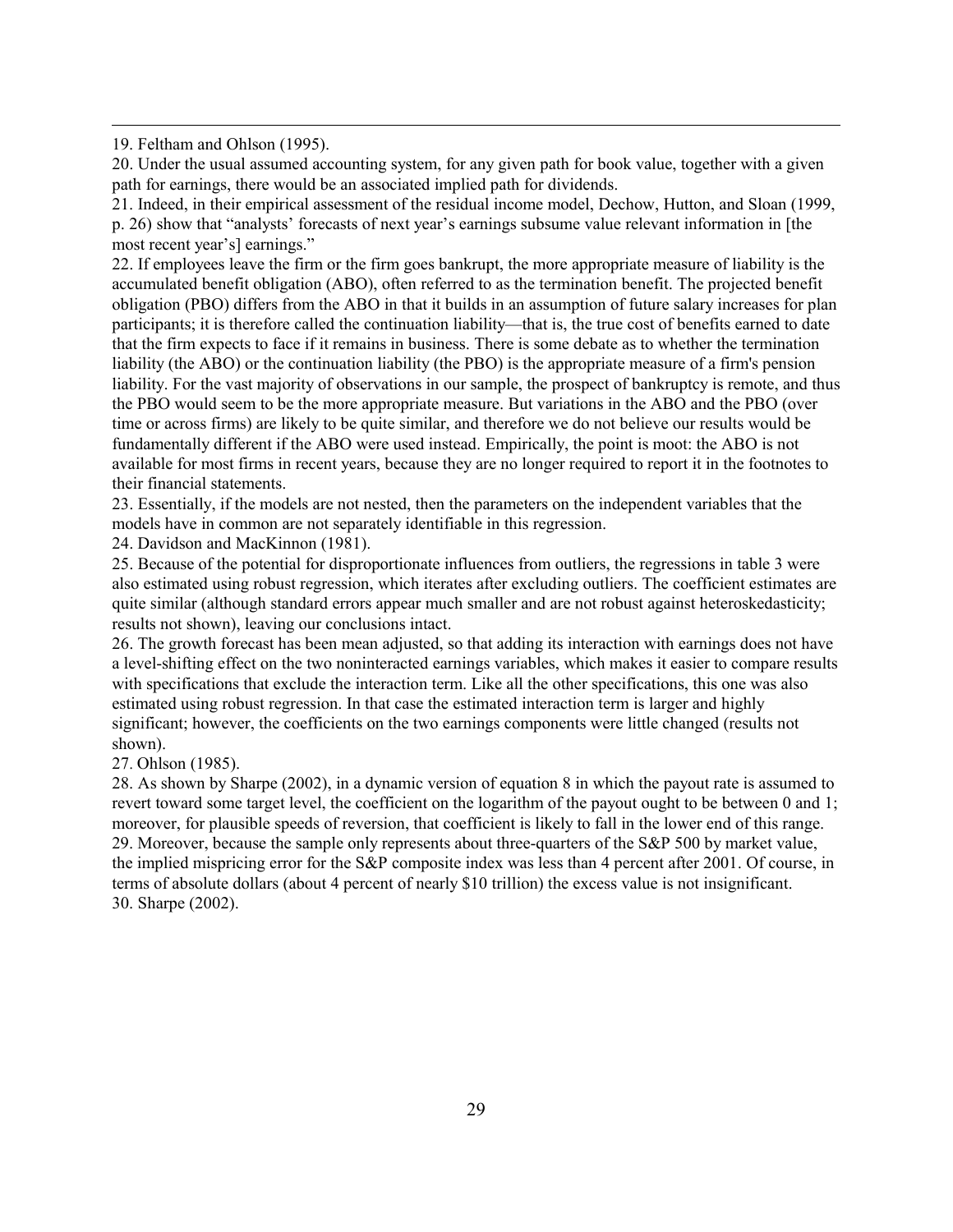## **References**

Barth, Mary, William H. Beaver and Wayne R. Landsman. 1992. AThe market valuation implications of net periodic pension cost components.@ *Journal of Accounting and Economics* (15): 27-62.

\_\_\_\_\_\_\_\_\_\_. 1993. AA structural analysis of pension disclosures under SFAS 87 and their relation to share prices.@ *Financial Analysts*= *Journal* (January-February): 18-26.

Black, Fischer. 1980. AThe Tax Consequences of Long-Run Pension Policy.@ *Financial Analysts*= *Journal* (July-August): 21-30.

Bodie, Zvi, J.O. Light, Robert Morck, and R.A. Taggart, Jr. 1987. AFunding and Asset Allocation in Corporate Pension Plans: An Empirical Investigation.@ In *Issues in Pension Economics*, edited by Zvi Bodie, John B. Shoven, and David A. Wise. University of Chicago Press.

Brown, Stephen. 2002. AThe Impact of Pension Assumptions on Firm Value.@ Unpublished paper. Emory University (April).

Bulow, Jeremy I., Morck, Robert and Summers, Lawrence. 1987. AHow does the market value unfunded pension liabilities?@ In *Issues in Pension Economics*, edited by Zvi Bodie, John B. Shoven and David A. Wise. University of Chicago Press.

Ciesielski, Jack T. 2001. APondering Pensions: The Face of Shmoo.@ *The Analysts*= *Accounting Observer* 11(7).

Daley, L. 1984. AThe valuation of reported pension measures for firms sponsoring defined benefit plans.@ *The Accounting Review* (April): 111-198.

Davidson, Russell and James G. MacKinnon. 1981. ASeveral Tests for Model Specification in the presence of Alternative Hypotheses.@ *Econometrica* (49): 781-93.

Dechow, Patricia M., Amy P. Hutton, and Richard G. Sloan. 1999. AAn Empirical Assessment of the Residual Income Valuation Model.@ *Journal of Accounting and Economics* (26): 1-34.

Dhaliwal, Dan S. 1986. AMeasurement of financial leverage in the presence of unfunded pension obligations.@ *The Accounting Review* (October): 651-662.

Feldstein, Martin S. and Morck, Robert. 1983. APension Funding Decisions, Interest Rate Assumptions, and Share Prices.@ In *Financial Aspects of the United States Pension System*, edited by Zvi Bodie and John B. Shoven. University of Chicago Press.

Feldstein, Martin S. and Stephanie Seligman. 1981. APension funding, share prices and national savings.@ *Journal of Finance* (September): 801-824.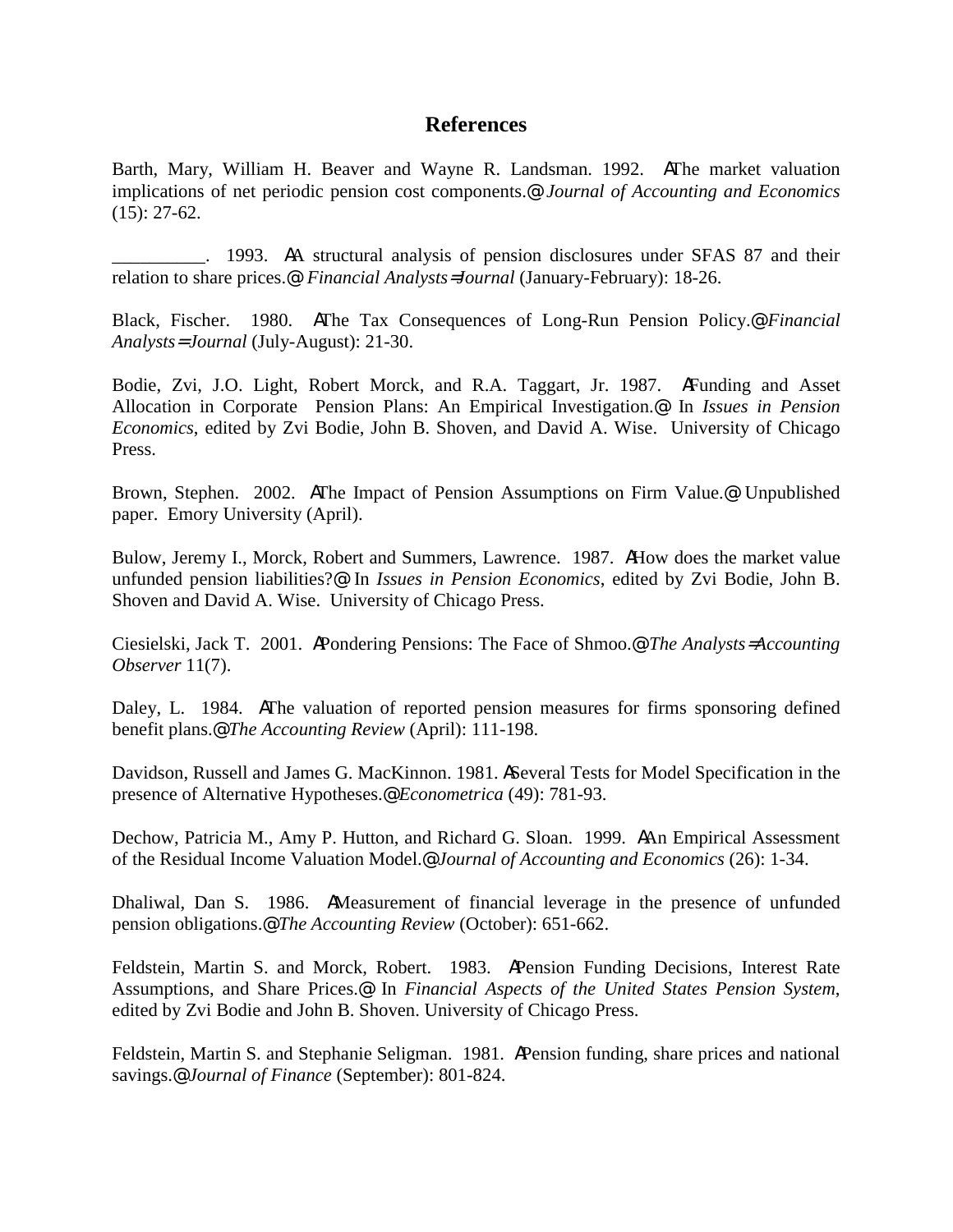Feltham, Gerald A. and James A. Ohlson. 1995. AValuation and Clean Surplus Accounting for Operating and Financial Activities.@ *Contemporary Accounting Research* (11): 689-732.

Financial Accounting Standards Board. 1985. *Statement of Financial Accounting Standards No. 87*: *Employers*= *Accounting for Pensions*. Norwalk, Connecticut.

Godwin, Joseph H., Stephen R. Goldberg and Jon E. Duchac. 1996. AAn Empirical Analysis of Factors Associated with Changes in Pension-Plan Interest-Rate Assumptions.@ *Journal of Accounting, Auditing and Finance* 11(2): 305-322.

Gold, Jeremy. 2000. AAccounting/Actuarial Bias Enables Equity Investment by Defined Benefit Pension Plans.@ Pension Research Council Working Paper 2001-5. Philadelphia, Pennsylvania: The Wharton School, University of Pennsylvania.

Gopalakrishnan, V. and Timothy F. Sugrue. 1993. AAn Empirical Investigation of Stock Market Valuation of Corporate Projected Pension Liabilities.@ *Journal of Business Finance and Accounting*: 711-723.

Harris, Trevor S., Elmer H. Huh, Michael Peskin, and Catherine Loh. 2002. APensions and the Cash Conundrum.@ Morgan Stanley (July).

Head, S.J., D.R. Adkins, J.A. Dickson, D.R. Adkins, J.G. Cairns, A.J. Corvesor, D.O. Cule, C.J. Exle, I.S. Johnson, J.G. Spain and A.J. Wise. 2000. Pension fund valuations and market values. *British Actuarial Journal* 6(1).42-143.

Gustman, Alan L., Olivia S. Mitchell, and Thomas Steinmeier. 1994. AThe Role of Pensions in the Labor Market: A Survey of the Literature.@ *Industrial and Labor Relations Review* 47(3): 417-438.

McGill, Dan M., Kyle N. Brown, John J. Haley, and Sylvester J. Schieber. 1996. *Fundamentals of Private Pensions*. Philadelphia, Pennsylvania: University of Pennsylvania Press.

Mittelstaedt, Fred H., and Mark J. Warshawsky. 1993. AThe Impact of Liabilities for Retiree Health Benefits on Share Prices.@ *The Journal of Risk and Insurance* 60(1): 13-35.

Munnell, Alicia H. 1987. APension Contributions and the Stock Market.@ *New England Economic Review* (November-December): 3-14.

Ohlson, James A. 1995. AEarnings, book values and dividends in Security valuation.@ *Contemporary Accounting Research*, 11(2): 661-687.

Sharpe, Steven A. 2002. AHow Does the Market Interpret Analysts= Long-term Growth Forecasts?@ Finance and Economics Discussion Series 2002-07. Washington, DC: Federal Reserve Board.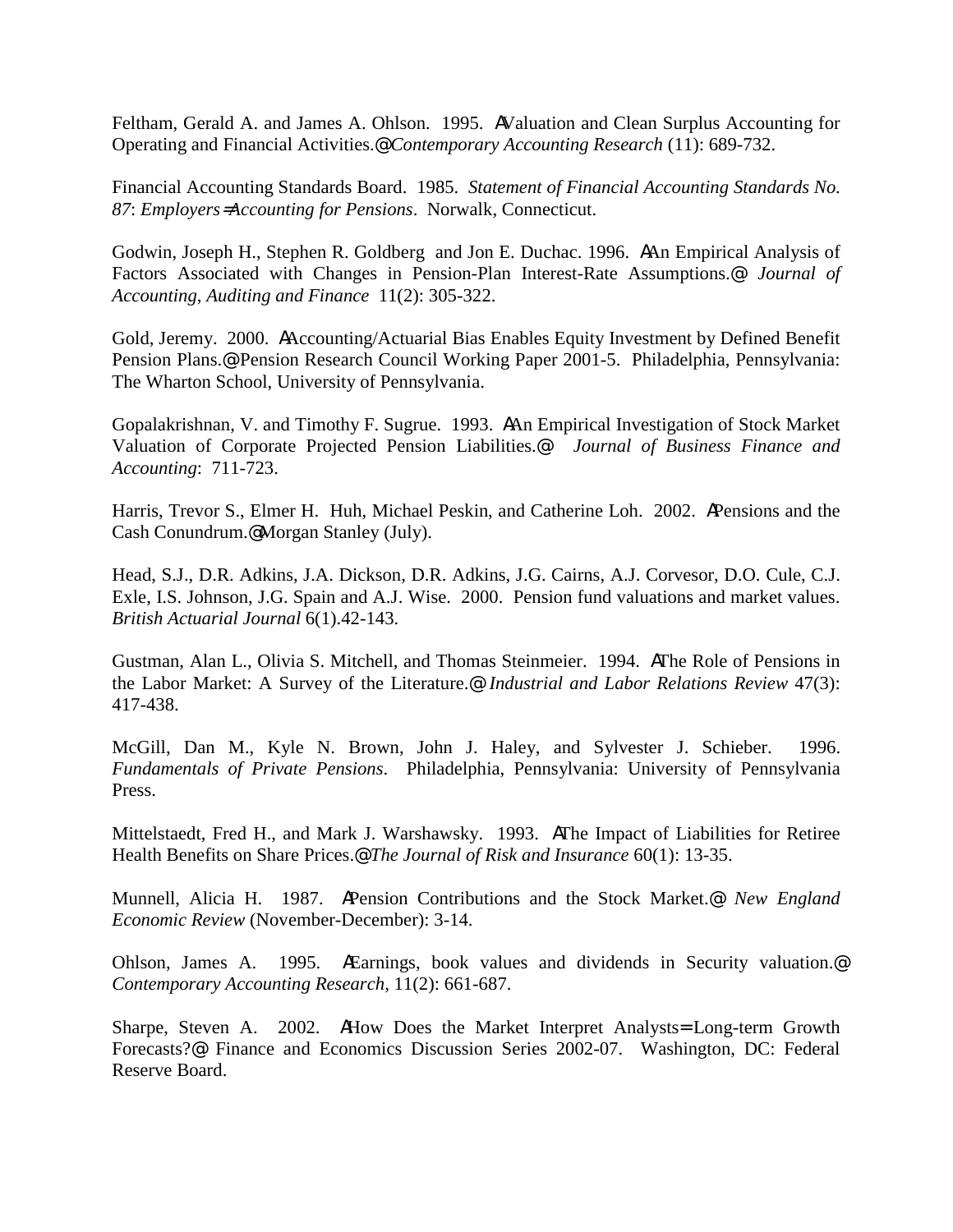Sharpe, William F. 1976. A Corporate pension funding policy.@ *Journal of Financial Economics* 3(2): 183-193.

Tepper, Irwin. 1981. ATaxation and Corporate Pension Policy.@ *Journal of Finance* 36(1): 1-13.

Zion, David and Bill Carcache. 2002. AThe Magic of Pension Accounting.@ Credit Suisse First Boston (September).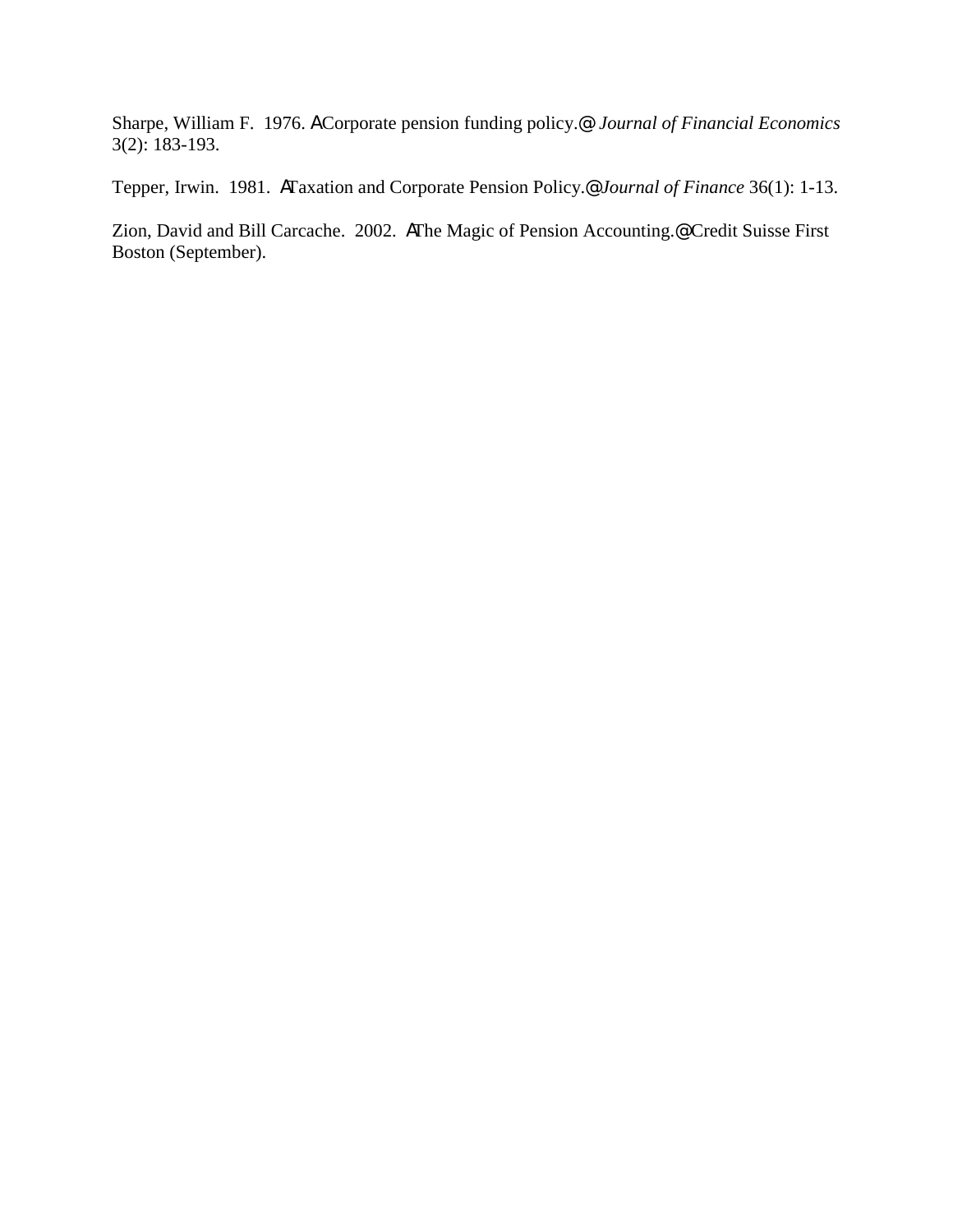| Accounting concept                                | Definition                                                                |
|---------------------------------------------------|---------------------------------------------------------------------------|
| Service cost                                      | Present value of benefits earned in the current year                      |
| $+$ Interest cost                                 | Cost of financing the outstanding benefit obligation                      |
| $+$ Other costs                                   | Includes costs of plan amendments and changes in<br>actuarial assumptions |
| - Expected return on plan assets                  | Assumed return on market-related value                                    |
| $=$ Net periodic pension cost (NPPC) <sup>a</sup> |                                                                           |
| - Service cost                                    | As defined above                                                          |
| $=$ Pension earnings                              |                                                                           |

# **Table 1. Accounting Concepts for Defined-Benefit Pension Plans**

Source: Financial Accounting Standards Board (1985). a. This item is included as a cost on the firm's income statement.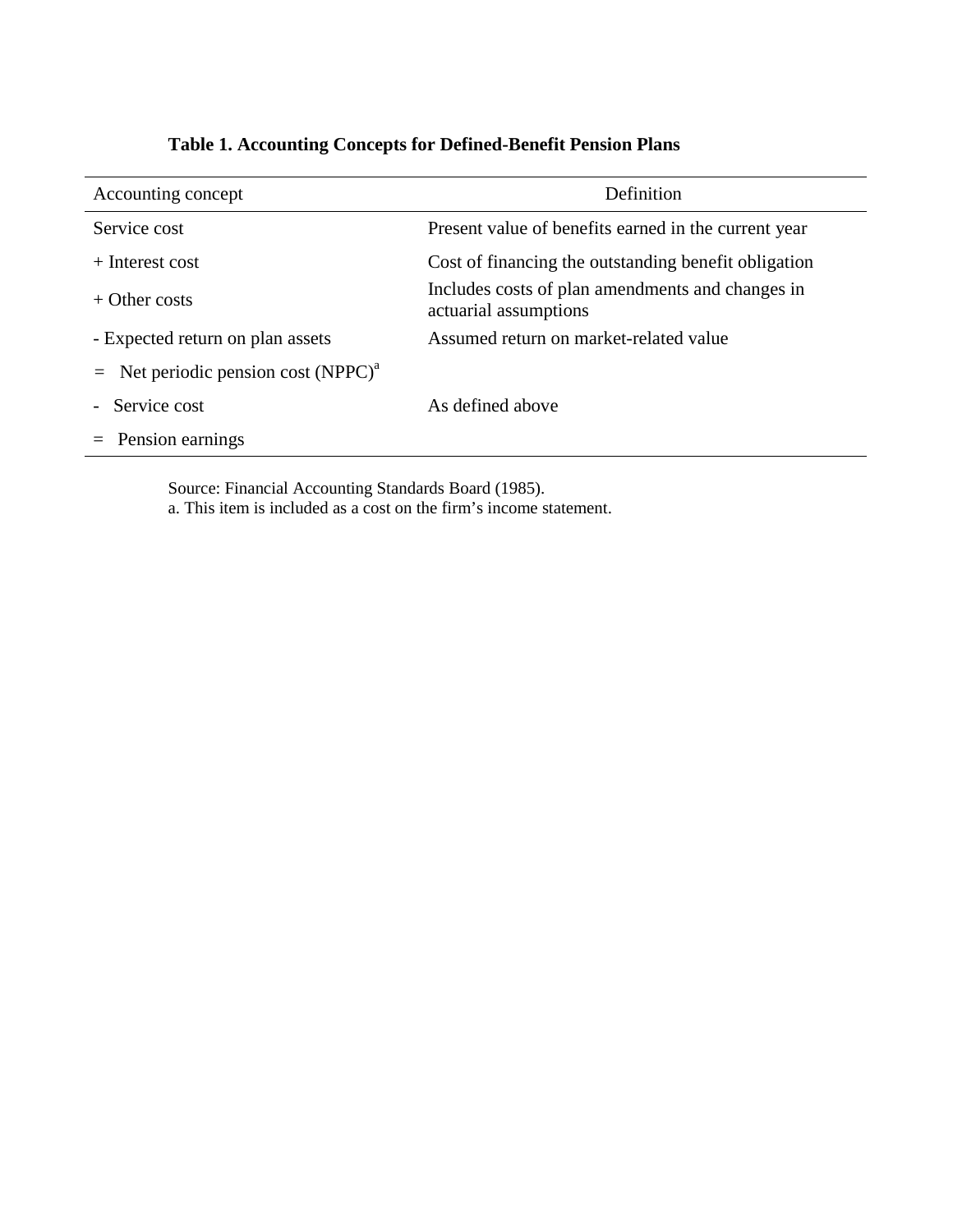|      | Net pension         | Pension earnings <sup>t</sup> | Ratio of net      |                    |
|------|---------------------|-------------------------------|-------------------|--------------------|
|      | assets (billions of | (billions of                  | pension assets to | Price-earnings     |
| Year | dollars)            | dollars)                      | pension earnings  | ratio <sup>c</sup> |
| 1993 | $-14$               | 2.7                           | $-5.2$            | 15.9               |
| 1994 | 14                  | 3.8                           | 3.7               | 15.7               |
| 1995 | 18                  | 3.9                           | 4.6               | 16.5               |
| 1996 | 74                  | 5.6                           | 13.2              | 19.2               |
| 1997 | 138                 | 8.5                           | 16.2              | 23.3               |
| 1998 | 121                 | 11.1                          | 10.9              | 26.8               |
| 1999 | 251                 | 16.3                          | 15.4              | 23.1               |
| 2000 | 187                 | 20.6                          | 9.1               | 21.7               |
| 2001 | $-2$                | 20.4                          | $-0.1$            | 20.7               |

**Table 2. Aggregate Net Pension Assets, Pension Earnings, and Price-Earnings Ratios of S&P 500 Firms with Defined-Benefit Pension Plans, 1993- 2001a** 

Source: Compustat and I/B/E/S data.

a. Statistics are calculated for S&P 500 firms with defined-benefit pensions that satisfy our data criteria for analysis (on average about 370 firms a year).

b. Net periodic pension cost minus service cost (as defined in table 1), after tax.

c. Market value divided by annual net operating earnings in the previous year. Operating earnings are from I/B/E/S and represent the views of securities analysts; this measure often differs from (is usually higher than) S&P's "reported earnings."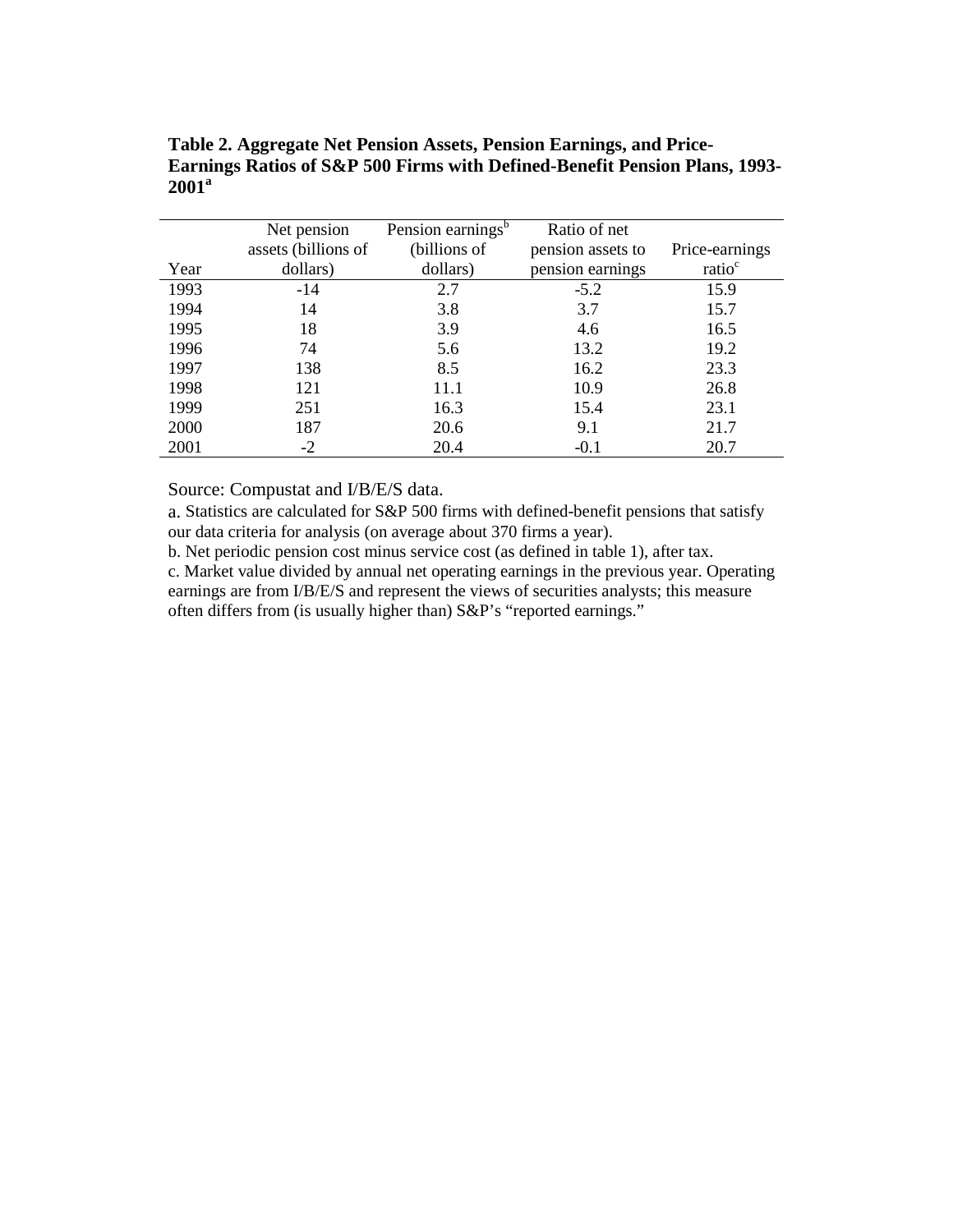|                          | Net pension assets <sup>c</sup> |      |         |  |  |  |  |  |
|--------------------------|---------------------------------|------|---------|--|--|--|--|--|
| Pension EPS <sup>b</sup> | 1995                            | 1999 | 2001    |  |  |  |  |  |
| 1995                     | 0.90                            | 0.39 | 0.15    |  |  |  |  |  |
| 1999                     | 0.41                            | 0.77 | $-0.04$ |  |  |  |  |  |
| 2001                     | 0.21                            | 0.63 | $-0.35$ |  |  |  |  |  |

**Table 3. Correlations between Pension Earnings and Net Pension Assets, 1995, 1999, and 2001a**

Source: Authors' calculations using data from Compustat and I/B/E/S.

a. Calculated for S&P 500 firms with defined-benefit pensions that satisfy our data criteria for analysis in the indicated year. For these calculations only, both net pension assets and pension EPS are normalized by the firm's stock price, to remove any spurious correlation induced by cross-sectional differences in scale.

b. After-tax net periodic pension cost minus service cost, per share.

c. Fair market value of plan assets less the present value of obligations, per share, at the end of the fiscal year.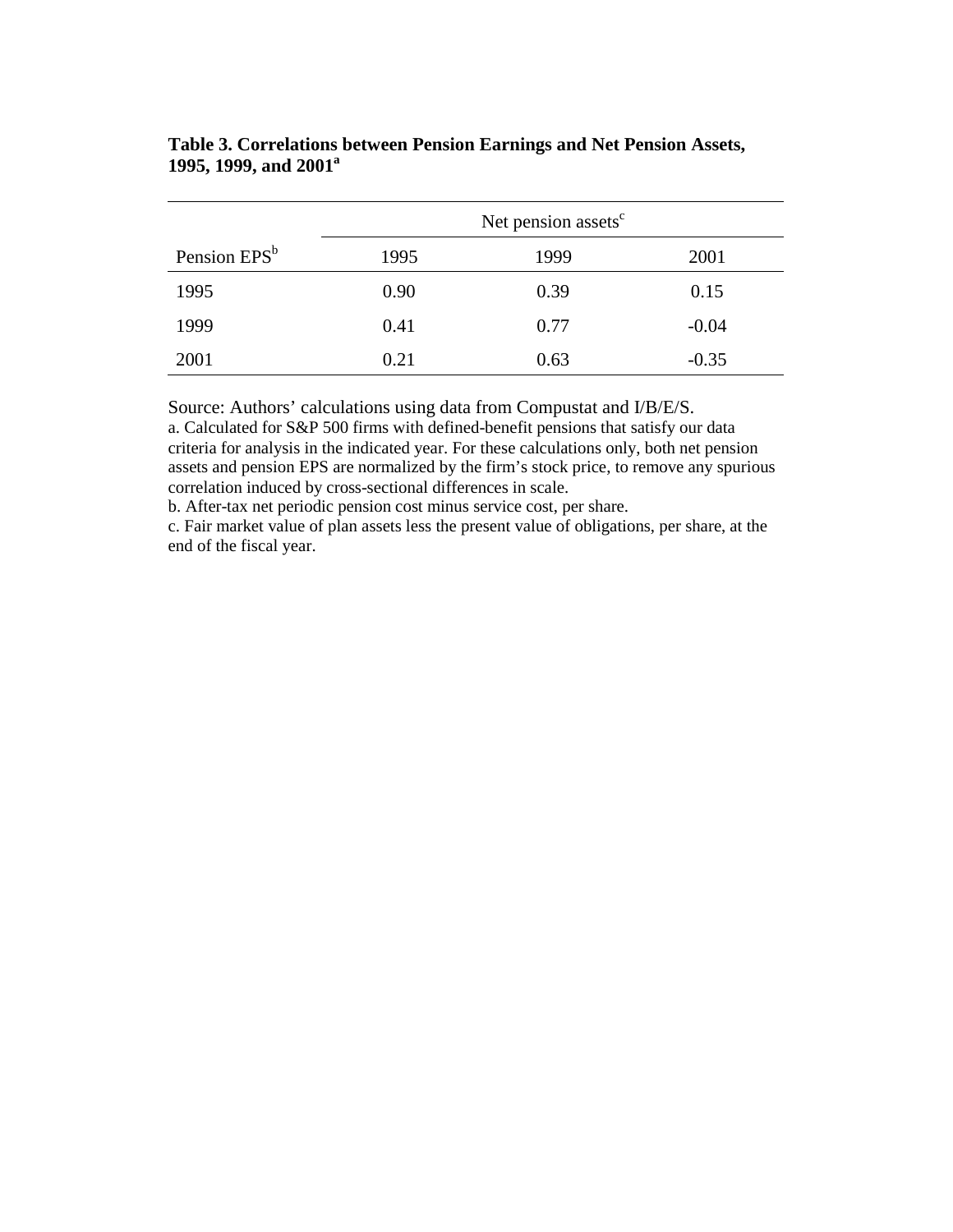|                                 | Regression specification |         |         |         |         |         |         |  |  |  |
|---------------------------------|--------------------------|---------|---------|---------|---------|---------|---------|--|--|--|
| Independent variable            | $4 - 1$                  | $4 - 2$ | $4 - 3$ | $4 - 4$ | $4 - 5$ | $4 - 6$ | $4 - 7$ |  |  |  |
| Core EPS <sup>b</sup>           | 9.22                     | 9.26    | 8.99    | 9.26    | 9.83    | 8.38    | 8.57    |  |  |  |
|                                 | (0.30)                   | (0.30)  | (0.31)  | (0.30)  | (0.34)  | (0.39)  | (0.40)  |  |  |  |
| Pension EPS                     |                          | 11.02   | 8.62    | 10.81   |         |         | 8.37    |  |  |  |
|                                 |                          | (1.72)  | (1.83)  | (1.20)  |         |         | (1.89)  |  |  |  |
| Net pension assets <sup>c</sup> | 0.76                     | $-0.02$ | 0.14    |         | $-0.12$ | $-0.09$ | $-0.44$ |  |  |  |
|                                 | (0.10)                   | (0.15)  | (0.17)  |         | (0.14)  | (0.14)  | (0.17)  |  |  |  |
| Pension dummy <sup>d</sup>      | 0.83                     | 0.44    | 1.07    | 0.45    | 0.30    |         |         |  |  |  |
|                                 | (0.50)                   | (0.51)  | (0.52)  | (0.51)  | (0.64)  |         |         |  |  |  |
| Core book value <sup>e</sup>    | 0.15                     | 0.13    | 0.12    | 0.13    | 0.09    | 0.26    | 0.27    |  |  |  |
|                                 | (0.04)                   | (0.04)  | (0.04)  | (0.04)  | (0.04)  | (0.06)  | (0.06)  |  |  |  |
| Growth forecast <sup>f</sup>    | 0.94                     | 0.93    | 1.06    | 0.93    | 1.03    | 0.99    | 0.97    |  |  |  |
|                                 | (0.10)                   | (0.10)  | (0.11)  | (0.10)  | (0.12)  | (0.10)  | (0.10)  |  |  |  |
| Lagged net pension              |                          |         |         |         | 0.63    |         |         |  |  |  |
| assets                          |                          |         |         |         | (0.19)  |         |         |  |  |  |
| Twice-lagged net                |                          |         |         |         | 0.53    |         |         |  |  |  |
| pension assets                  |                          |         |         |         | (0.19)  |         |         |  |  |  |
| Summary statistics:             |                          |         |         |         |         |         |         |  |  |  |
| $R^2$                           | 0.621                    | 0.628   | 0.630   | 0.628   | 0.578   | 0.800   | 0.802   |  |  |  |
| Root mean square error          | 12.44                    | 12.34   | 11.82   | 12.33   | 13.33   | 9.67    | 9.63    |  |  |  |

**Table 4. Stock Price Regressions Testing the Transparent Model against the Opaque Model<sup>a</sup>** 

a. The dependent variable is the stock price a few months after the end of the firm's fiscal year. The sample size is 4,359 in all cases except column 4-3, where it is approximately 3,800. All regressions include semiannual time dummies. Robust standard errors are shown in parentheses.

b. Expected current-year earnings per share (from I/B/E/S) minus pension EPS (defined as in table 3) in the previous year (except in column 4-3, where pension EPS is that in the current year).

c. Defined as in table 3.

d. Equals 1 if the firm has a DB plan, and 0 otherwise.

e. Equity book value less the book value of net pension assets, per share.

f. Median analyst forecast of the firm's long-term earnings growth rate, in percent (from I/B/E/S).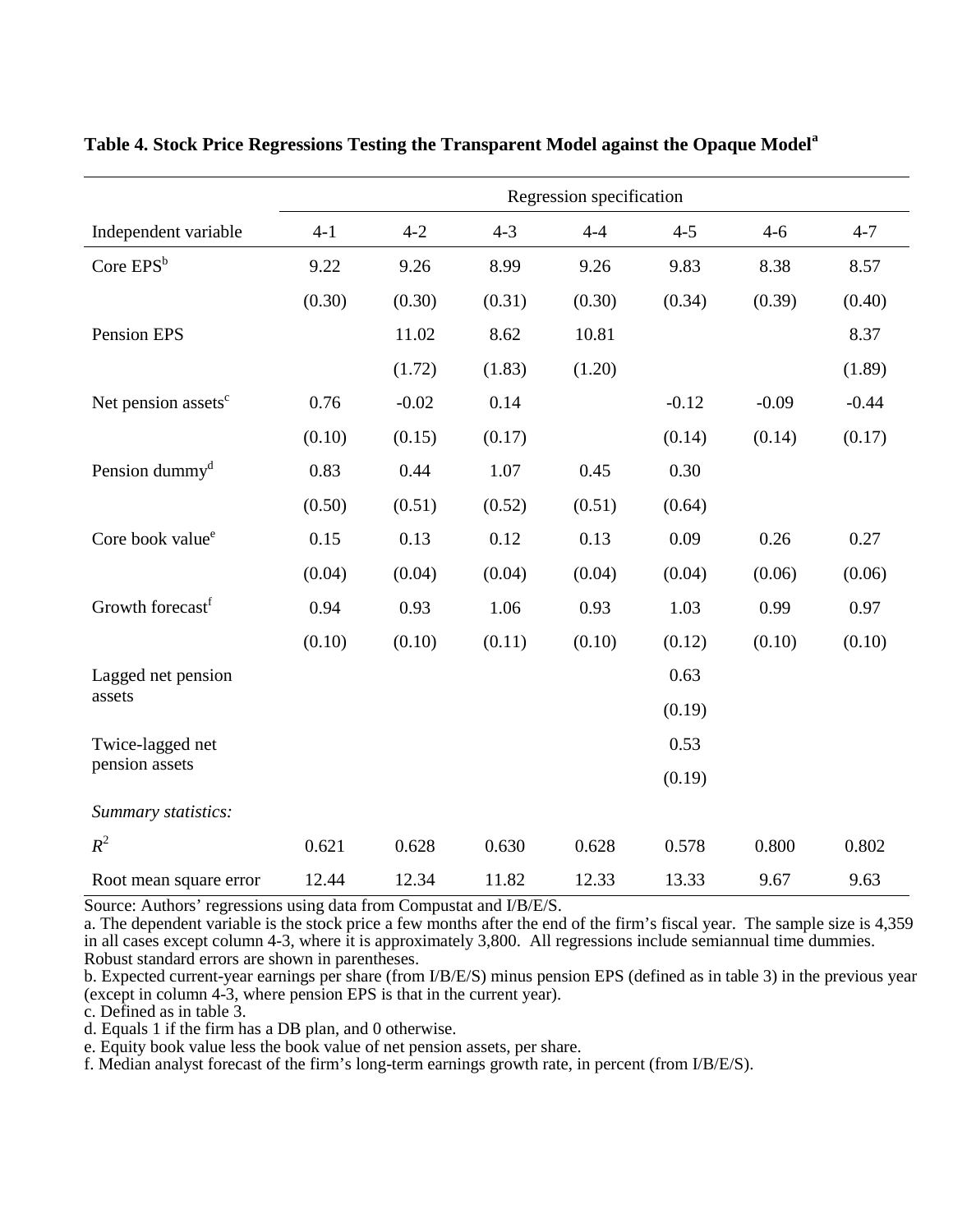| Independent            |          |          |          |         |          |          |         |         |          |
|------------------------|----------|----------|----------|---------|----------|----------|---------|---------|----------|
| variable               | 2001     | 2000     | 1999     | 1998    | 1997     | 1996     | 1995    | 1994    | 1993     |
| Core EPS               | 10.46    | 8.69     | 9.09     | 9.22    | 11.30    | 10.05    | 8.86    | 7.28    | 7.49     |
|                        | (0.56)   | (0.57)   | (0.62)   | (0.57)  | (0.43)   | (0.36)   | (0.40)  | (0.04)  | (0.39)   |
| Pension EPS            | 16.04    | 14.81    | 7.59     | 1.70    | 18.18    | 17.98    | 13.67   | 14.61   | 11.19    |
|                        | (2.39)   | (4.57)   | (6.06)   | (3.51)  | (3.91)   | (4.43)   | (4.07)  | (2.41)  | (3.12)   |
| Net pension asset      | $-0.027$ | $-0.437$ | $-0.157$ | 0.703   | $-0.126$ | $-0.137$ | 0.001   | 0.130   | $-0.012$ |
|                        | (0.28)   | (0.51)   | (0.47)   | (0.33)  | (0.34)   | (0.37)   | (0.33)  | (0.26)  | (0.23)   |
| Pension dummy          | $-2.54$  | 0.441    | $-3.25$  | 2.87    | 3.00     | 1.11     | 1.54    | 0.806   | 2.08     |
|                        | (1.62)   | (1.71)   | (1.77)   | (1.53)  | (1.06)   | (0.84)   | (0.84)  | (0.68)  | (0.75)   |
| Core book value        | 0.016    | $-0.142$ | $-0.301$ | 0.242   | 0.115    | 0.135    | 0.178   | 0.216   | 0.275    |
|                        | (0.08)   | (0.08)   | (0.09)   | (0.07)  | (0.05)   | (0.05)   | (0.05)  | (0.04)  | (0.05)   |
| Growth forecast        | 40.17    | 101.11   | 166.01   | 175.78  | 183.39   | 101.54   | 92.40   | 60.48   | 71.84    |
|                        | (18.69)  | (23.12)  | (32.73)  | (31.21) | (17.57)  | (16.87)  | (16.26) | (11.84) | (11.54)  |
| Summary statistics:    |          |          |          |         |          |          |         |         |          |
| $R^2$                  | 0.596    | 0.459    | 0.398    | 0.541   | 0.780    | 0.804    | 0.761   | 0.796   | 0.752    |
| Mean squared<br>error  | 13.02    | 14.43    | 15.29    | 13.31   | 9.53     | 7.61     | 7.47    | 6.10    | 6.39     |
| No. of<br>observations | 412      | 433      | 471      | 501     | 519      | 522      | 513     | 515     | 473      |

Table 5. Stock Price Regressions by Year Testing Support for the Opaque Model in Cross Sections<sup>a</sup>

a. The dependent variable is the stock price a few months after the end of the firm's fiscal year. Independent variables are as defined in tables 3 and 4. Robust standard errors are shown in parentheses.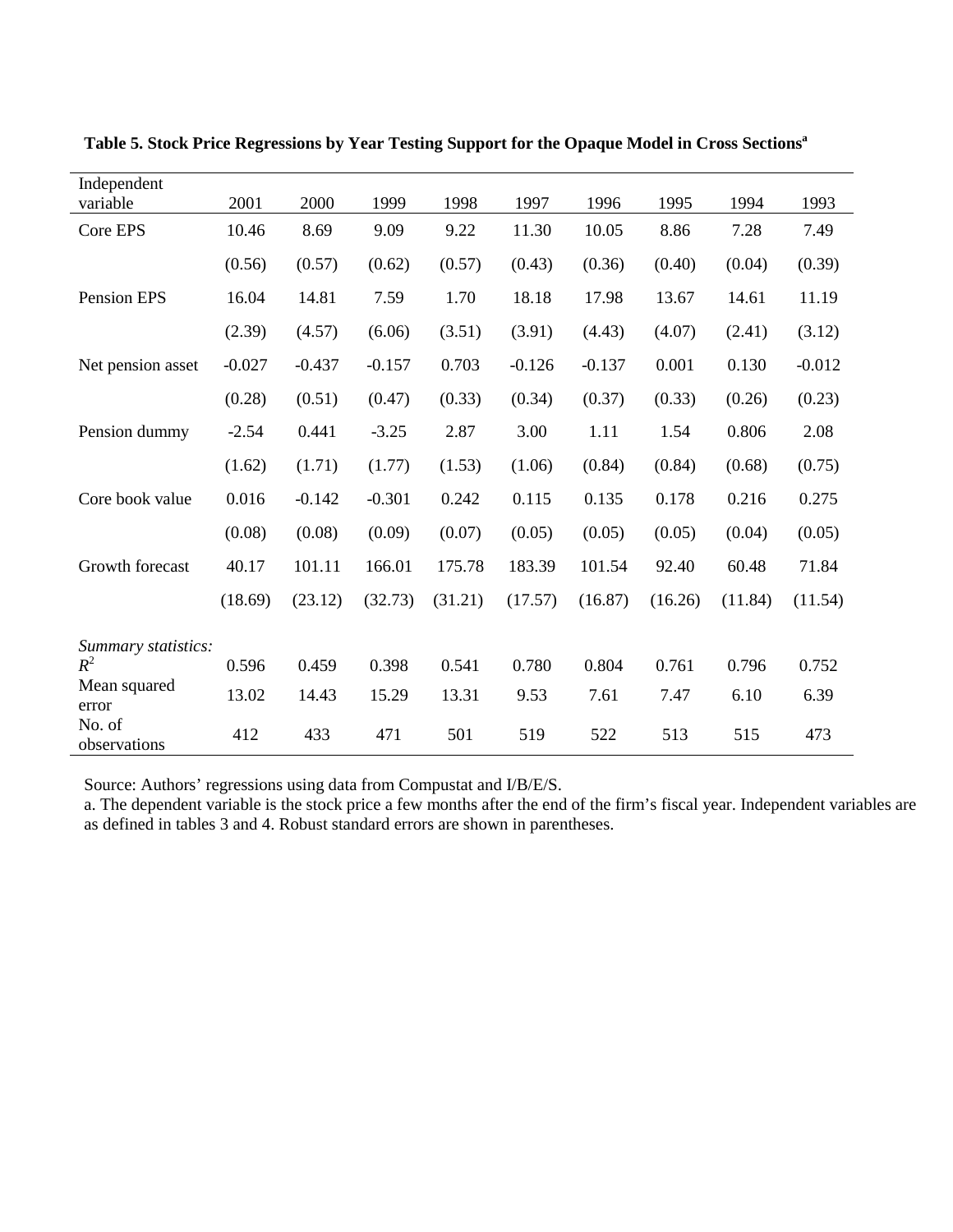| Earnings component | 1993  | 1994  | 1995  | 1996  | 1997  | 1998  | 1999  | 2000  | 2001  |
|--------------------|-------|-------|-------|-------|-------|-------|-------|-------|-------|
| Core EPS           | 9.0   |       | 97    | 10.4  | 12.5  | QQ    |       | 7 Q   | 10.0  |
|                    | (0.8) | (0.7) | (0.5) | (0.6) | (0.8) | (0.8) | (0.8) | (0.6) | (0.6) |
| Pension EPS        | 10.4  | 13 2  | 14.1  | 18.4  | 15.3  | 8.1   | 4.0   | 10.2  | 14.9  |
|                    | (2.0) | (2.5) | (1.8) | (2.9) | (2.3) | (2.2) | (2.2) |       | (3.1) |

**Table 6. Stock Price Regressions Interacting Earnings Components with Years<sup>a</sup>**

 $\overline{a}$ 

a. Results are for a regression specification identical to that in column 4-4 in table 4, except that the two earnings components are interacted with year dummies. The *R*-squared of the regression is 0.642.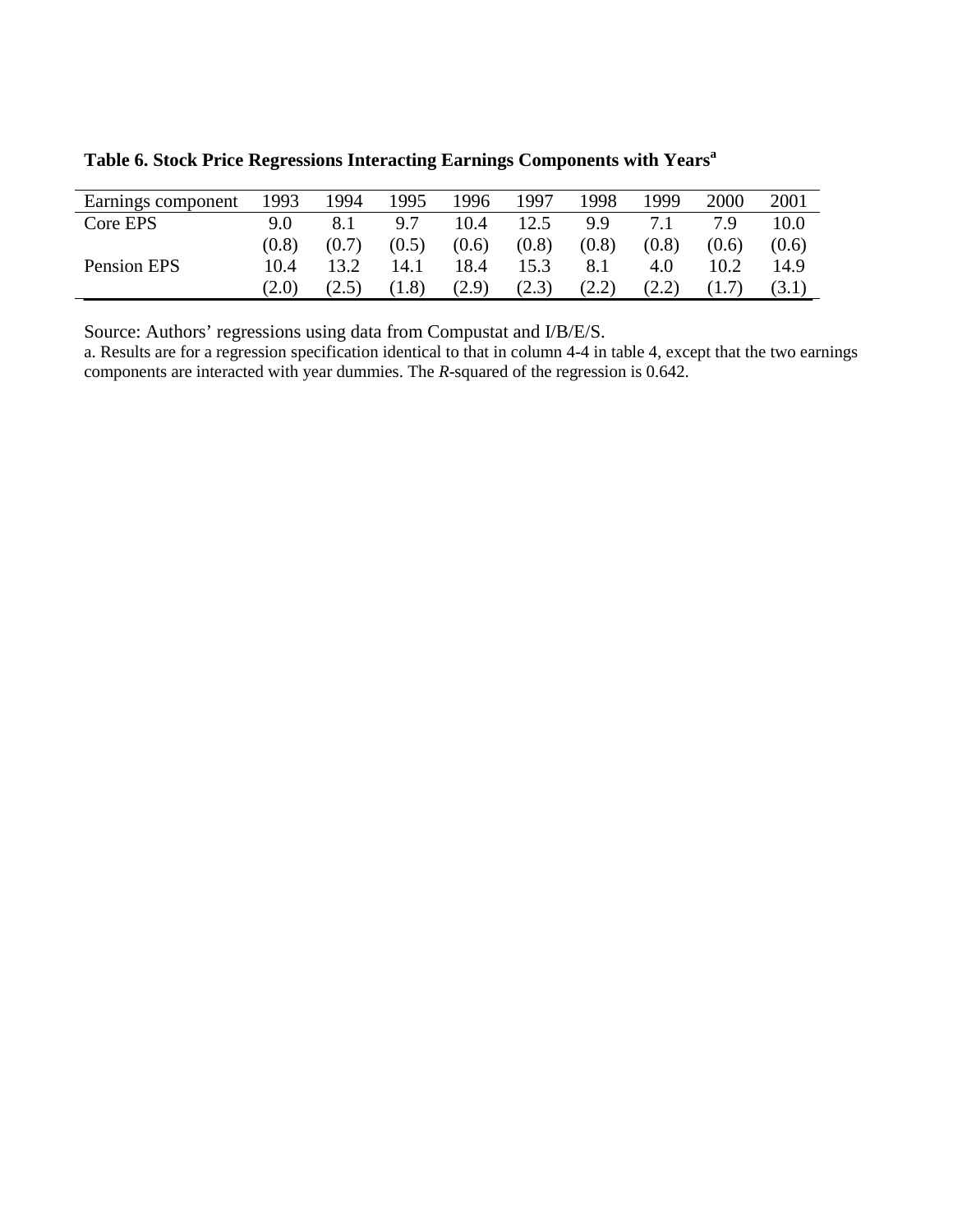|                        | Regression specification |         |         |        |         |         |         |  |  |
|------------------------|--------------------------|---------|---------|--------|---------|---------|---------|--|--|
| Independent variable   | $7 - 1$                  | $7 - 2$ | $7 - 3$ | $7-4$  | $7 - 5$ | $7 - 6$ | $7 - 7$ |  |  |
| Core EPS               | 9.25                     |         |         | 9.03   | 12.12   | 7.53    | 9.63    |  |  |
|                        | (0.30)                   |         |         | (0.31) | (0.62)  | (0.41)  | (0.90)  |  |  |
| Pension EPS            | 10.72                    | 10.03   | 9.69    | 12.85  | 15.36   | 7.96    | 14.04   |  |  |
|                        | (1.18)                   | (1.24)  | (1.16)  | (1.34) | (3.17)  | (1.65)  | (4.29)  |  |  |
| Pension dummy          | 0.43                     | 1.10    | 0.21    | 2.25   | 0.68    |         |         |  |  |
|                        | (0.50)                   | (0.55)  | (0.48)  | (0.53) | (0.61)  |         |         |  |  |
| Core book value        | 0.13                     | 0.23    | 0.02    | 0.30   | 0.21    | 0.37    | 0.29    |  |  |
|                        | (0.04)                   | (0.04)  | (0.04)  | (0.04) | (0.05)  | (0.07)  | (0.09)  |  |  |
| Growth forecast        | 0.72                     | 1.11    | 0.80    | 1.07   | 0.88    | 1.24    | 0.94    |  |  |
|                        | (0.14)                   | (0.11)  | (0.09)  | (0.12) | (0.11)  | (0.11)  | (0.12)  |  |  |
| Growth * EPS           | 0.17                     |         |         |        |         |         |         |  |  |
|                        | (0.10)                   |         |         |        |         |         |         |  |  |
| Core EPS $(-1)^{b}$    |                          | 8.11    |         |        |         |         |         |  |  |
|                        |                          | (0.36)  |         |        |         |         |         |  |  |
| Core EPS $(+1)^c$      |                          |         | 9.33    |        |         |         |         |  |  |
|                        |                          |         | (0.28)  |        |         |         |         |  |  |
| Summary statistics:    |                          |         |         |        |         |         |         |  |  |
| $R^2$                  | 0.628                    | 0.559   | 0.652   | 0.784  | 0.667   | 0.868   | 0.781   |  |  |
| Root mean square error | 12.33                    | 13.45   | 11.92   | 9.32   | 11.80   | 7.81    | 10.25   |  |  |

**Table 7. Stock Price Regressions Gauging the Relative Valuation of Core and Pension EPS<sup>a</sup>**

a. The dependent variable is the stock price a few months after the end of the fiscal year. Sample size is 4359 in all specifications except column 7-2, where it is approximately 4,229. All regressions include semiannual time dummies. Robust standard errors are shown in parentheses. Definitions are as in table 4 except where noted otherwise.

b. Total EPS in the previous year minus pension EPS.

c. Expected EPS in the next year minus pension EPS.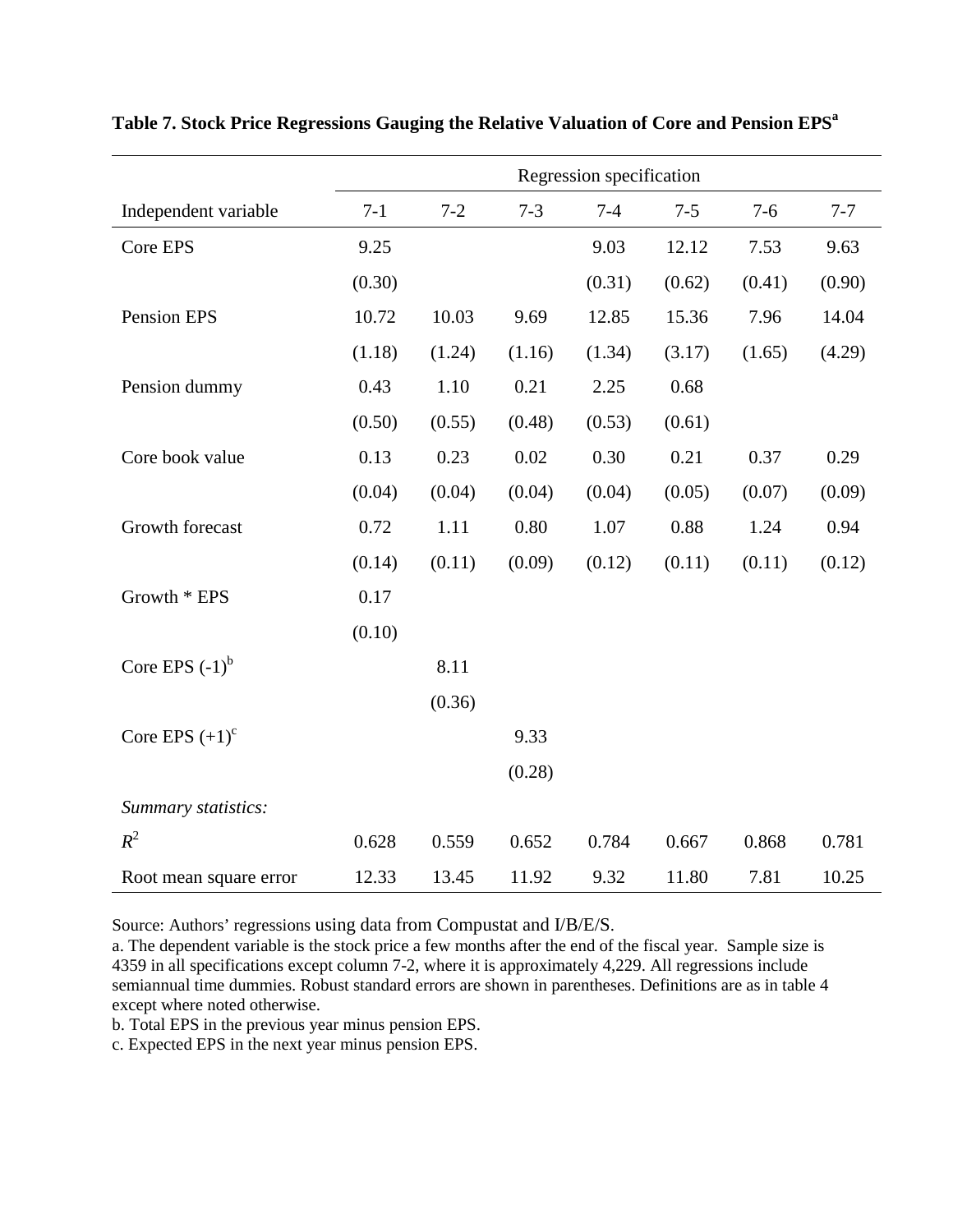|                                 | Regression specification |         |         |         |         |  |  |  |
|---------------------------------|--------------------------|---------|---------|---------|---------|--|--|--|
| Independent variable            | $8 - 1$                  | $8 - 2$ | $8 - 3$ | $8 - 4$ | $8 - 5$ |  |  |  |
| Log [EPS/core EPS]              | 1.22                     |         | 1.24    | 1.10    | 1.55    |  |  |  |
|                                 | (0.07)                   |         | (0.06)  | (0.07)  | (0.10)  |  |  |  |
| $Log [EPS(+1)/core EPS(+1)]$    |                          | 1.08    |         |         |         |  |  |  |
|                                 |                          | (0.13)  |         |         |         |  |  |  |
| Log [dividend payout] $b$       | 0.21                     | 0.16    | 0.54    | 0.17    | 0.22    |  |  |  |
|                                 | (0.03)                   | (0.02)  | (0.05)  | (0.03)  | (0.04)  |  |  |  |
| Log [growth forecast]           | 0.63                     | 0.51    | 0.39    | 0.26    | 0.80    |  |  |  |
|                                 | (0.03)                   | (0.02)  | (0.04)  | (0.02)  | (0.06)  |  |  |  |
| Log [total assets] $\mathrm{c}$ | $-0.05$                  | $-0.04$ | 0.02    | $-0.04$ | $-0.01$ |  |  |  |
|                                 | (0.01)                   | (0.01)  | (0.02)  | (0.01)  | (0.01)  |  |  |  |
| Pension dummy                   | $-0.10$                  | $-0.07$ |         | $-0.02$ | $-0.07$ |  |  |  |
|                                 | (0.02)                   | (0.02)  |         | (0.02)  | (0.03)  |  |  |  |
| Constant                        | 2.47                     | 1.89    | 3.29    | 3.03    | 1.19    |  |  |  |
|                                 | (0.13)                   | (0.08)  | (0.35)  | (0.18)  | (0.16)  |  |  |  |
| Summary statistics:             |                          |         |         |         |         |  |  |  |
| $R^2$                           | 0.406                    | 0.339   | 0.748   | 0.438   | 0.399   |  |  |  |
| Root mean square error          | 0.453                    | 0.389   | 0.316   | 0.338   | 0.456   |  |  |  |

## **Table 8. Price-Earnings Ratio Regressions Quantifying the Valuation of Pension Earnings in a Dividend Discount Model<sup>a</sup>**

Source: Authors' regressions using data from Compustat and I/B/E/S.

a. The dependent variable is the logarithm of the ratio of the stock price to core EPS, taken a few months after the end of the fiscal year. Sample size is 4,359 in all specifications, and all regressions include semiannual time dummies. Robust standard errors are shown in parentheses. Definitions are as in tables 4 and 7 except where noted otherwise.

b. Logarithm of recent (annualized) dividends per share divided by EPS.

c. Logarithm of the book value of firm assets in the previous year.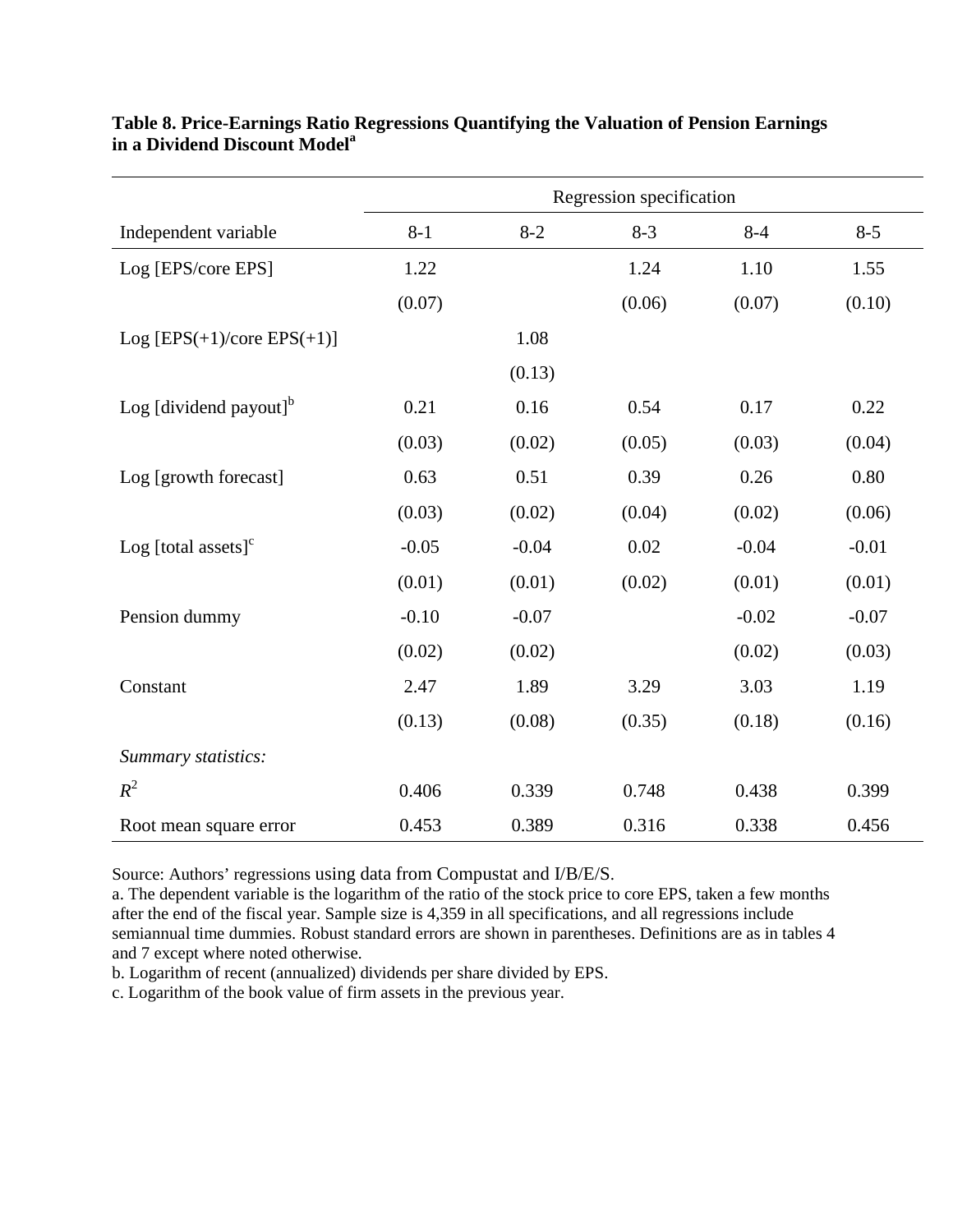Figure 1 **Pension Assets and Obligations of S&P 500 Firms**



Firms in S&P 500 with DB pension plans, on average 375 firms per year. Includes back data on firms added to composite from 1997-1999. Data from Compustat and firm 10-K reports. Estimates for 2002 drawn from Zion and Carcache (2002) and Harris, et. al. (2002).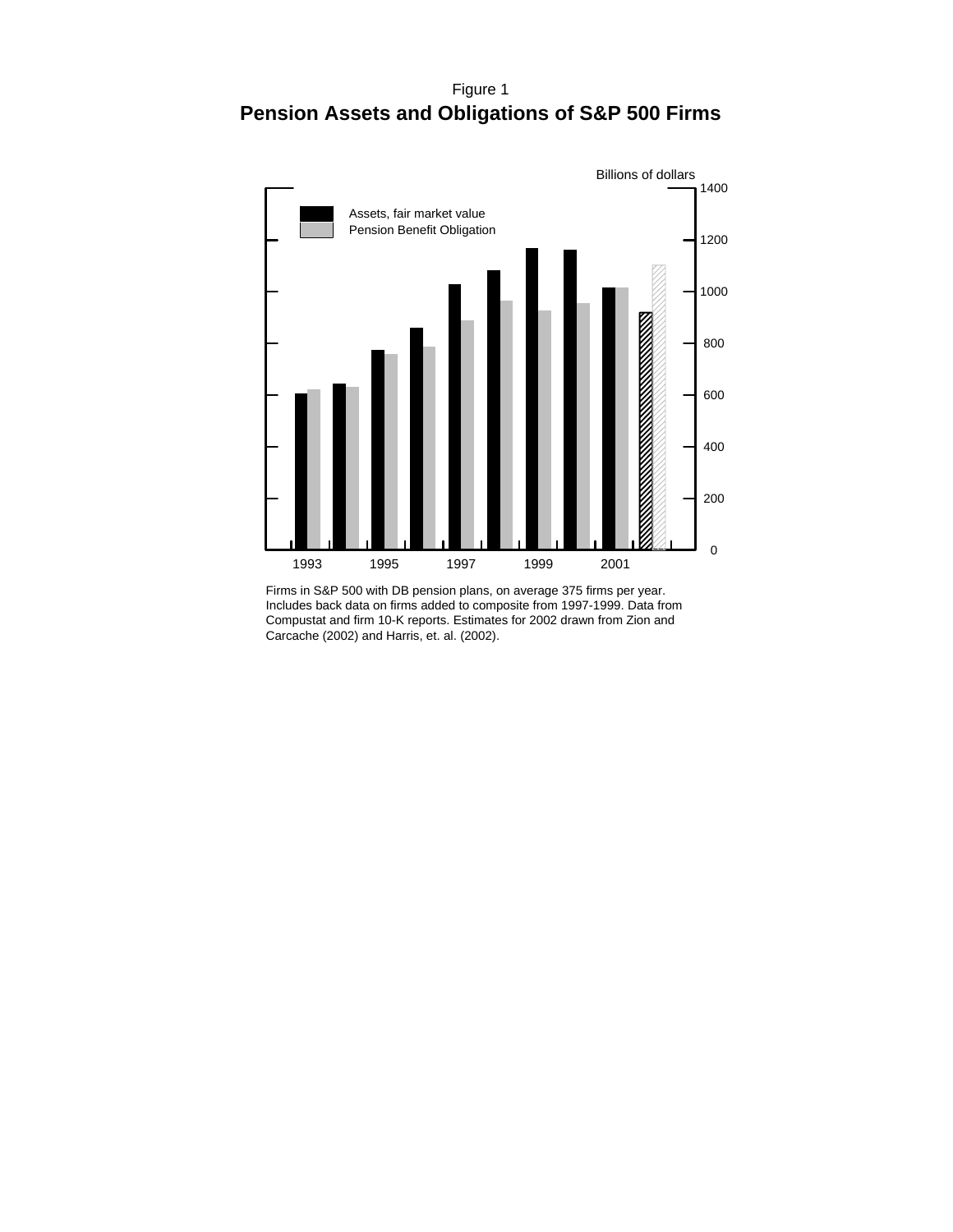Figure 2 **Net Pension Value as a Percent of Sponsor Market Value**



Calculated for S&P 500 firms with defined benefit pensions that satisfy data criteria for analysis, on average 370 firms per year. Net pension value equals the fair market value of plan assets less the present value of obligations (PBO).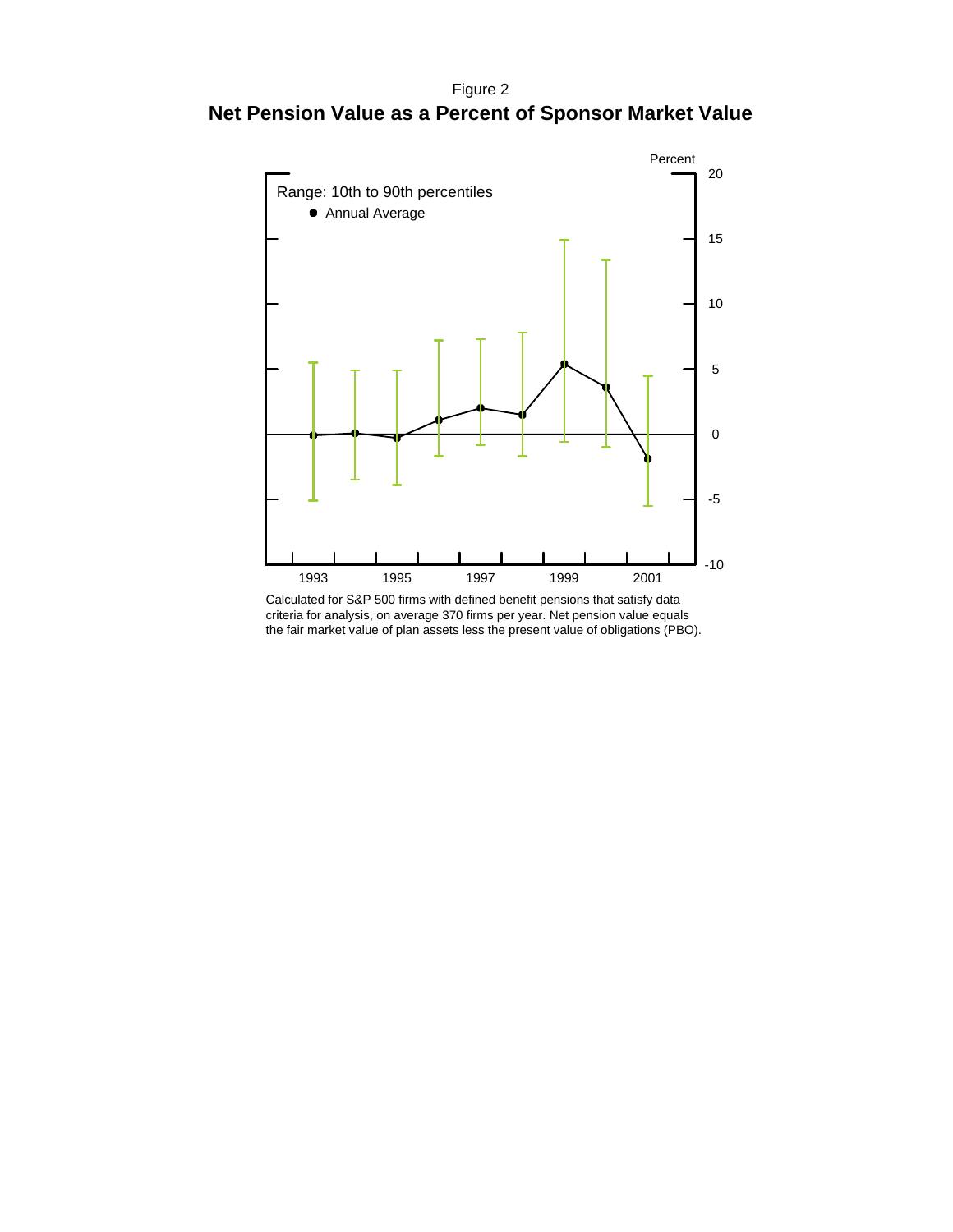Figure 3 **Pension Earnings as a Percent of Expected Total Earnings**



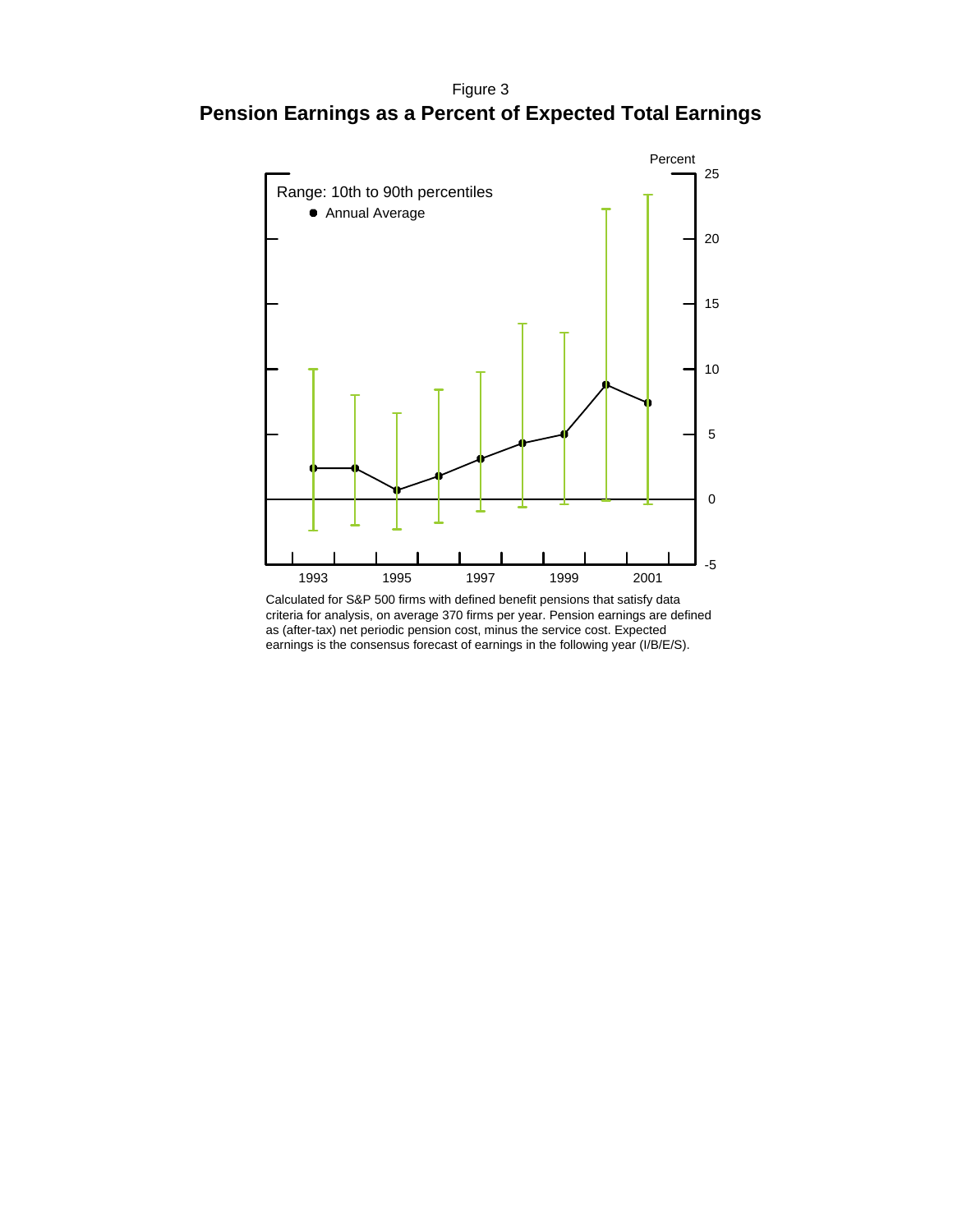Figure 4 **Estimated Valuation Errors, Percent of Market Value**